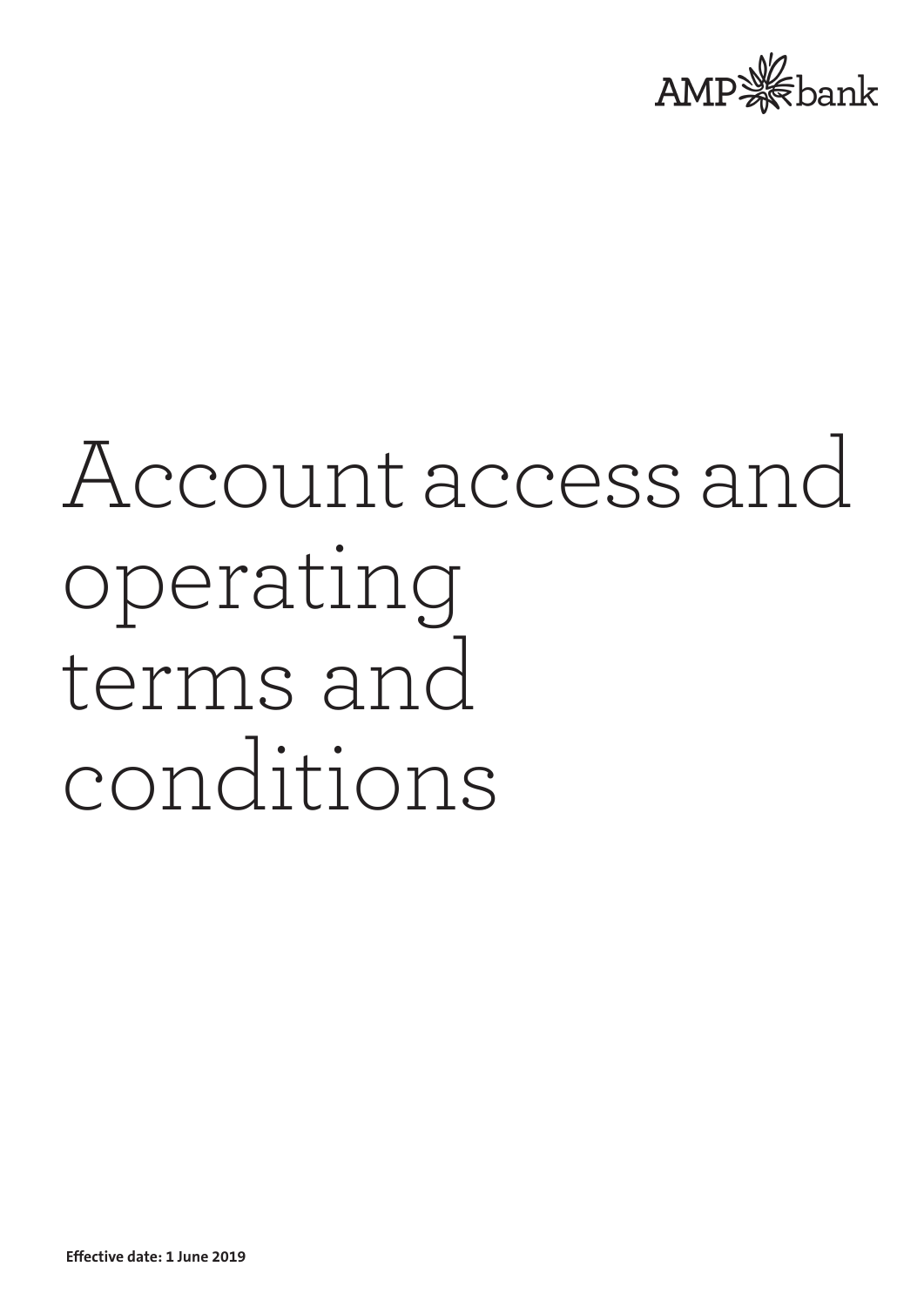# **Contents**

| 1. |              | Account access and operating terms and conditions for accounts                                 | 5  |  |
|----|--------------|------------------------------------------------------------------------------------------------|----|--|
|    |              | 1.1 About these terms and conditions                                                           | 5  |  |
|    |              | 1.2 Who provides the products referred to in these terms and conditions?                       | 6  |  |
|    |              | 1.3 Terms and conditions effective date                                                        | 6  |  |
|    |              | 1.4 Agreeing to these terms and conditions                                                     | 6  |  |
|    |              | 1.5 What happens if you breach these terms and conditions?                                     | 7  |  |
|    |              | 1.6 Defined terms and important words                                                          | 7  |  |
| 2. |              | General terms and conditions                                                                   | 8  |  |
|    |              | 2.1 What you need to provide when you apply - personal details and identification requirements | 8  |  |
|    |              | 2.2 Accounts for personal customers                                                            | 10 |  |
|    |              | 2.3 Accounts for companies, trusts and other organisations                                     | 10 |  |
|    |              | 2.4 Who can use an account?                                                                    | 11 |  |
|    |              | 2.5 Fees and charges on your account                                                           | 12 |  |
| 3. |              | When things change                                                                             | 14 |  |
|    |              | 3.1 When your personal or contact details change                                               | 14 |  |
|    |              | 3.2 When your entity or entity contact details change                                          | 14 |  |
|    |              | 3.3 Variations to terms and conditions                                                         | 14 |  |
|    |              | 3.4 What happens when an account holder dies?                                                  | 15 |  |
|    |              | 3.5 When we may combine your accounts                                                          | 16 |  |
| 4. |              | Keeping your access methods and account safe and secure                                        | 17 |  |
|    |              | 4.1 Safeguarding documents and access methods                                                  | 17 |  |
|    |              | 4.2 Keeping devices and security access codes secure                                           | 17 |  |
|    |              | 4.3 Lost or stolen access cards/mobile devices or security access code revealed                | 18 |  |
|    |              | 4.4 Liability for unauthorised transactions                                                    | 18 |  |
|    |              | 4.5 Liability in case of system or equipment malfunction                                       | 20 |  |
| 5. | Access Cards |                                                                                                |    |  |
|    |              | 5.1 Conditions for using an access card                                                        | 21 |  |
|    |              | 5.2 Eligibility for access cards                                                               | 21 |  |
|    |              | 5.3 Using your access card                                                                     | 21 |  |
|    |              | 5.4 Daily limits at terminals                                                                  | 23 |  |
|    |              | 5.5 Using a terminal                                                                           | 23 |  |
|    |              | 5.6 Chargebacks                                                                                | 23 |  |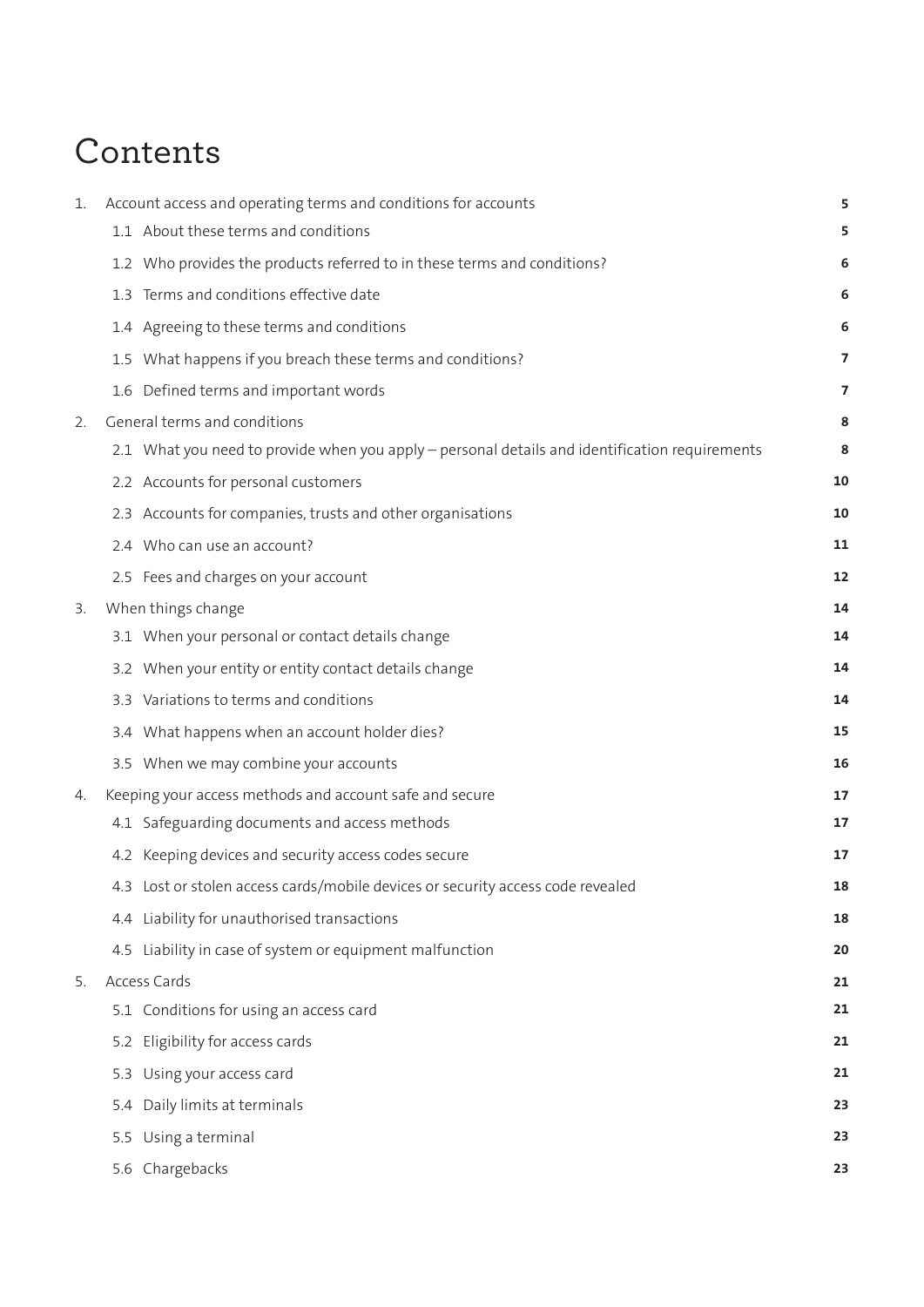|    |             | 5.7 Cancellation and return of access cards                                                | 24 |
|----|-------------|--------------------------------------------------------------------------------------------|----|
|    |             | 5.8 Use after cancellation or expiry of an access card                                     | 25 |
| 6. |             | Digital wallet terms of use                                                                | 26 |
|    |             | 6.1 Your responsibilities to keep your device secure and notify us of errors or fraud      | 26 |
|    |             | 6.2 Using a digital wallet                                                                 | 26 |
|    |             | 6.3 Applicable fees                                                                        | 26 |
|    |             | 6.4 Suspension or removal of a card from a digital wallet by us                            | 27 |
|    |             | 6.5 Suspension or removal of a card from a digital wallet by you                           | 27 |
|    |             | 6.6 Devices with same digital wallet provider account                                      | 27 |
|    |             | 6.7 Your personal information and digital wallets                                          | 27 |
|    |             | 6.8 We may amend these terms at any time                                                   | 28 |
| 7. |             | Internet banking (My AMP) and phone banking (BankPhone)                                    | 29 |
|    |             | 7.1 Your customer number and how to use it                                                 | 29 |
|    |             | 7.2 Cut off times for fund transfers                                                       | 30 |
|    |             | 7.3 Transactions                                                                           | 30 |
|    |             | 7.4 My AMP, mobile banking and BankPhone availability                                      | 32 |
|    |             | 7.5 Use of secure messaging and email                                                      | 32 |
|    |             | 7.6 Our liability for loss or consequences                                                 | 32 |
|    |             | 7.7 Cancelling My AMP, mobile banking or BankPhone                                         | 33 |
|    |             | 7.8 Changes to My AMP, mobile banking and BankPhone services                               | 33 |
| 8. | <b>BPAY</b> |                                                                                            | 34 |
|    |             | 8.1 BPAY Scheme                                                                            | 34 |
|    |             | 8.2 Complaints and resolving BPAY disputes                                                 | 36 |
|    |             | 8.3 Changes to BPAY terms and conditions                                                   | 36 |
|    |             | 8.4 Suspension                                                                             | 37 |
|    |             | 8.5 When a biller cannot process a payment                                                 | 37 |
|    |             | 8.6 Account records                                                                        | 37 |
|    |             | 8.7 Consequential damage                                                                   | 37 |
|    |             | 8.8 Cut-off times for BPAY                                                                 | 37 |
| 9. |             | Direct debits, recurring and periodical payments, direct credits and telegraphic transfers | 38 |
|    |             | 9.1 Direct debits                                                                          | 38 |
|    |             | 9.2 Recurring payments                                                                     | 40 |
|    |             | 9.3 Periodic payments                                                                      | 40 |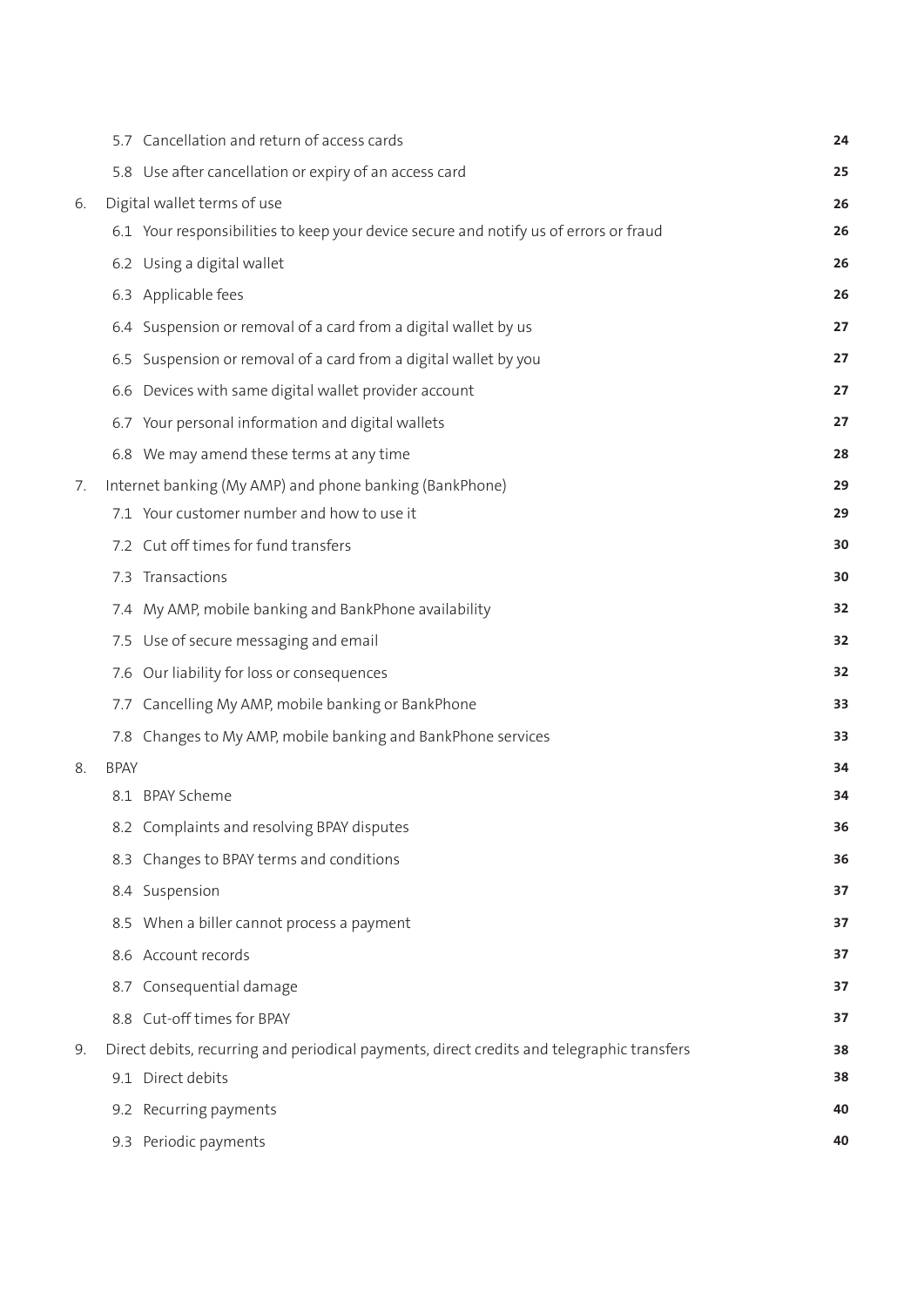| 9.4 Direct credits                             | 41 |
|------------------------------------------------|----|
| 9.5 Telegraphic transfers                      | 41 |
| 10. Cheques                                    | 43 |
| 10.1 Writing cheques                           | 43 |
| 10.2 Payments on cheques                       | 44 |
| 10.3 Incomplete cheques                        | 45 |
| 10.4 Lost or stolen cheque books               | 45 |
| 10.5 Cancelling cheque access                  | 45 |
| 10.6 Depositing a cheque                       | 45 |
| 10.7 Clearing a cheque                         | 46 |
| 10.8 Special clearance of a cheque             | 46 |
| 10.9 Bank cheques                              | 46 |
| 11. BankAssist                                 | 48 |
| 11.1 Your TelePIN and how to use it            | 48 |
| 11.2 Joint accounts and BankAssist             | 49 |
| 11.3 Company and trust accounts and BankAssist | 49 |
| 11.4 Transactions and BankAssist               | 49 |
| 11.5 Changing your TelePIN                     | 49 |
| 11.6 National Relay Service                    | 49 |
| 12. Other important information                | 50 |
| 12.1 Banking Code                              | 50 |
| 12.2 ePayments Code                            | 50 |
| 12.3 When times are tough                      | 50 |
| 12.4 Complaints and resolving disputes         | 50 |
| 12.5 Privacy and confidentiality               | 52 |
| 12.6 Tax matters                               | 52 |
| 12.7 Other financial services                  | 53 |
| 12.8 Financial Claims Scheme                   | 53 |
| 12.9 Electronic communication                  | 54 |
| 13. Important words and what they mean         | 56 |
|                                                |    |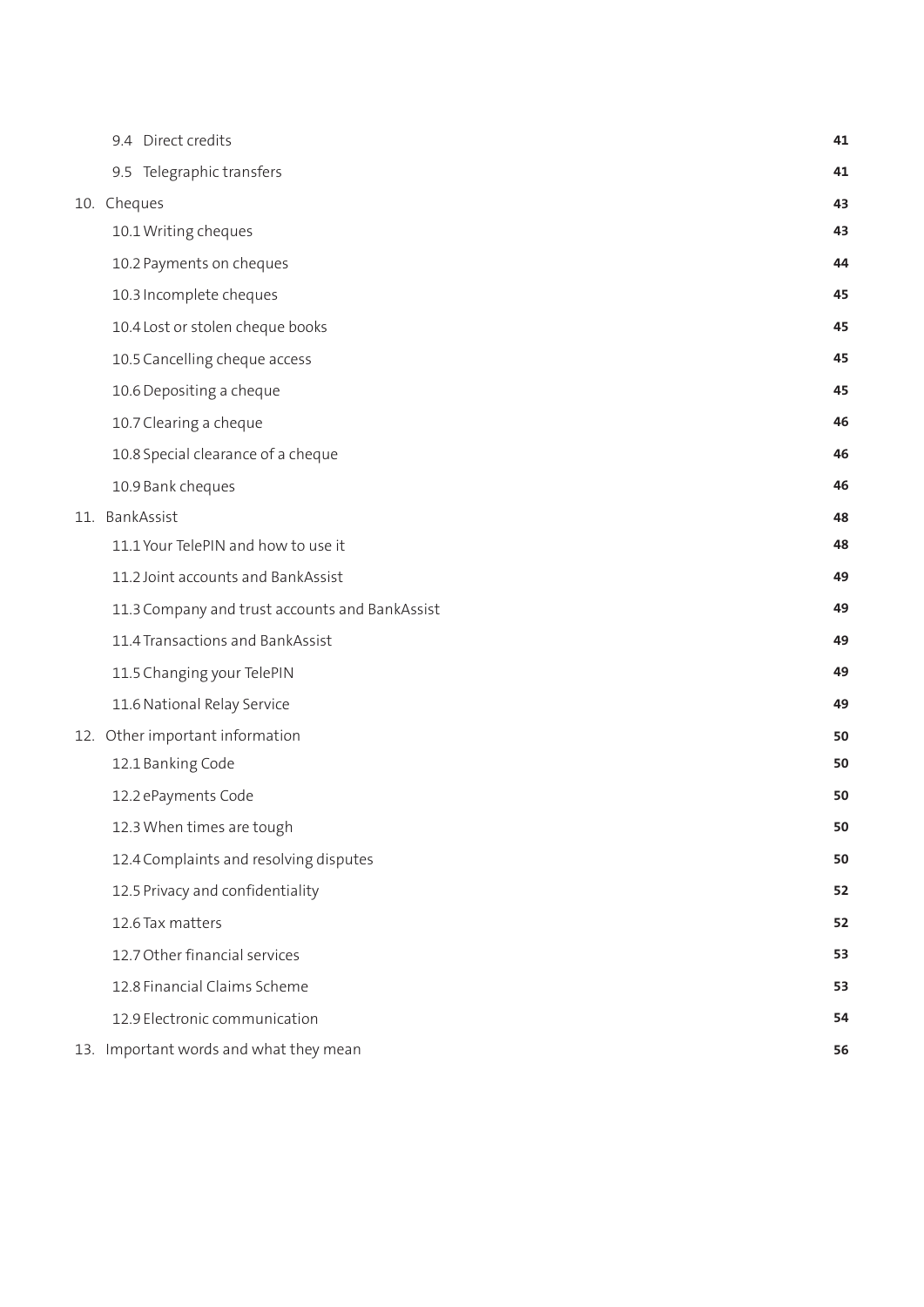# 1. Account access and operating terms and conditions for accounts

# <span id="page-4-0"></span>1.1 About these terms and conditions

These Account access and operating terms and conditions detail the respective rights and obligations of you and AMP Bank in relation to accounts. These terms and conditions also give information on a range of topics concerning the operation of your account.

The terms and conditions that apply to your account comprise these Account access and operating terms and conditions, and for:

- loan accounts, your loan agreement
- deposit accounts, the Deposit products terms and conditions and the Deposit products fees and charges guide.

These terms and conditions are provided to assist you to compare products and to decide whether to acquire accounts. Some of the more important aspects of your relationship with us are included, such as our duty of confidentiality to you and our complaint handling procedures.

Worked dollar examples of certain benefits and fees that may apply to an account are illustrative only and do not reflect the circumstances applicable to a particular customer.

The information in these terms and conditions is subject to change from time to time. We will tell you about any change we make as soon as reasonably possible. Please see condition **[3.3.1](#page-13-3) - What [happens](#page-13-3) if we vary these terms and [conditions?](#page-13-3)**. to find out more about changes we can make and what notice you will receive of these changes.

Information on current terms and conditions, standard fees and charges and any interest rates that apply to your accountis available on request, or on our website at **amp.com.au/bankterms**. You can contact us on 13 30 30, Monday to Friday 8.00am to 8.00pm and Saturday and Sunday 9.00am to 5.00pm (Sydney time).

The information provided in these terms and conditions is general information only and does not take into account your personal financial situation or needs. You should obtain financial advice tailored to your personal circumstances.

These terms and conditions also detail the methods by which you may access your accounts, their risks, and the specific terms and conditions which apply to each of the access methods:

- access cards
- cheques
- BankAssist (operator-assisted phone banking)
- BankFax (fax banking)
- BankPhone (phone banking)
- My AMP (internet banking and access by mobile devices)
- AMP Bett3r app
- BPAY® (registered to BPAY Pty Ltd ABN 69 079 137 518)
- periodic payments
- direct credits
- direct debits
- domestic SWIFT transfers
- international telegraphic transfers.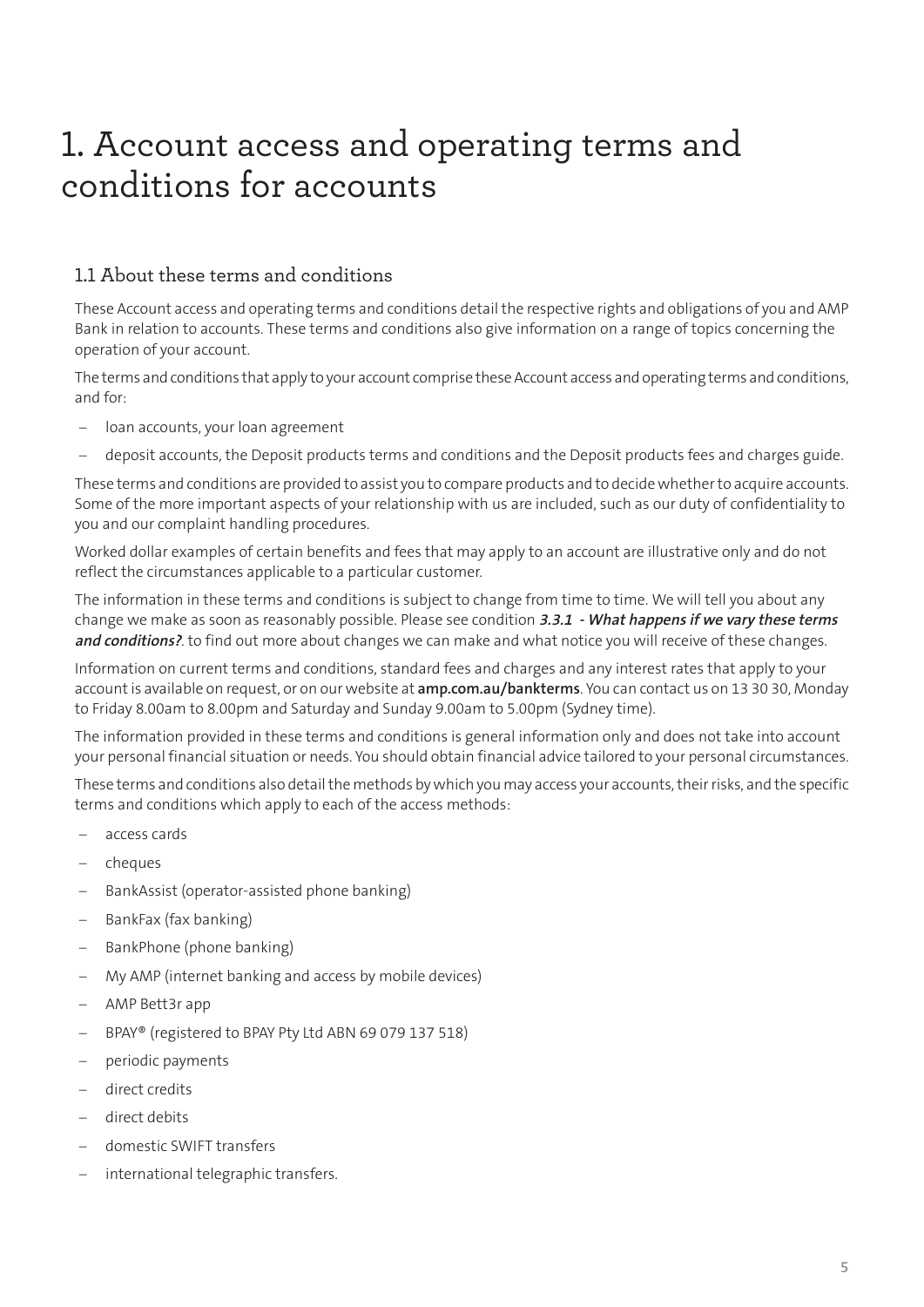Not all access methods are available on all accounts. You should check your account features to determine which access methods are available. Account features for deposit and loan products are described on our website at **amp.com.au**, and are detailed in the terms and conditions or product disclosure statements available at **amp.com.au/bankterms**, or you can contact us on **13 30 30**.

# <span id="page-5-0"></span>1.2 Who provides the products referred to in these terms and conditions?

These terms and conditions set out the features, benefits, terms and conditions that apply to accounts.

<span id="page-5-1"></span>The accounts referred to in these terms and conditions are provided by AMP Bank Limited ABN 15 081 596 009, AFSL and Australian credit licence 234517.

### 1.3 Terms and conditions effective date

For accounts opened before the date on the front cover of these terms and conditions, these terms and conditions apply from the date on the front cover of these terms and conditions.

<span id="page-5-2"></span>For accounts opened on or after the date on the front cover of these terms and conditions, these terms and conditions apply from the date you agree to the terms and conditions.

# 1.4 Agreeing to these terms and conditions

You agree to these terms and conditions the first time you or a person authorised by you:

- applies for an account online
- makes a deposit to or withdrawal from your account
- registers for BankPhone or internet banking
- uses an access card or other access method
- sends a request to us via electronic communication.

By agreeing to these terms and conditions you acknowledge that we have the right to monitor and, where required by law or at our sole discretion, refuse to transmit or post any transactions or instructions made using an account.

By using your account on My AMP, the My AMP app or the AMP Bett3r App you agree that:

- you are responsible for all internet access, data download and other network charges arising from the use of your account (including any global roaming charges if you use your account outside Australia) and you acknowledge and agree that we have no responsibility or liability for those charges
- you need to access your account through a compatible mobile device and operating system
- if another person is liable to pay charges under the relevant mobile account SIM data plan account you acknowledge and agree that you have obtained that person's consent to your use of your account on that device
- you are responsible for the operation and maintenance of your device
- you will not authorise or permit any other person to use your account on your device
- to the extent permitted by law, you are responsible and liable for the actions of, and any transactions made by, any other person on your account on your device
- you will keep your device safe.

AMP Bank and you may also have other rights at general law. Those rights also apply to the accounts. These terms and conditions prevail to the extent of any inconsistency and as permitted by law.

If you do not agree with these terms and conditions, you must notify us immediately. If you do so, we will close your account. In the case of accounts that have an access card and/or cheque book facility, you must also return these to us when we close your account.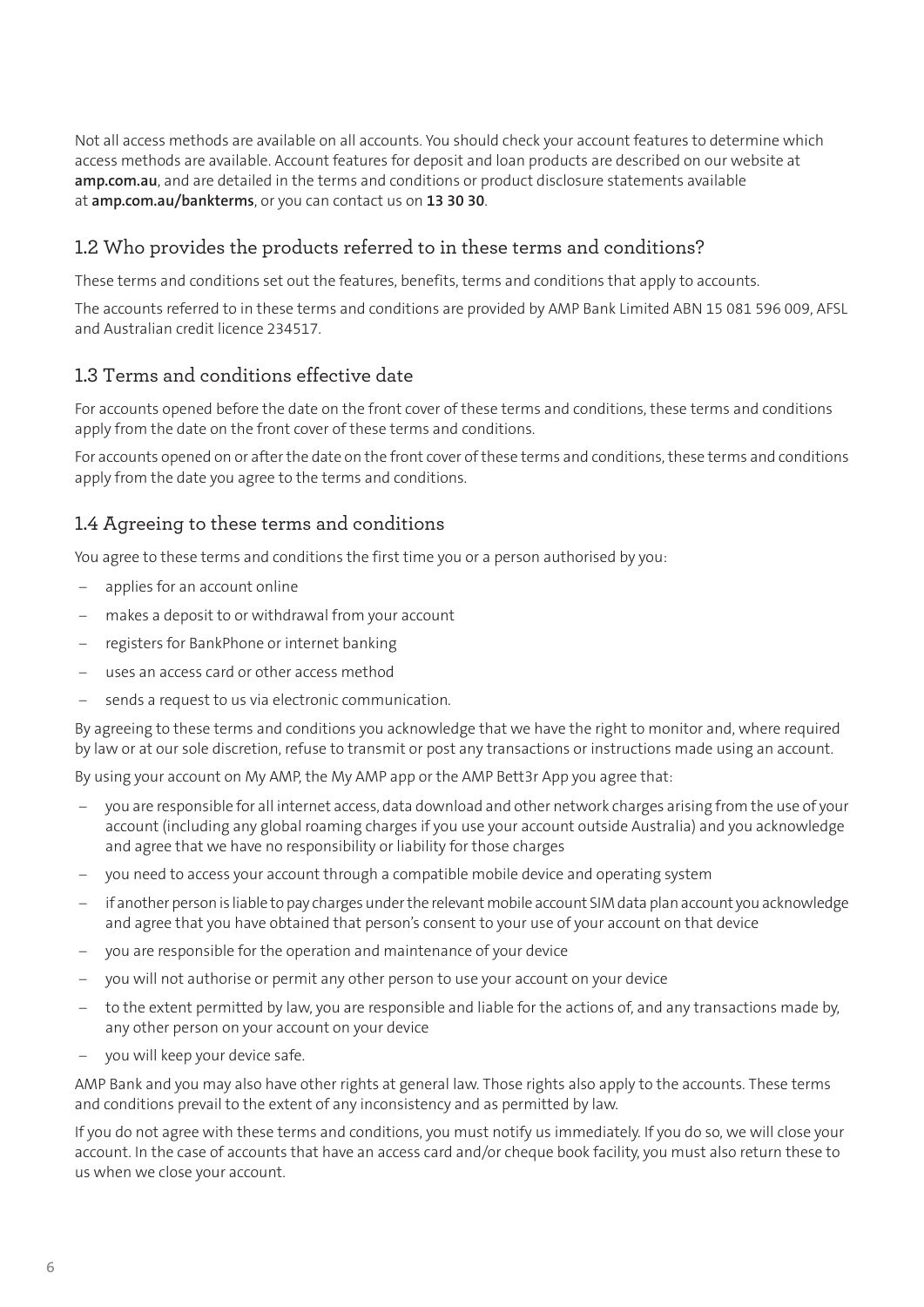# <span id="page-6-0"></span>1.5 What happens if you breach these terms and conditions?

If you breach any of these terms and conditions, we may do any or all of the following:

- close your account
- use any money that you have in another account with us to repay any amount by which your account is overdrawn (this is known as 'combining accounts'. See condition **[3.5](#page-15-0) - When we may [combine](#page-15-0) your accounts** .)
- cancel, delay, block or refuse to make any payment or transaction
- cancel any access method
- cancel any access card
- require the destruction and return of any access card
- require the return of unused cheque forms
- place restrictions on your account
- refuse to open another account for you
- <span id="page-6-1"></span>– take legal action against you. You may be liable for our expenses in enforcing our rights against you.

# 1.6 Defined terms and important words

Condition **[13.](#page-55-0) - [Important](#page-55-0) words and what they mean** contains a glossary of important words used in these terms and conditions. You should refer to this glossary to help you understand these terms and conditions.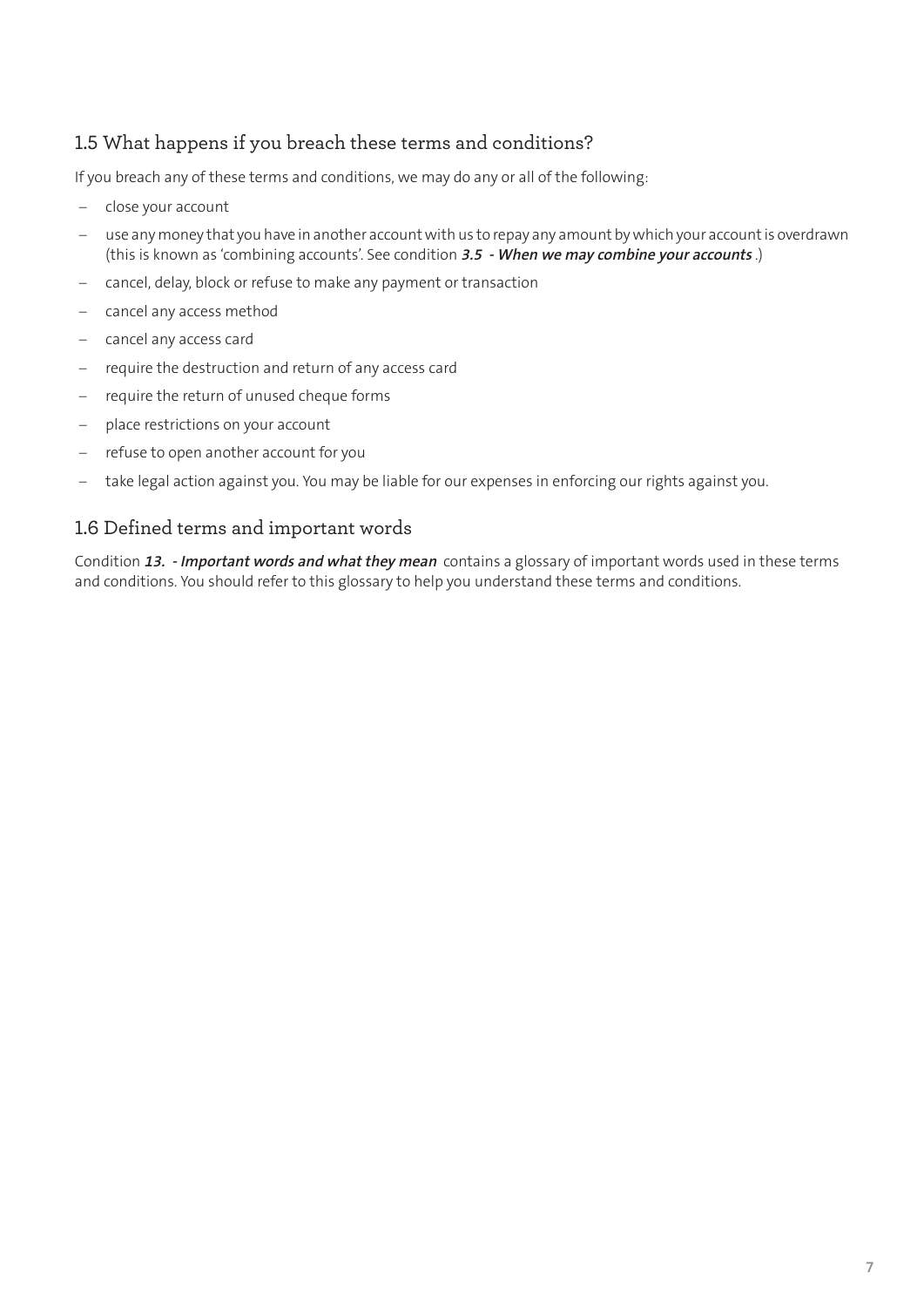# 2. General terms and conditions

# <span id="page-7-0"></span>2.1 What you need to provide when you apply – personal details and identification requirements

When you apply for an account, you must provide identification information about yourself, any connected parties, any additional signatories to the account and any additional people to whom you wish to provide access to your account. We will then verify some or all aspects of that identification information, by either documentary or electronic methods. We also require identification information about any connected parties and any additional signatories or additional people you later ask us to add to the account or to whom you wish to provide access to your account, and we will also need to verify some or all aspects of that identification information.

We may verify your identity electronically. If we do, we will ask you for your details (such as full name, residential address, and date of birth) and details of your identification documents. You authorise and instruct us to send or otherwise provide this information will be passed to one or more external organisations to electronically match this information with identification data on their databases. These organisations will assess and advise us whether all or some of the information you provided match their records. We may require you to provide your identification documents so that we can verify your identity if we are unable to do so electronically.

These external organisations will collect, store, use and dispose of your personal and confidential information in accordance with the Privacy Act 1988 (Cth).

For individuals, you need to provide identification information personal details, such as your:

- full name
- residential address
- date of birth
- foreign tax residency status
- phone number.

Where we need you to provide original identification documents or original certified copies of identification documents they may include, for example:

- a passport
- a driver's licence.

A full list of people who can certify identification documents or extracts of documents is available at **amp.com.au/identification**.

If you are not an individual or cannot provide these details and documents, we may require you to provide other forms of identification documentation. Please contact us on 13 30 30 for more information about these identification requirements,

Other entities such as companies and trusts must also provide original certified copies of documentation to help us identify and verify them, such as:

- certificate of incorporation or registration
- licence record from the relevant regulator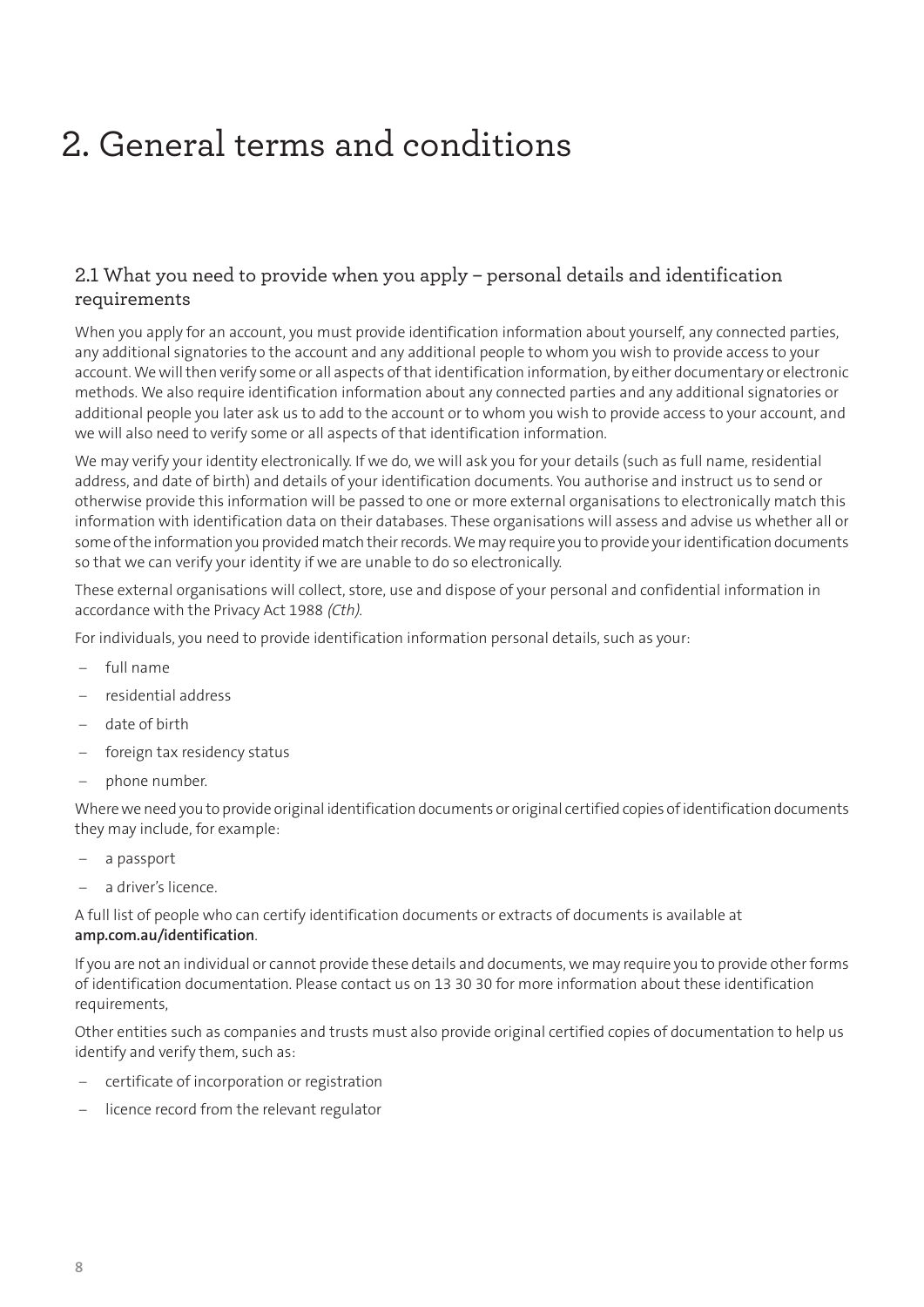- trust deed or extract of the trust deeds
- personal identification documents of connected parties who are individuals for example, individual trustees, directors, beneficial owners etc. (as applicable).

Please contact us on **13 30 30** for more information about these identification requirements.

#### 2.1.1 What happens if we cannot verify your identity?

If we cannot identify you and/or verify your identity, or identify and/or verify the identity of any connected party, any signatory on your account or any person to whom access to your account has been provided, to our satisfaction, we may decline your application for an account, or may restrict, block or close your account without notice to you.

Providing false or misleading information about your identity is an offence under the AML/CTF laws and is a breach of the terms and conditions.

By opening, or using any account, you acknowledge that we may, acting reasonably, decide to delay, restrict, block or refuse to open any or all accounts if we:

- have not been able to identify you and/or verify your identity, or identify and/or verify the identity of any connected party, any signatory on your account or any person to whom you grant access to your account
- if we are concernedthatthe request may breach any obligation, or cause us to commit or participate in an offence under any legislation.

We may, acting reasonably, decide to delay, restrict, block, refuse to open an account or close any or all accounts if we believe that you have provided false or misleading information.

We may, acting reasonably, decide to delay, restrict, block, refuse to open an account or close any or all accounts or may decide to delay, restrict, block or refuse any request, payment or transaction including interest payments at any time if we:

- have not been able to identify, verify or re-verify your identity, any connected party's identity, any signatory's identity or the identity of any person to whom you may have granted access to your account
- are concerned that the request or transaction may breach any obligation, or cause us to commit or participate in an offence under any law
- reasonably consider you induced us to open the account by fraud

You acknowledge that we will incur no liability to you if we take any of the actions above.

#### 2.1.2 Confirming and verifying your information after your account is opened

From time to time we may need to reconfirm your details, request that you provide further information and/or re-verify your identity to satisfy our obligations under any legislation, such as AML/CTF laws, sanctions laws, Foreign Account Tax Compliance Act, foreign tax residency Common Reporting Standards, etc. You agree to provide us with any information or documents that we reasonably require within the timeframe we specify when we make the request.

You also agree to notify us if you:

- have a change in your identification information, for example:
	- changes to any part of your name or your address, or to any connected party's name or address
	- changes regarding any connected parties or other signatories on your account or people to whom you have granted access to your account
	- changes to your phone or email contact details
	- changes to the nature of your business, or business registration or regulation status
- become a politically exposed person as defined in the AML/CTF laws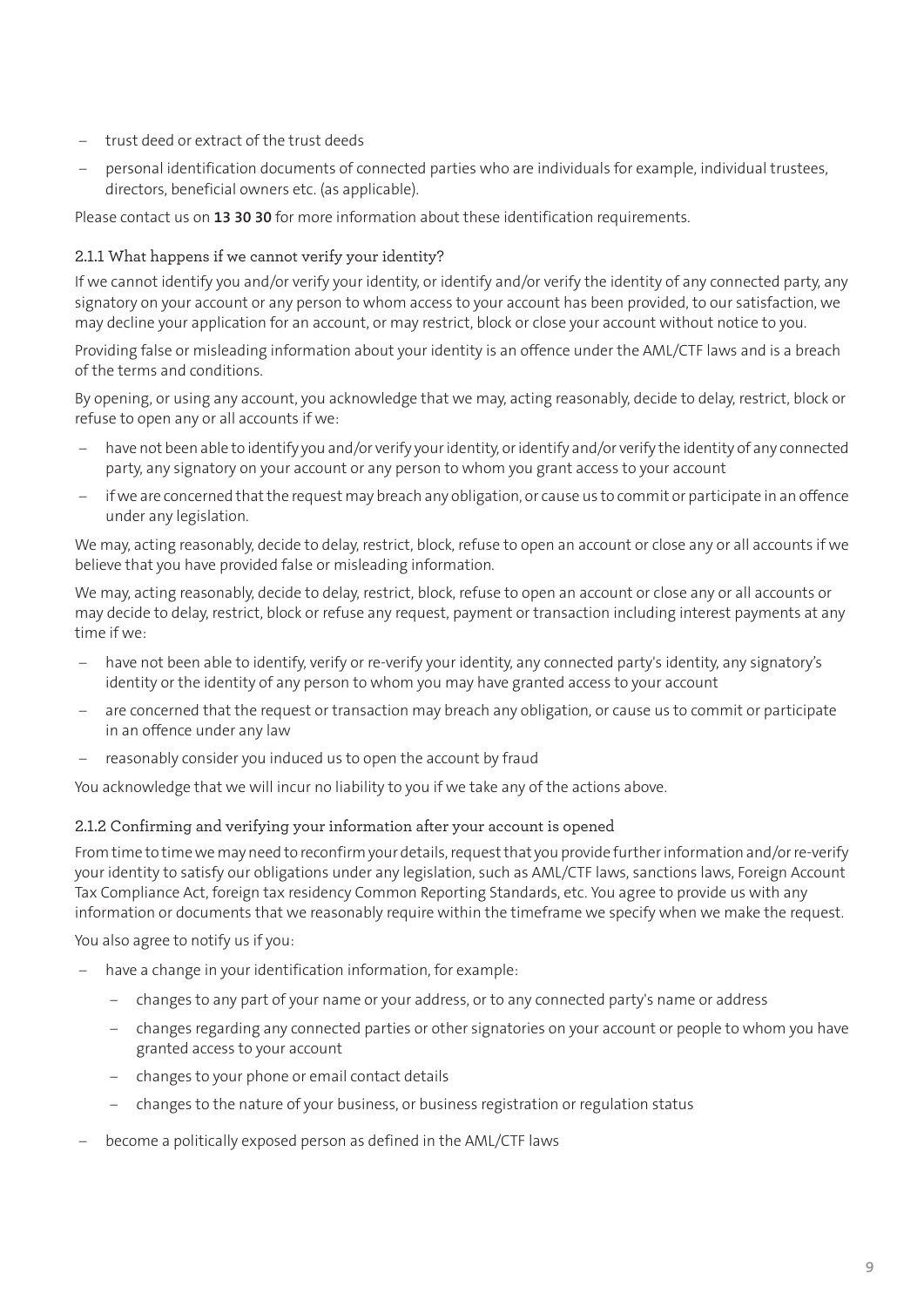- become a proscribed person for the purposes of sanctions law
- are commonly known by a name other than the name provided in your application for an account.

We may restrict, block or close any or all of your accounts if you:

- fail to provide us with the any additional information we reasonably request regarding your identification information, documentation, payments or transactions
- fail to notify us of the types of events outlined above
- <span id="page-9-0"></span>– provide us with false or misleading identification information.

### 2.2 Accounts for personal customers

You can open an account in your own name or jointly with other persons.

If the account is opened in the name of more than one person:

- we will assume that the account is a joint account unless you tell us otherwise
- the authority to operate on the account will be for any of you to sign, unless you tell us otherwise
- you may nominate the number of signatories required for withdrawals or cheques (which may be one or more than one). All account holders must sign this nomination.
- each of you are bound by the transactions made on the account and you are all liable jointly and individually for the account
- access cards (where available on an account) will be issued to each account holder where the signing authority is 'any to sign', unless you tell us otherwise
- we may accept as a deposit any cheque payable to any one or more of you
- we may send you notices, statements or other documents including changes to these terms and conditions by mailing or emailing them to any one of you and you all will be deemed to have received them.

The parent(s) or guardian(s) of a minor may request an account (except an AMP Bett3r Account) to be opened in the minor's name. The parent(s) or guardian(s) must be the signatory(ies) on the account of minors under the age of 13. A minor of 13 years and over can be nominated as a signatory to the account provided the standard account opening requirements can be met. No cheque books will be issued to minors.

<span id="page-9-1"></span>An SMSF member receiving a pension from their SMSF may open an AMP SuperEdge Pension Account in their personal name but must link their account to an AMP SuperEdge Cash Account held by their SMSF.

# 2.3 Accounts for companies, trusts and other organisations

Companies, trusts (including self-managed superannuation trusts) and other organisations such as unincorporated associations, partnerships, government bodies, registered co-operatives may open accounts, subject to us making any particular account available to the entity type.

If the account is opened in the name of a company, trust, or other organisation (the 'entity'):

- the entity must execute documents and transactions in its own right unless authorised signatories have been set up to act on its behalf. The entity will be liable for all actions undertaken by its authorised signatories
- the entity may nominate the number of authorised signatories required for withdrawals (which may be one or more than one). The officers of the entity must sign this nomination
- we may accept as a deposit any cheque payable to the entity
- we may send the entity notices, statements or other documents including changes to these terms and conditions by mailing or emailing them to the entity, and all authorised signatories and officers of the entity will be deemed to have received them.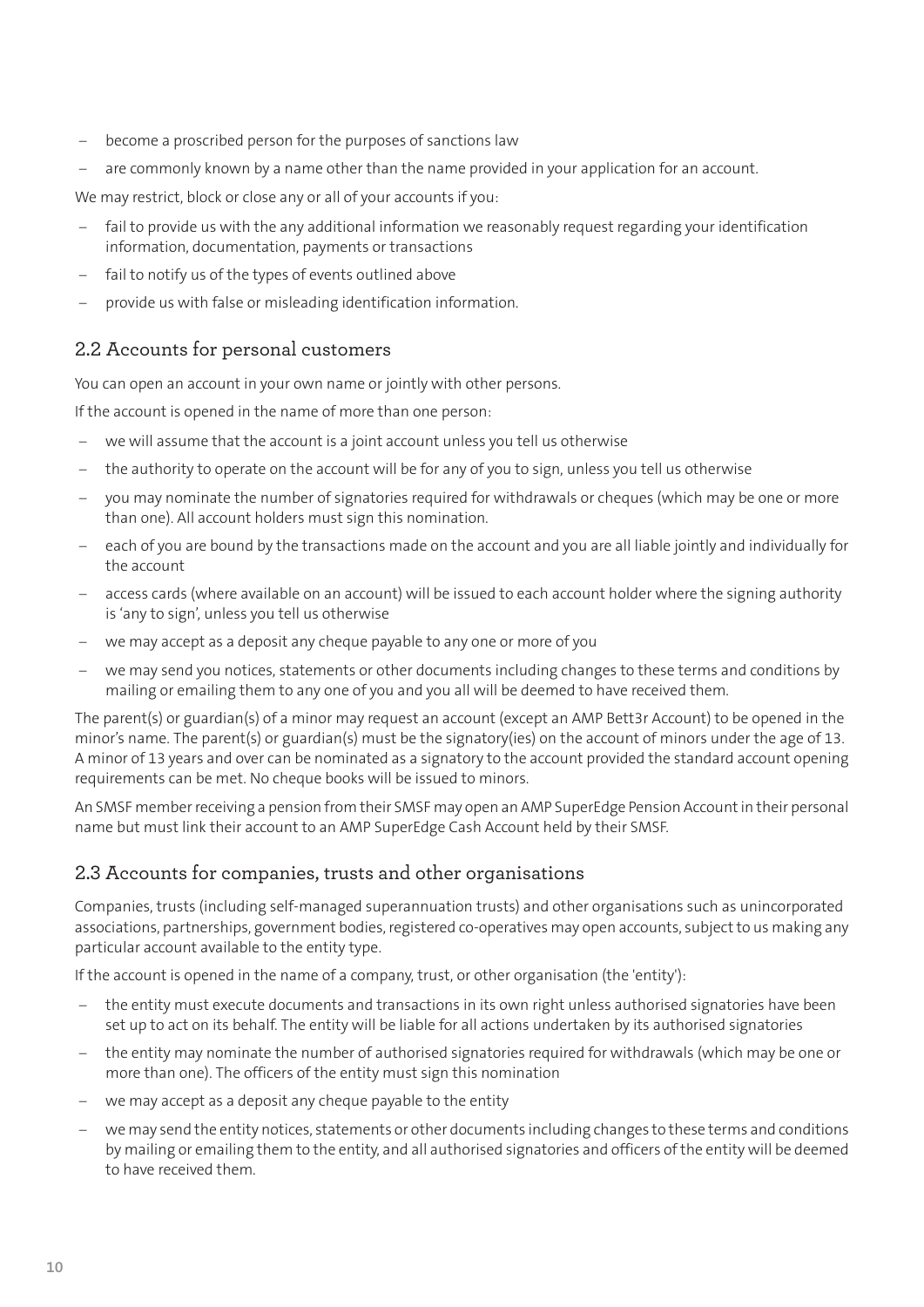A trustee can open an account in trust for another person. This means that the trustee controls the account for the benefit of that other person. The trust must be legally formed, and we may request original certified copy(ies) of certain documents such as an original certified extract of the trust deed and/or additional information to help us identify and verify the trust and the trustee(s).

You must be over 18 years of age to open an account in trust for another person.

Societies, companies, businesses, executors, administrators, andothers can also open an account in trust for another person.

An SMSF trustee can open an account in trust for the SMSF. An SMSF trustee can open an AMP SuperEdge Pension Account in trust for a recipient of a pension from the SMSF. This means that the SMSF trustee controls the account forthe benefit ofthe SMSF orthe SMSF pension recipient. The SMSF trust must be legally formed, and we may request original certified copy(ies) of certain documents, such an original certified extract of the SMSF trust deed, and/or additional information to help us identify and verify the SMSF trust and the trustees of the SMSF.

# <span id="page-10-1"></span><span id="page-10-0"></span>2.4 Who can use an account?

#### 2.4.1 Authority to operate – signing authority

If the account is in more than one person's name, each of you agree that each person may use the account and have access to account information without any other account holder's consent, unless you tell us otherwise.

All account holders are jointly and individually liable to us for operations on the account.

#### **2.4.1.1 Any to sign**

If the account is in more than one person's name, and if the authority to operate ('signing authority') on the account is 'any to sign', each of you agree that each person may have access to and may change account information and may transact on the account by any access method without any other account holder's consent.

Any of you may change the signing authority on the account to 'all to sign'. All account signatories would then be required to sign for any cheques and withdrawals.

If you want to change the signing authority on the account to 'any two to sign', all account holders must sign this request.

The signing authority for an AMP Bett3r Account must always be 'any to sign'.

#### **2.4.1.2 Signing authorities other than 'any to sign'**

You may request the signing authority on your account (except for the AMP Bett3r Account) to be set as 'any two to sign' or 'all to sign'.

If you do, and we agree:

- access cards (if available for your account type) will not be issued on the account
- withdrawals by cheque must be signed in accordance with your signing authority
- access by BankPhone and internet banking (including mobile banking) will be limited to viewing or obtaining account information only
- access by BankAssist may be restricted to account information unless all account holders are identified to our satisfaction
- any request to process a transaction or change account information will need to be authorised by all of you in accordance with your signing authority.

#### **2.4.1.3 Authorised signatories and third parties**

You may nominate any person to be an authorised signatory or provide authority to a third party to enable them to operate your account.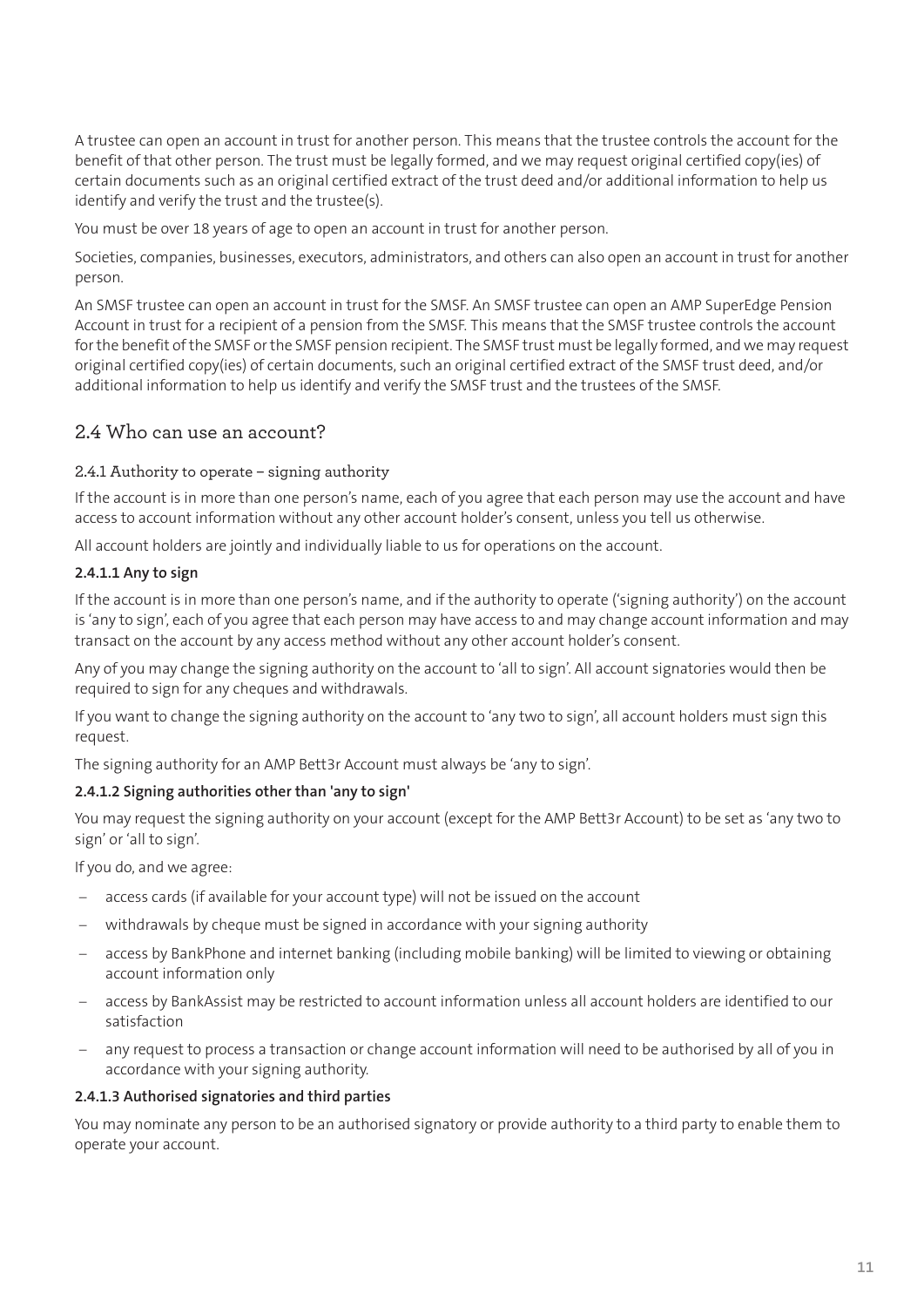You can decide the level of access that an authorised signatory or third party has to your account. This access can be the same as or different to your own access.

You may not authorise any other person to be an authorised signatory or third party on your AMP Bett3r Account.

To set up an authorised signatory or to authorise a third party to operate your account, you must submit the appropriate Third Party Access form, or an Add/Remove Authorised Signatories form, and also provide an Identification Verification form (including any identification documents we request) for each signatory or third party. For details of the required forms, documents and information please contact us on **13 30 30**.

The original completed forms and all accompanying documents (originals, original certified copies or uncertified copies, as appropriate) must be returned to:

AMP Bank Limited Reply Paid 79702 PARRAMATTA NSW 2124

We must complete the identification and verification of an authorised signatory or third party before we will accept an instruction, operation, or transaction from that person in respect of your account.

We will only accept instructions to conduct transactions on your account if those instructions are in accordance with your signing authority.

You must advise us immediately of any changes in authorised signatories or third parties.

#### **2.4.1.4 AMP adviser transaction authorities**

You may authorise your AMP Financial Adviser who has access to the AMP Cash Management Service ('ACMS') to use this service to transact and operate your account on your behalf. You can decide the level of access that your adviser can have.

To set up an ACMS adviser transaction authority, contact your AMP Financial Adviser. You must provide the authority using an ACMS Adviser Transaction Authority form which is available through your adviser.

Your adviser may delegate their adviser transaction authority to their staff (including their employees, agents, and contractors). Delegates will be managed in accordance with our delegate procedures. The conditions that apply to ACMS adviser transaction authorities are included on the ACMS Adviser Transaction Authority form.

<span id="page-11-0"></span>You may revoke or amend this authority at any time by notifying us. You must advise us immediately if you wish to change your ACMS adviser's transaction authority.

#### 2.5 Fees and charges on your account

#### 2.5.1 Standard fees and charges, and fees and charges for special services

Standard fees and charges may apply when you make inquiries or transact on your account. Fees and charges for special services may apply if we provide special services at any time.

Full details of the fees and charges (including any government charges) that apply to accounts and for special services are set out in the fees and charges guides available, on request and free of charge, by contacting us on **13 30 30**, or from our website at **amp.com.au/bankterms**.

Special services include, but are not limited to:

- undertaking a transaction trace or verification
- dishonouring an electronic or cheque transaction
- processing a foreign currency draft, domestic (SWIFT) or overseas telegraphic transfer
- providing a bank audit certificate.

You must pay us all fees and charges applicable on your account, and you must also pay any fees and charges applicable for special services, even if they are incurred by another account holder or account signatory.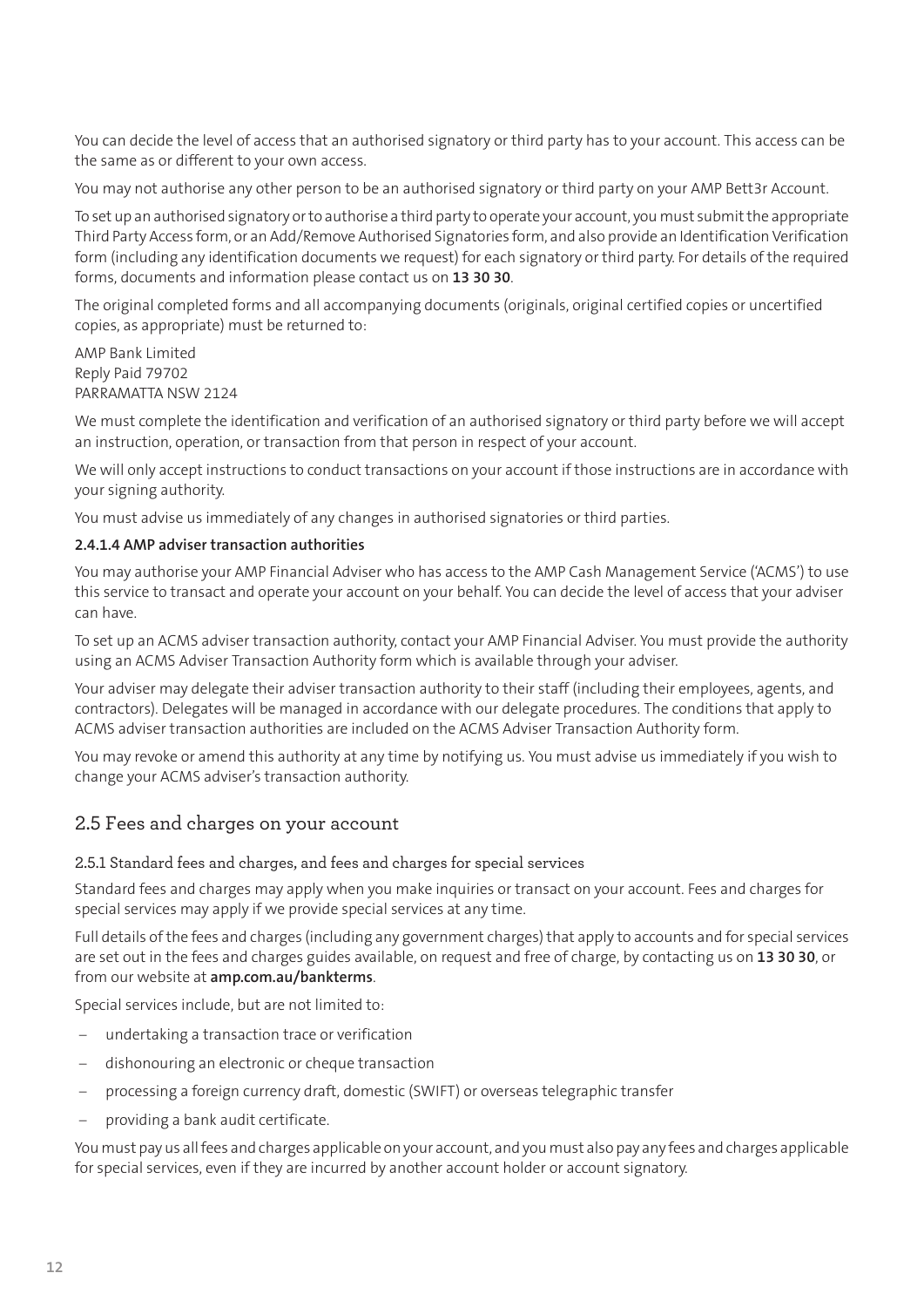When you or an authorised signatory or an authorised third party operate your account or request a special service, you automatically authorise us to debit any applicable fees to your account.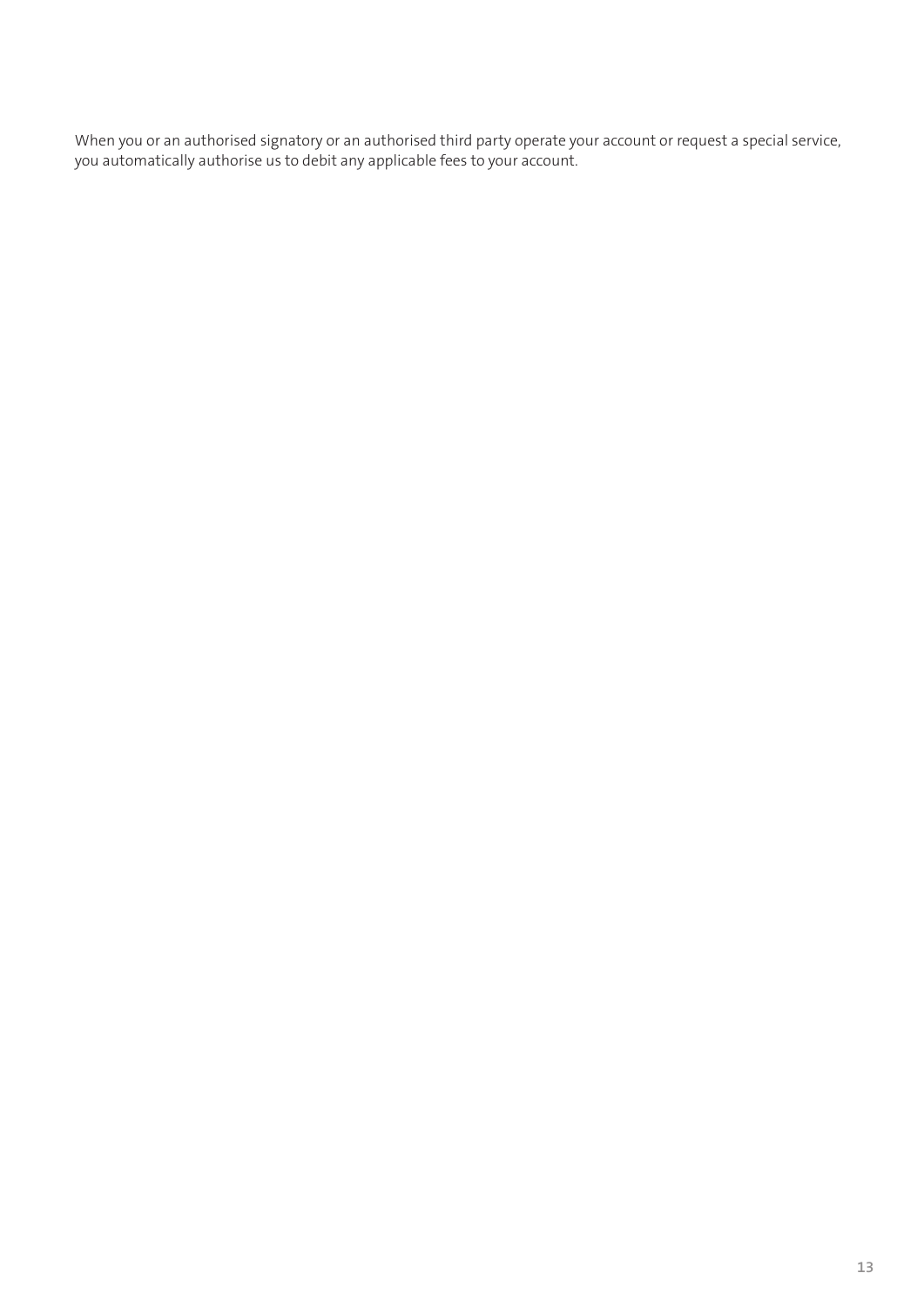# 3. When things change

# <span id="page-13-0"></span>3.1 When your personal or contact details change

You must advise us immediately if you change any part of your name, phone number(s), fax number, postal or residential address, email address, or if there is a change of connected parties or any person to whom you have granted access to your account, a change of signatories or to your tax residency status. You can advise us of any changes to your details by mail, telephone, or by secure email.

If you change any part of your name, you must provide us with original certified documentary proof of the change. Please call us on **13 30 30** for details of the documentation you must provide.

Each joint account holder must notify us separately of any changes to their own personal or contact details, or foreign tax residency. If one joint account holder changes their address, we will not update the personal or contact details of any other joint account holder.

<span id="page-13-1"></span>We will not be responsible for any errors or losses associated with your account details or changes to your account if you have not provided us with your current and accurate personal details and contact information.

# 3.2 When your entity or entity contact details change

You must advise us immediately if your entity changes any part of its name, phone number(s), fax number, postal, principal place of business/operation or registered business address, email address, its tax residency status, or if there is a change of connected parties, change of signatories, nature of business, change to the entity's Trust Deed, registration or regulation status or registration numbers, etc. You can notify us of changes to your entity details by mail, phone, or by secure email.

<span id="page-13-2"></span>Please contact us on **13 30 30** for details of the documentation you must provide.

<span id="page-13-3"></span>We will not be responsible for any errors or losses associated with your account or changes to your account details if you have not provided us with your current and accurate entity details and contact information.

# 3.3 Variations to terms and conditions

#### 3.3.1 What happens if we vary these terms and conditions?

We may vary these terms and conditions or add new terms and conditions at any time, subject to the requirements of any relevant legislation and codes of practice.

We will let you know in writing or electronically at least 30 days before we make a variation or change which:

- introduces a fee or charge (other than a government charge)
- changes the minimum balance to which an account management fee applies
- changes the interest calculation method
- changes the balance ranges to which an interest rate applies, or to the interest rate tiers that apply to an account
- changes the frequency at which we debit or credit interest
- introduces, removes, or adjusts any transaction limits on your account
- introduces or increases fees or charges for issuing or replacing a device or security access code
- introduces or increases fees or charges for performing electronic payment transactions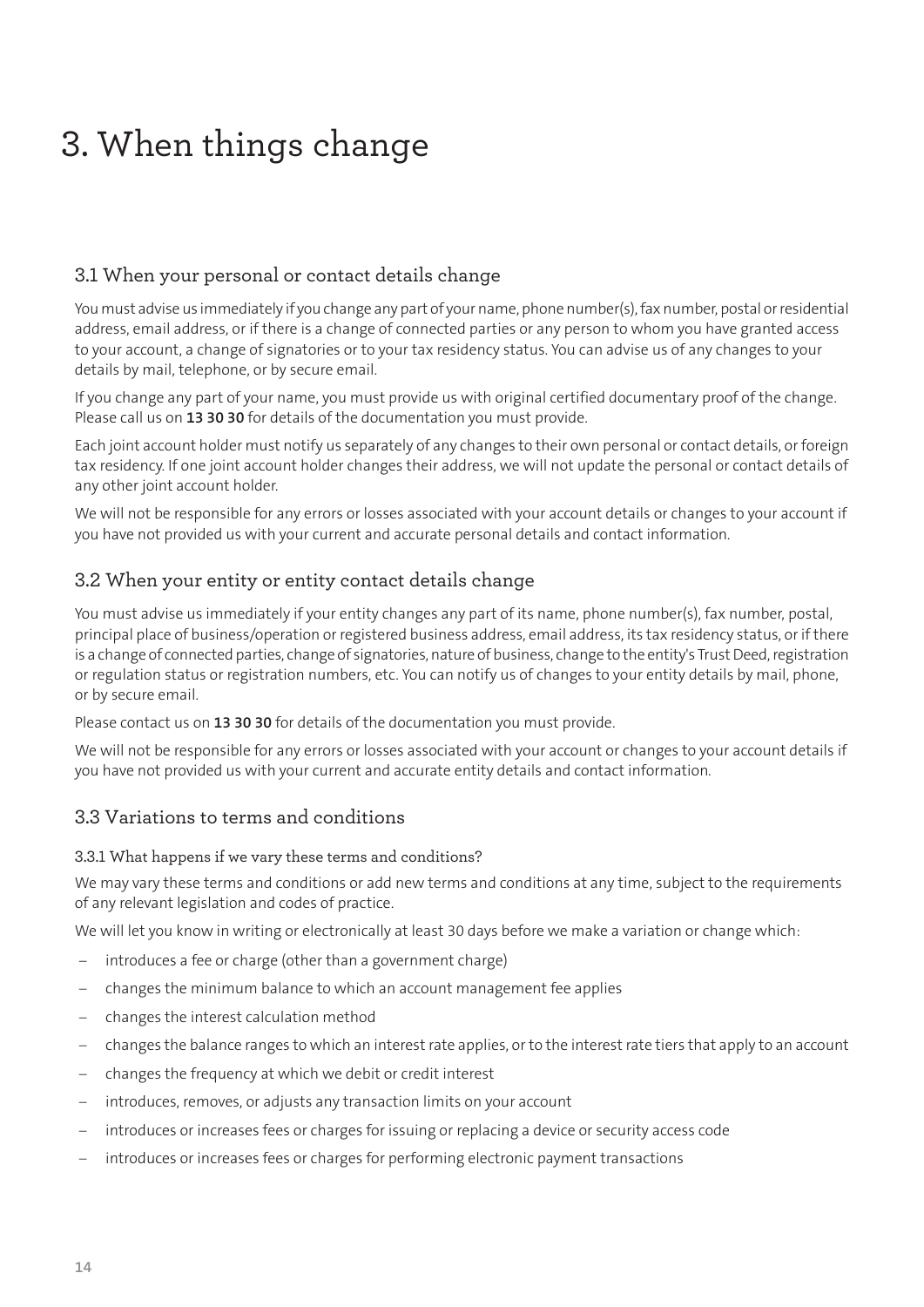- increases your liability for losses relating to electronic payment transactions
- introduces, removes or changes a daily or other periodic limit on electronic payment transactions, a facility, or electronic equipment (such as limits on the number or value of ATM withdrawals).

For other changes we make without your agreement (including changes in interest rates and standard fees and charges) we will let you know in writing, by email, or by placing a notice about the change in a national newspaper on or before the day it takes effect, or otherwise if we are required to by law or by a code of practice.

These other changes may include:

- changes to the amount or frequency of payment of any fee or charge
- when a government introduces or changes a government charge payable directly or indirectly by you. If a government fee is introducedor changed we will tell you either by email, mail, or an advertisement in a national or local newspaper by the day the new charge takes effect. We do not have to tell you if the introduction or variation of the charge has already been publicised by the government, government agency or representative body.

We may not be able to give you notice of a change if:

- we need to make an immediate change to maintain the security of our system or individual accounts
- <span id="page-14-0"></span>– you have not provided us with your current postal or email address, so that we are able to reasonably locate you.

# 3.4 What happens when an account holder dies?

If any account holder dies, their legal representative, next of kin or the surviving account holder(s) must notify us as soon as possible in writing or by contacting us on **13 30 30**. An original certified copy of the Death Certificate must be provided to us.

We must complete the identification and verification of the executor or administrator of an account holder's estate before we provide information to them about the account, including the account number, the account balance and details of credit and debit interest and other transactions.

We may honour any cheque(s) dated on or before the date of death of the account holder, provided that:

- they are signed by the deceased account holder (or an authorised signatory if in accordance with the account signing authority)
- the cheque(s) are presented for payment not more than seven days after we received notice of the death
- there are sufficient available funds in the account.

#### 3.4.1 Release of funds – accounts held by one person

Upon notice of death of the account holder, withdrawals (other than cheques presented according to condition **[3.4](#page-14-0) - What [happens](#page-14-0) when an account holder dies?** ) will not be processed or permitted. However, on production of satisfactory documentation expenses such as funeral, medical or hospital accounts may be paid from the account.

Funds will be made available to executors or administrators, subject to the following being provided to us:

- any original documents or original certified copies of documents we may request to enable us to satisfactorily complete the identification and verification of the identity of executors, administrators or beneficiaries. (Funds will be only made available following our completion of that identification and verification process.)
- for accounts with a credit balance of less than \$15,000, the following documents must be provided to us original certified Death Certificate, original certified Will, signed Indemnity Form (available from us on request) and Letter of instruction signed by the executor/s of the estate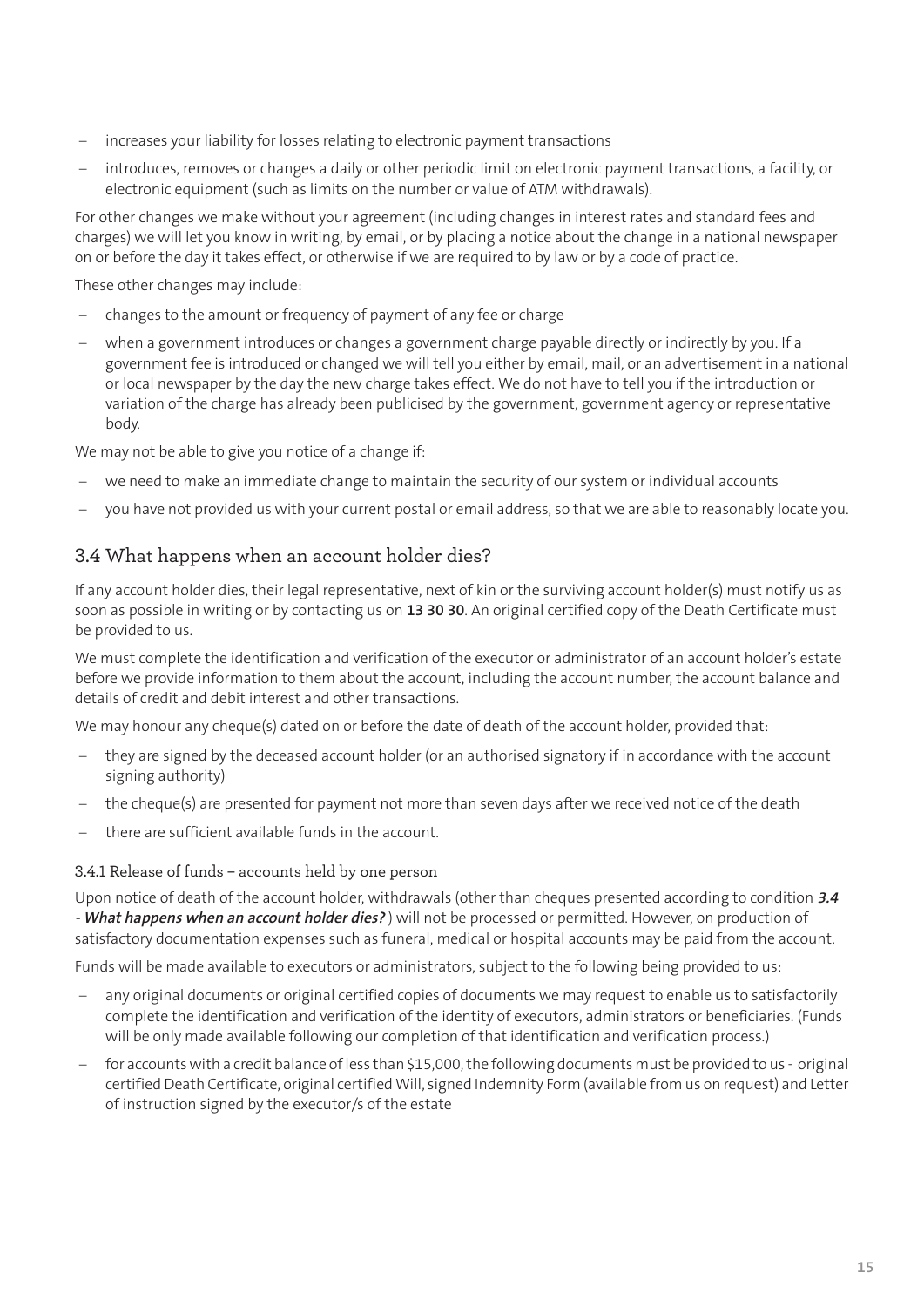- for accounts with a credit balance of more than \$15,000, the following documents must be provided to us original certified Death Certificate, original certified Probate & Letter of Instructions signed by the executor/s of the estate
- any other satisfactory documentation that we agree to accept.

#### 3.4.2 Release of funds – accounts held by more than one person

On the death of any account holder, we will automatically treat the balance in the account as belonging to the other holder or holders. This does not affect our rights at law and equity.

Upon receipt of an original certified copy of a death certificate for the deceased account holder and a letter from the surviving account holder(s) requesting that the account name be changed, we will transfer the account to the name(s) of the surviving account holder(s).

#### <span id="page-15-0"></span>3.5 When we may combine your accounts

To clear any unauthorised debit balance in an account held in your name, we may transfer sufficient funds from another account (or from a loan account) held in your name (that is, we may 'combine' your accounts) at any time at our sole discretion.

We will give you notice after we have combined any of your accounts.

We will not combine your accounts if:

- we know the accounts or loan accounts are not held by you in the same capacity (for example, where you have a personal account and an account as a trustee)
- your debt to us arises from some business or activity other than banking
- we specifically agreed to keep your accounts and loan accounts separate, or if we deem that your dealings with us suggest such an agreement
- we are prevented from doing so by a code of conduct or law.

If we do combine your account:

- we will not include any loan account that is a limited recourse borrowing arrangement (ie a loan to an SMSF) in any action to combine accounts
- we will comply with any applicable requirements of the Code of Operation for Department of Human Services and Department of Veterans' Affairs Direct Debit Payments.

We do not have to combine an overdrawn account with an account that is in credit or a loan account that has available redraw to cover withdrawals already initiated on your account, unless we have agreed to such an arrangement.

We do not have to combine an account that is in credit with a loan account to cover loan arrears, unless we have agreed to such an arrangement.

If we do combine two or more of your accounts, we may also close any of your accounts and/or switch any of your remaining accounts into a different account type.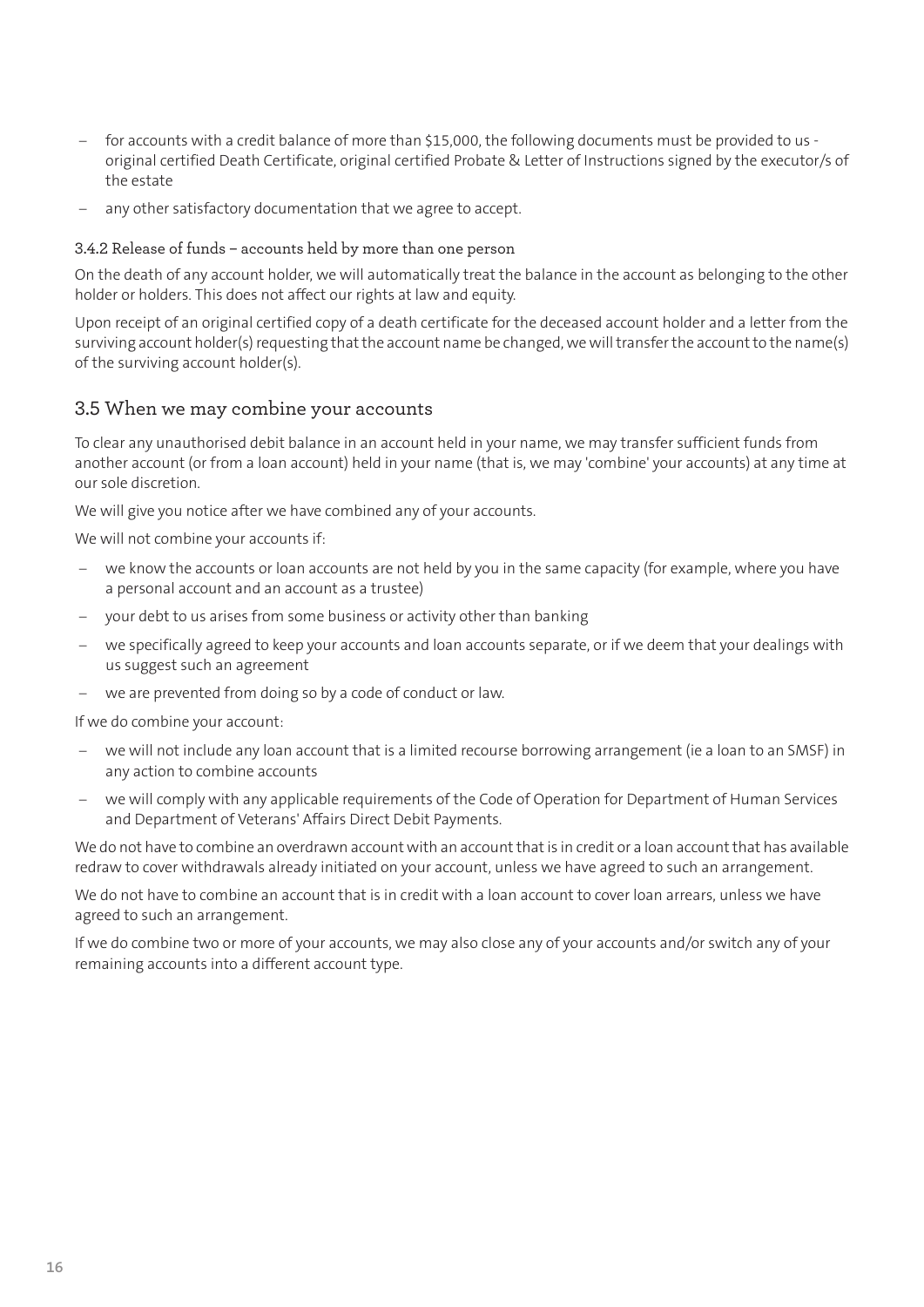# 4. Keeping your access methods and account safe and secure

# <span id="page-16-0"></span>4.1 Safeguarding documents and access methods

It is important that you safeguard all documents and cheque books and access cards relating to or linked to your account. You may suffer loss if they are stolen.

<span id="page-16-1"></span>You must phone us immediately on **13 30 30** (from within Australia) or on **+61 2 9761 9912** (from overseas) if these items are (or you suspect they are) lost, mislaid, misused, or stolen.

### 4.2 Keeping devices and security access codes secure

If you have a device and a security access code to access your account, you should keep them safe. The security of the device and security access code is very important. It may allow unrestricted access to your account.

You must make every effort to see that the device and security access code are not breached, misused, lost, stolen or otherwise compromised. You may incur liability for unauthorised use if you do not to observe the reasonable security requirements set out below.

#### 4.2.1 Your obligations as a user of an access method

You must keep your devices and security access cethods secure by:

- in the case of an access card, signing the card as soon as it is received
- not recording or storing the security access code on any article normally carried with you, eg in your wallet in such a way that it can be obtained by any other person
- not permitting any other person to use your security access code
- not disclosing your security access code to any other person (including a family member, a friend or one of our staff or agents) for any reason
- using care to prevent anyone else seeing the keying in of your security access code on to a keypad or keyboard
- in the case of BankAssist, not revealing your full TelePIN to the BankAssist operator (only reveal the two digits requested)
- not using BankAssist service in such a way that your TelePIN or account number can be overheard by others
- logging off internet banking before leaving a computer or handset unattended
- <span id="page-16-2"></span>in the case of BankFax not leaving details that may be observed by others
- taking reasonable steps to maintain the security of your hardware and software (such as installing anti-virus protection) and complying with any security guidelines issued by us from time to time.

You can obtain a copy of our latest security guidelines at **amp.com.au/securityguidelines** or by calling us on **13 30 30**.

#### 4.2.2 Can you record a memory aid for a security access code?

If you require a memory aid to recall your security access code you may make such a record provided the record is reasonably disguised.

However, we do not consider that the following examples provide a reasonable disguise, and therefore you should not:

– in the case of an access card, record the disguised Personal Identification Number (PIN) on the access card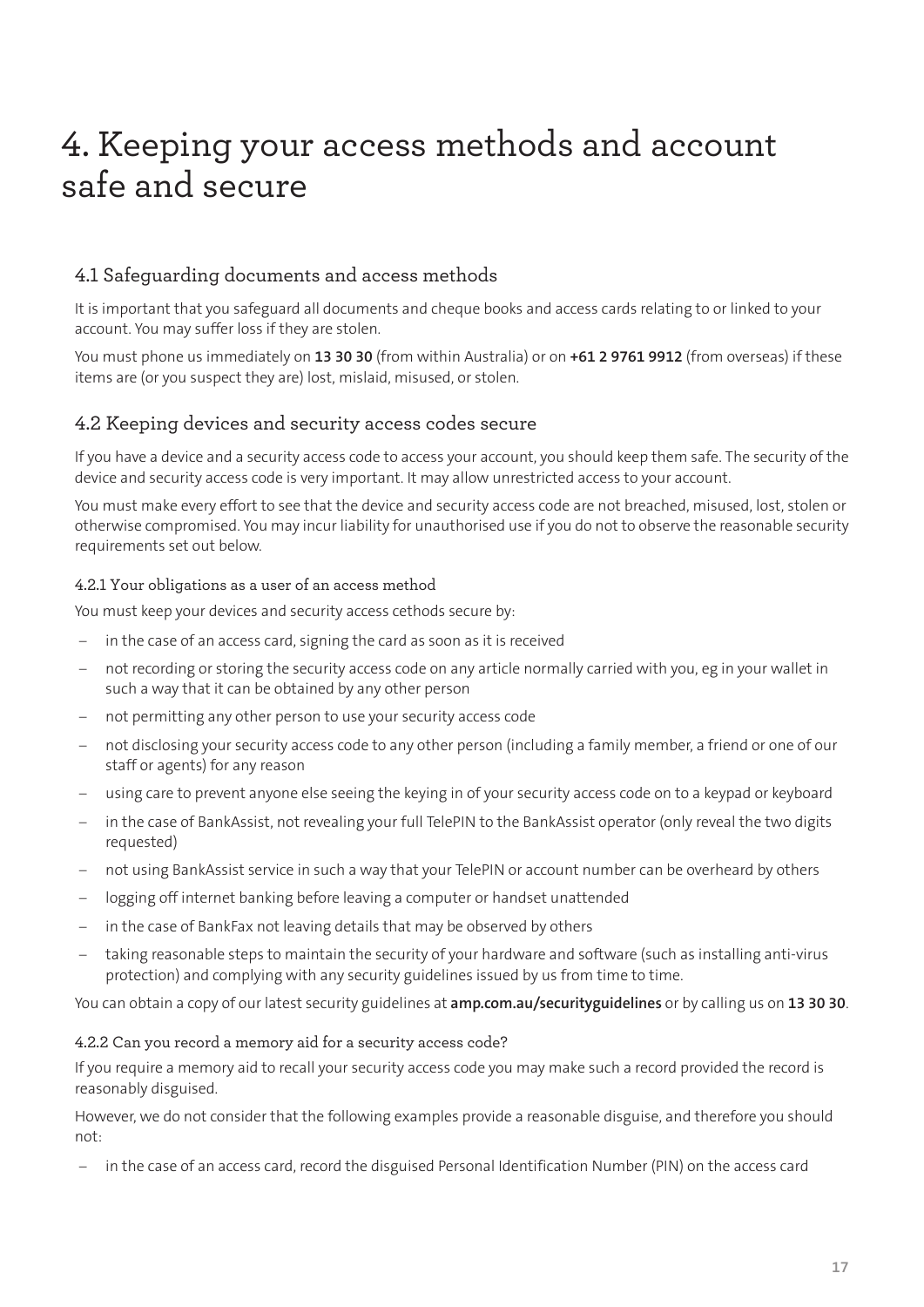- describe the disguised record as a 'PIN' or similar description
- record the disguised security access code by reversing the number sequence
- disguise the security access code using alphabetical characters or numbers (as in  $A=1$ ,  $B=2$ ,  $C=3$ , etc)
- disguise the security access code using any of the following combinations (or parts of them) dates of birth, personal telephone numbers, car registration numbers, family members names, social security numbers, licence numbers
- store the security access code in any low security electronic device of any kind, such as (but not limited to) calculators, personal computers, electronic organisers, mobile phones or Mobiledevices usedfor mobile banking.

There may be other forms of disguise which may also be unsuitable because of the ease of another person discerning the security access code. You must exercise extreme care if you do decide to record your security access code on a memory aid.

# <span id="page-17-0"></span>4.3 Lost or stolen access cards/mobile devices or security access code revealed

You must tell us and ensure that any signatories or authorised third parties also tell us as soon as possible if:

- an access card is lost or stolen
- a mobile device used for mobile banking or digital wallet payments is lost or stolen
- you suspect that a security access code is known to someone else
- you suspect any unauthorised use of your account as a result of any of the above.

You must also provide all information we may require or request when any of these things occur.

If you do not notify us or you unreasonably delay in notifying us, you may be liable for unauthorised transactions (see condition **[4.4](#page-17-1) – Liability for [unauthorised](#page-17-1) transactions**).

4.3.1 Reporting lost or stolen access cards/mobile devices or revealed security access codes

If you are in Australia, you must notify us by phoning us on **13 30 30**.

If you are overseas, you must notify us by phoning us on **+61 2 8048 8249**.

#### 4.3.2 What happens next?

When you report such a matter to us, we may give you a notification number (or other form of acknowledgement). You should retain that number as confirmation of your report, and of the date and time of your report.

<span id="page-17-1"></span>If you are unable to report to us because our contact telephone numbers are unavailable during particular periods, you are not liable for any unauthorised transaction which could have been prevented if you had been able to tell us. However, you must tell us within a reasonable time after our contact telephone numbers become available.

Upon receiving notification from you or an authorised signatory, we will cancel your or the authorised signatory's access card (as applicable). New access card(s) must be issued as the existing access card(s) may no longer be used.

# 4.4 Liability for unauthorised transactions

#### 4.4.1 When are you not liable?

You are not liable for loss resulting from an unauthorised transaction if:

- the loss is caused by fraudulent or negligent conduct by our employees' or agents' or an employee or agent of the electronic funds transfer system
- the loss resulted from the use of a device or security access code that was forged, faulty, expired or cancelled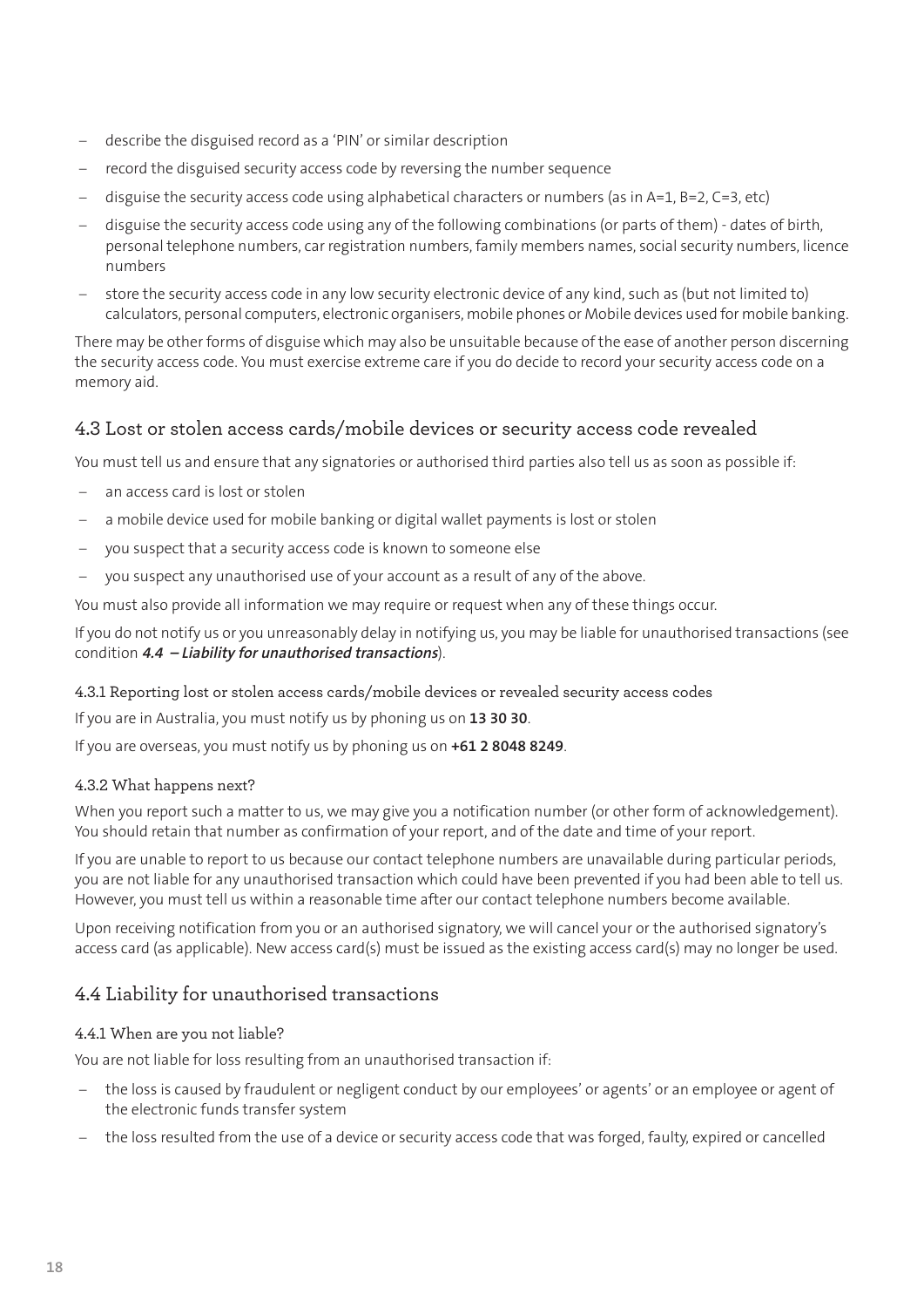- the loss related to a particular device or security access code and the loss occurred before you received that device or security access code
- the loss is caused by the same transaction being incorrectly debited more than once
- the loss occurred after you told us that your device had been misused, lost or stolen or the security of the security access code had been breached
- the loss occurred because of an unauthorisedtransaction made using an identifier without a security access code or device
- in our reasonable opinion you did not contribute to the loss.

#### 4.4.2 When are you liable?

<span id="page-18-0"></span>You are liable for loss resulting from an unauthorised transaction only when you contribute to the loss, as described in conditions [4.4.2.1](#page-18-0) - If you [contributed](#page-18-0) to the loss and [4.4.2.2](#page-18-1) - Contribution to losses through [unreasonable](#page-18-1) delay.

#### **4.4.2.1 If you contributed to the loss**

Where we can prove on balance of probability that you have contributed to the loss through your own fraud or contravention of the requirements set out in condition **[4.2](#page-16-1) - [Keeping](#page-16-1) devices and security access codes secure**, you will be liable for the actual loss which occurred before you told us of a device being misused, lost or stolen or the security access code had been breached, but not the following amounts:

- the portion of loss which exceeds the daily transaction limit
- the portion of loss which exceeds any periodic transaction limit
- the portion of loss which exceeds the balance of your account (available credit limit if the account is a loan account).

You are deemed to have contravened the requirements in condition **[4.2](#page-16-1) - [Keeping](#page-16-1) devices and security access codes [secure](#page-16-1)** if you:

- wrote your PIN on their access card, or left an ATM without removing the access card
- disclosed the security access code to anyone including a family member or friend
- allowed someone else to use your security access code
- <span id="page-18-1"></span>– did not sufficiently disguise your security access code (see condition **[4.2.2](#page-16-2) - Can you record <sup>a</sup> [memory](#page-16-2) aid for <sup>a</sup> [security](#page-16-2) access code?** for what we consider not to be a reasonable disguise)
- acted with extreme carelessness in failing to protect your security access code.

#### **4.4.2.2 Contribution to losses through unreasonable delay**

Where we can prove on balance of probability that you have contributed to the loss by your unreasonable delay in telling us after you become aware of the misuse, loss or theft of the device or breach of the security access code, you will be liable for any actual loss which occurred between:

- when you became aware or should reasonably have become aware that your security access code has been breached, misused, lost or stolen
- when you told us.

#### **4.4.2.3 Limit of your liability**

Where neither condition [4.4.2.1](#page-18-0) - If you contributed to the loss nor condition [4.4.2.2](#page-18-1) - [Contribution](#page-18-1) to losses through **[unreasonable](#page-18-1) delay** apply, you are liable for losses resulting from unauthorised transactions up to the smallest of these amounts:

– \$150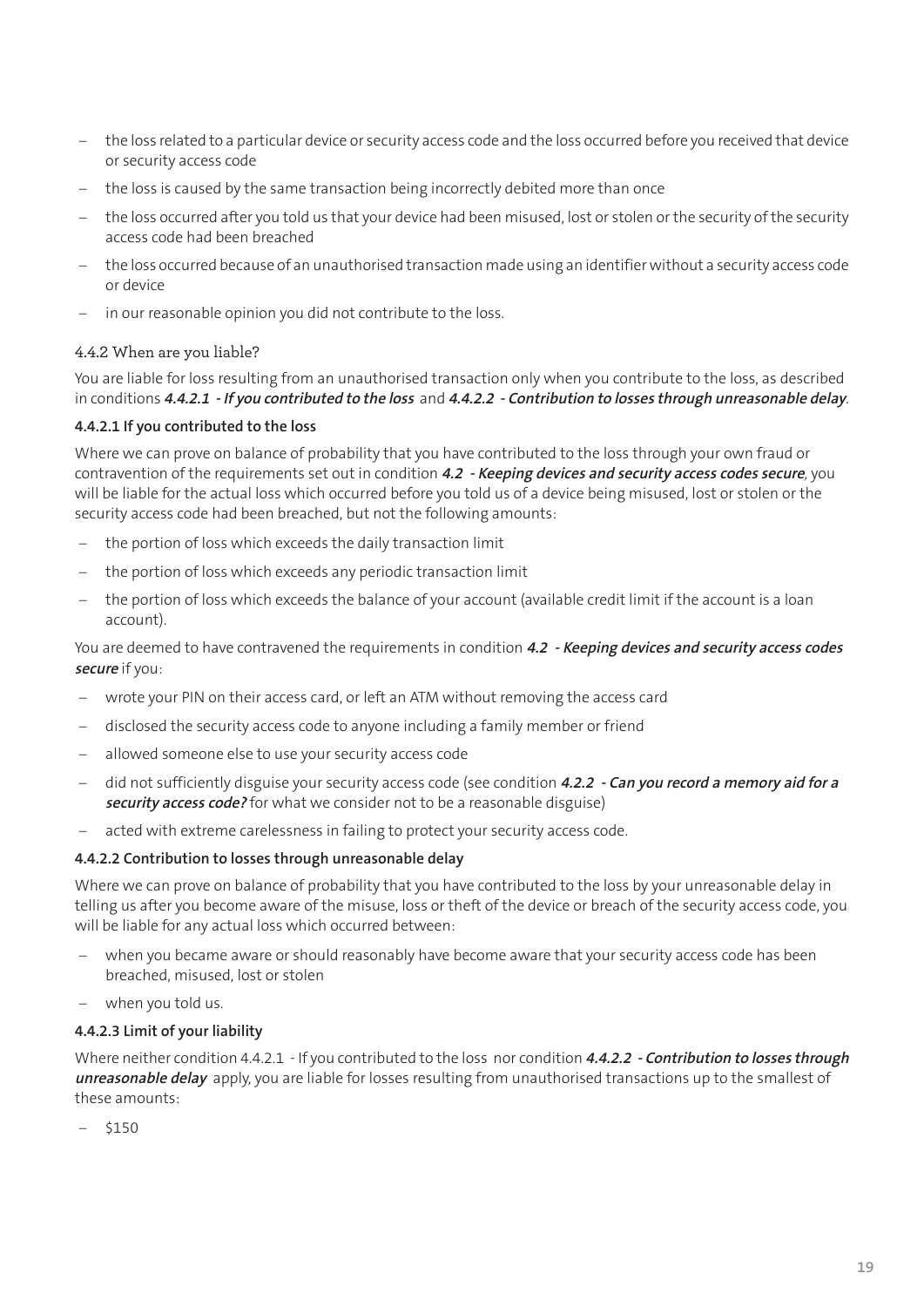- the balance of your account
- the actual loss as at the time and date that we were told that your security access code has been misused, lost or stolen.

#### **4.4.2.4 Liability and transactions authorised by you**

No transaction enteredinto by you can be an unauthorisedtransaction for the purpose of condition **[4.4](#page-17-1) - [Liability](#page-17-1) for [unauthorised](#page-17-1) transactions**.

### <span id="page-19-0"></span>4.5 Liability in case of system or equipment malfunction

This condition applies only to the use of access cards.

You should tell us about any service fault or difficulty as soon as you become aware of it by contacting us on **13 30 30**.

We are responsible for any loss from a transaction at an electronic terminal where our investigation shows that the loss is directly caused because of a terminal malfunction, or an institution system or institution equipment malfunction, and the claim is substantiated by an investigation.

We will correct the loss by making any necessary adjustment to the appropriate account (including adjustment of interest or fees and charges incurred because of the malfunction).

If we are responsible but you should reasonably have been aware of the malfunction or system unavailability, our liability is limited to correcting any errors in your account, and refunding any charges or fees inappropriately charged.

We are not liable for any loss you suffer because of a delay in a transaction through a merchant's eftpos terminal.

If the electronic banking system malfunctions, alternative manual procedures may be available from the merchant for retail point of sale transactions by using your access card and signing authorisation of the transaction.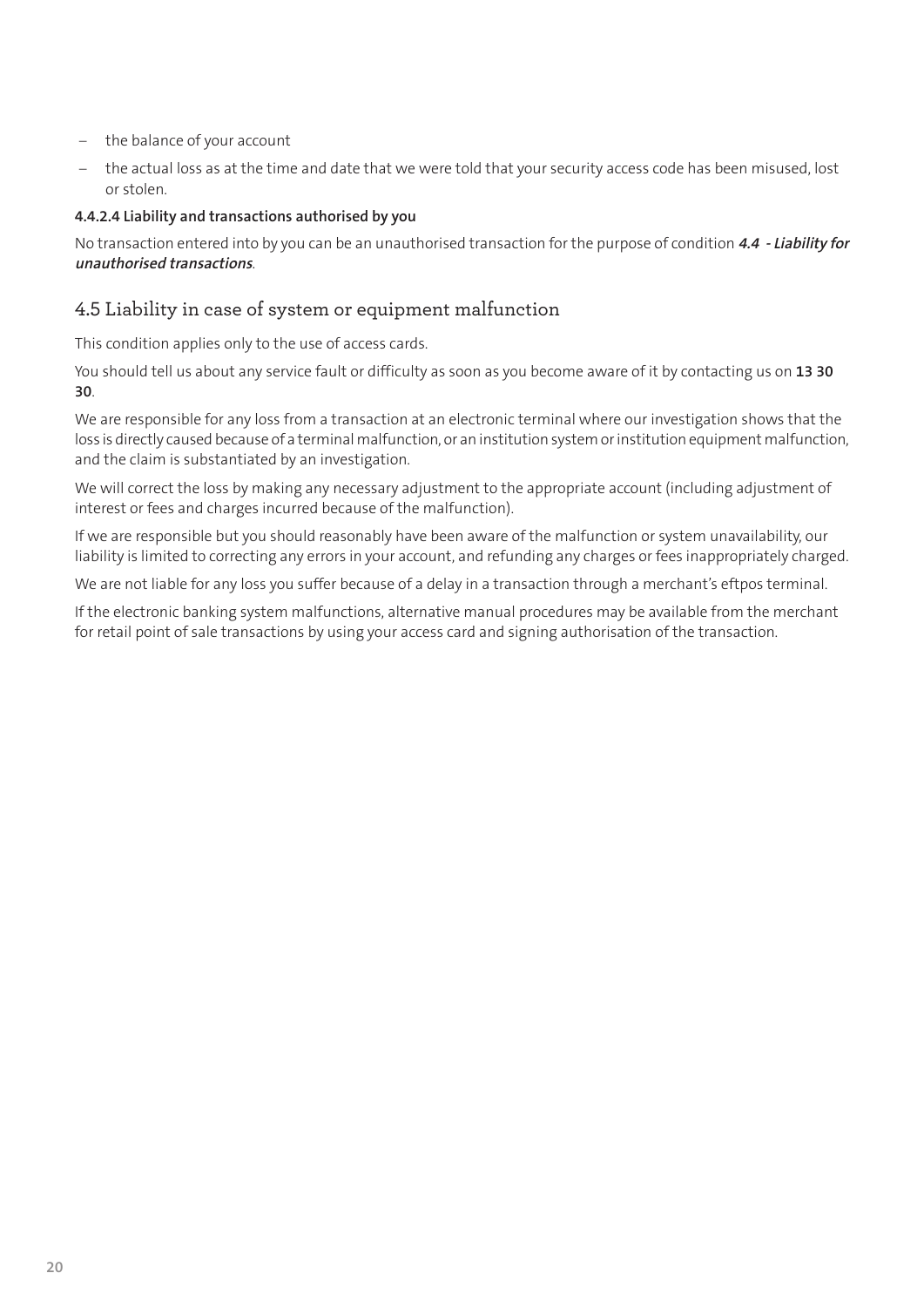# 5. Access Cards

# <span id="page-20-0"></span>5.1 Conditions for using an access card

An access card is issued by us to enable you to access available funds in the account(s) linked to your access card.

If your access card is lost or stolen or if your PIN is revealed, there is a risk that an unauthorised transaction may occur on your account. Unauthorised transactions can also occur on your account because of computer or human error or fraud.

#### See conditions **[4.1](#page-16-0) - [Safeguarding](#page-16-0) documents and access methods** and **[4.2](#page-16-1) - [Keeping](#page-16-1) devices and security access [codes](#page-16-1) secure** for information on keeping your PIN secure.

Information on what to do if your access card is lost or stolen or if your PIN is revealed can be found in condition **[4.3](#page-17-0) - Lost or stolen access [cards/mobile](#page-17-0) devices or security access code revealed**.

Further information on your liability for unauthorised transactions can be found in conditions **[4.4](#page-17-1) - [Liability](#page-17-1) for [unauthorised](#page-17-1) transactions** and **[4.5](#page-19-0) - Liability in case of system or equipment [malfunction](#page-19-0)**.

**Caution!** When your access card is magnetically encoded and is exposed to a strong magnetic field or comes into contact with a plastic security access card, the encoded information may be destroyed. The access card may then be unusable in electronic terminals.

To enable you to gain access to the convenience of electronic banking terminals - ATM or eftpos - we will encode your access card and register your PIN, prior to it being issued to you. You can activate your access card by logging in to My AMP and following the prompts to activate your access card, or by contacting us in **13 30 30**.

If there is more than one of you, then you are jointly and severally bound to comply with these conditions and are liable for all amounts which are owing to us at any time on the account to which your access cards are linked.

Each access card remains our property.

We may issue replacement access cards at any time. See condition **[5.7](#page-23-0) - [Cancellation](#page-23-0) and return of access cards** for when we may cancel an access card.

<span id="page-20-1"></span>You may change your access card PIN online by logging into My AMP, the My AMP app or the AMP Bett3r app. If you change the PIN, you must not select a PIN which represents your birth date or a recognisable part of your name. If you do use an obvious PIN such as a name or date you may be liable for any losses which occur as a result of unauthorised use of the PIN before notification to us that the PIN has been misused or has become known to someone else.

# <span id="page-20-2"></span>5.2 Eligibility for access cards

Access cards are only available for account holders aged 13 years and over. Issue of access cards to holders under the age of 18 years is subject to the consent of all account holders.

# 5.3 Using your access card

#### 5.3.1 Using your access card to obtain goods and services from a merchant

You can use your access card to obtain goods and services from merchants (such as shops, restaurants, and theatres) which accept you card, and if you hold a Visa Debit Card you may make purchases online and over the phone. Your Visa Debit Card is accepted anywhere in the world where the Visa logo is displayed.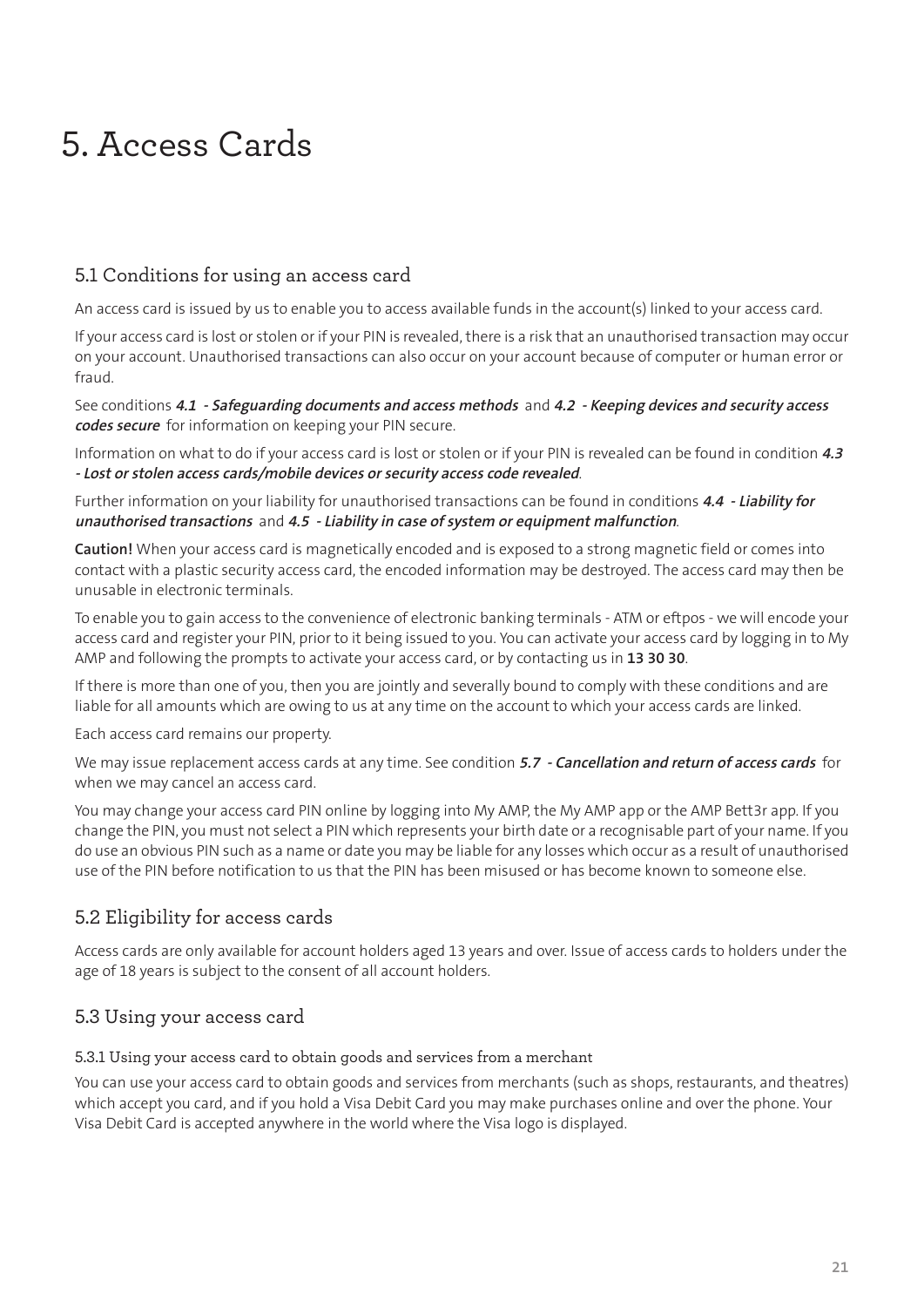When you make a transaction using your access card, an authorisation is sought by the merchant to AMP Bank to determine if sufficient funds are held in the account, the account is eligible for a transaction, and the status of the access card. In some cases, this authorisation will reduce the amount of available funds in your account but not your current balance. If the purchase or other transaction (for example - hotel security deposit) is not completed, the transaction amount may reduce the available balance for up to five business days.

#### 5.3.2 Using your access card to obtain cash withdrawals

You can obtain cash from your account by using your access card and your PIN from ATMs and eftpos terminals that accept AMP Bank access cards.

If you're charged a fee directly by an ATM provider when you use any ATM in Australia, we'll give you a rebate by crediting the amount of the fee to your account. When you're using the ATM, you'll need to accept any fee charged by the ATM provider and we'll give you the rebate after the transaction. We can withdraw this rebate offer at any time.

Your primary account is linked to the savings (SAV) button of your access card, and CR button if you hold a Visa Debit Card. You may have a secondary account linkedto the cheque (CHQ) button of your access card by calling us on **13 30 30**.

The minimum and maximum amount of cash you can obtain using your access card may vary depending at which ATM or eftpos terminal you use your access card.

We do not warrant that ATMs will always have money available.

Some merchants who have terminals may also allow you to withdraw cash at the same time as you pay for goods or services, and others allow cash only withdrawals at self-service checkouts.

#### 5.3.3 Using your access card overseas

All transactions made in a foreign currency on your access card will be converted into Australian currency by Visa Worldwide and calculated at a wholesale market rate selected by Visa from within a range of wholesale rates or the government mandated rate that is in effect one day prior to the central processing date (that is, the date on which Visa processes the transaction).

All transactions made in a foreign currency on the Visa Debit Card are subject to a currency conversion fee (see the Fees and Charges Guide available at **amp.com.au/bankterms** or by contacting us on **13 30 30**).

Some overseas merchants and electronic terminals charge a surcharge for making a transaction. Once you have confirmed the transaction you will not be able to dispute the surcharge. The surcharge may appear on your statement as part of the purchase price.

Some overseas merchants and electronic terminals allow you the option to convert the value of the transaction into Australian dollars at the point of sale, also known as dynamic currency conversion. Once you have confirmed the transaction you will not be able to dispute the exchange rate applied.

Before travelling overseas, you or your nominee should consult us to obtain the Visa Card Hotline number for your country of destination.

You must comply with all applicable exchange control and tax laws governing the use of the card and you indemnify us against liability, loss, fees, charges or costs arising because of a failure to comply with them.

#### 5.3.4 Vouchers

You agree that the amounts shown on each sales voucher or withdrawal slip are sufficient evidence unless proved otherwise of the cash price of the goods or services to which the voucher or withdrawal slip relates.

#### 5.3.5 Using your access card - authorised signatories

Each authorised signatory may use their access card on the same terms as those which apply to you under this condition **[5.3](#page-20-2) - [Using](#page-20-2) your access card**.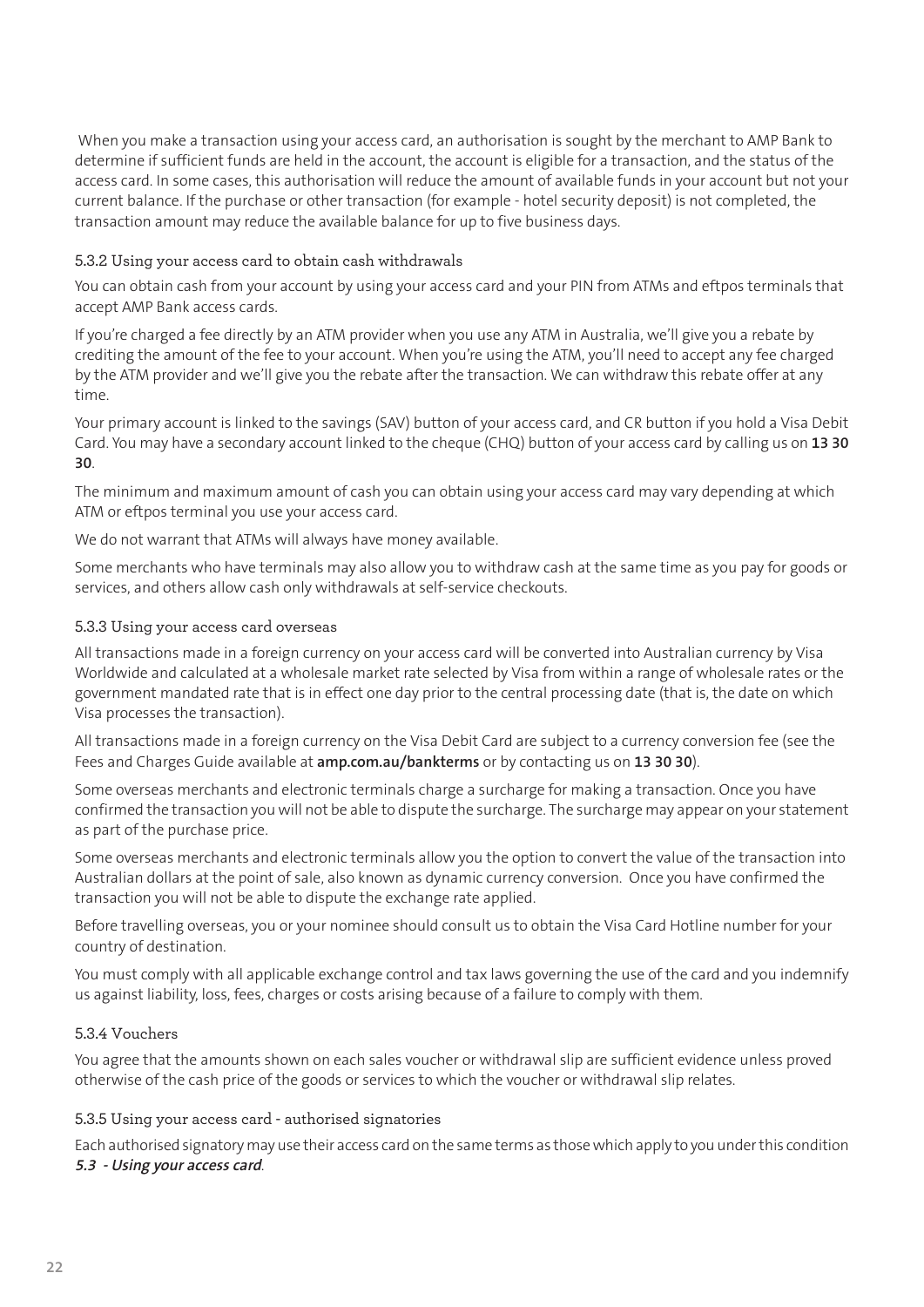# <span id="page-22-0"></span>5.4 Daily limits at terminals

#### 5.4.1 Cash limit - ATM and eftpos

There are daily limits applicable to the following access card transactions:

- cash withdrawals at an ATM or eftpos terminal
- purchase transactions PIN-based transactions where you insert the card into the eftpos terminal
- purchase transactions contactless
	- under \$100 where no PIN is required (known as Visa payWave)
	- \$100 and above where a PIN may be required

We set out limits applicable to access cards on our website at **amp.com.au/bank**.

We will notify you of any changes to these limits in accordance with condition **[3.3.1](#page-13-3) - What [happens](#page-13-3) if we vary these terms and [conditions?](#page-13-3)**.

You agree that your access card will not be used to:

- overdraw any of your linked account(s)
- exceed the unused portion of your credit limit under any pre-arranged credit facility such as a line of credit or overdraft.

If you do either of these actions, we may:

- dishonour any payment instruction given
- charge you an administrative fee as advised to you from time to time.

We may at any time limit the amount of a Transaction if this is required for security or credit risk purposes.

You acknowledge that third party organisations including Merchants may impose additional restrictions on the amount of funds that may be withdrawn, paid or transferred.

<span id="page-22-1"></span>Where an ATM owner charges a direct charge fee for an ATM transaction, this fee is included in the daily cash limit and this may limit your withdrawal. For example, if the daily cash limit is \$1000 and the ATM owner charges up to \$10 you will only be able to withdraw \$990.00.

# 5.5 Using a terminal

When you or an authorised signatory use your access card and PIN at a terminal, you authorise us to act on instructions entered into the terminal. Money is at your risk from when it becomes visible or available at an ATM.

If your purchase is not contactless oris over \$100 when contactless, you must use your PIN for point of sale transactions within Australia. Signatures will not be accepted for confirmation of purchase of goods and services within Australia but may be accepted outside Australia.

There is a risk that your account may be overdrawn by use of your Visa Debit Card. This couldoccur if an authorisation is processed when there are not sufficient cleared funds in your Account.

<span id="page-22-2"></span>Refer to the terms and conditions relevant to your account available at **amp.com.au/bankterms** or by contacting us on **13 30 30** for more information about overdrawn accounts.

ATM providers can determine from time to time what transactions can be carried out at their ATMs.

# 5.6 Chargebacks

The process of obtaining a refund on a card transaction is called a chargeback.

We have specific timelines and circumstances that apply to the transaction investigation.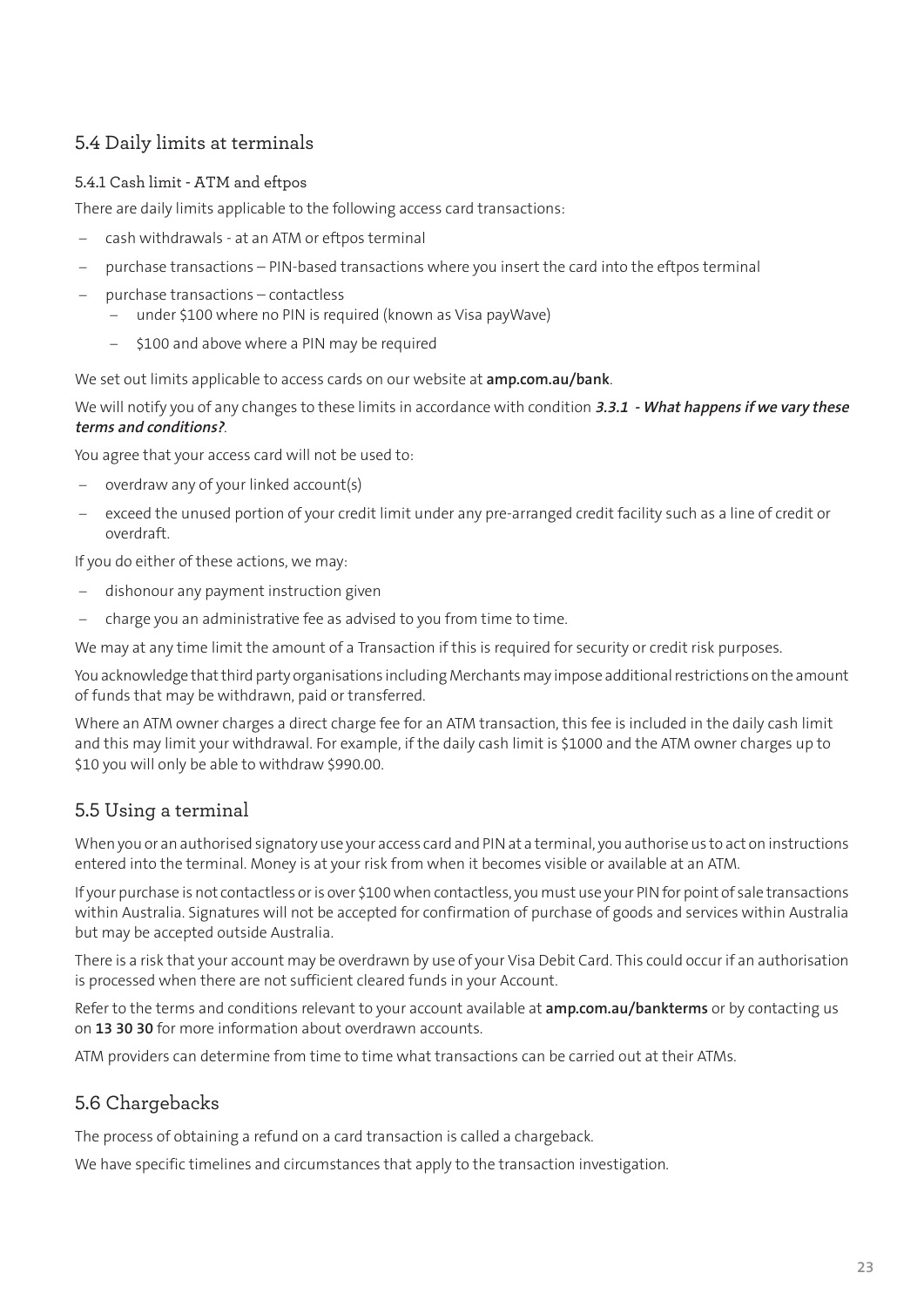If you have a concern regarding a transaction on your card or to request a refund please call us on **13 30 30**.

#### <span id="page-23-3"></span>5.6.1 Chargeback eligibility

A chargeback may apply where you have authorised a merchant to transact on your account using your AMP Visa Debit card to make a purchase, and you have a dispute with the merchant (for example - disputed payment, amount discrepancy, did not receive the goods), and you are unsuccessful in resolving the dispute with the merchant. Chargebacks do not apply to BPAY transactions or direct debits where you have provided the BSB and account number of your linked account.

If the ePayments Code is applicable to a disputed transaction, the timelines in condition [5.6.2](#page-23-1) - [Chargeback](#page-23-1) notification **[timelines](#page-23-1)** and condition **[5.6.3](#page-23-2)** - **[Chargeback](#page-23-2) processing timelines** will not apply, and the provisions of the ePayments Code will apply.

#### <span id="page-23-1"></span>5.6.2 Chargeback notification timelines

<span id="page-23-2"></span>If you dispute a transaction, notify us immediately of the occurrence. Visa scheme timelines apply (notification within 75 days after the date of the transaction). If you do not notify us within that timeline, your rights to dispute the transaction may be lost. You may be liable for the amount of the disputed transaction where it can be shown that you have unreasonably delayed notifying us.

#### 5.6.3 Chargeback processing timelines

Wewill only process a chargeback ifthe transaction is eligible as outlinedin condition **[5.6.1](#page-23-3) - [Chargeback](#page-23-3) eligibility** and if you have notified us within the timelines as outlined in condition **[5.6.3](#page-23-2) - [Chargeback](#page-23-2) processing timelines**.

In all but exceptional cases we will take less than 60 days from receiving your complaint to complete our investigation. If we don't, we will:

- inform you of the reasons for the delay
- provide you with monthly updates on the progress of the investigation
- specify a date when a decision can reasonably be expected.

You will not be obligated to pay any disputed amount and related fees until the dispute is resolved.

We will claim a chargeback right, where one exists, for the most appropriate reason. If after an investigation we are satisfied that you are entitled to a chargeback, your Account will be credited for the amount debited in the transaction.

<span id="page-23-0"></span>We will not accept any refusal for reimbursement by the merchant's financial institution unless it is consistent with the Visa scheme rules.

# 5.7 Cancellation and return of access cards

Access cards always remain our property.

We may cancel your access card at any time without notice for any reason. Without limiting the reasons why we may do so, this may happen if:

- security reasons mean it needs to be cancelled
- we reasonably consider you induced us to issue your access card by fraud
- we believe your access card is being used in a way that may cause loss to you or us
- your account becomes inactive for at least six months and has a nil balance
- your access card is not activated within 12 months of the issue date
- your activated access card is not used within 35 months of the activation date
- your account becomes overdrawn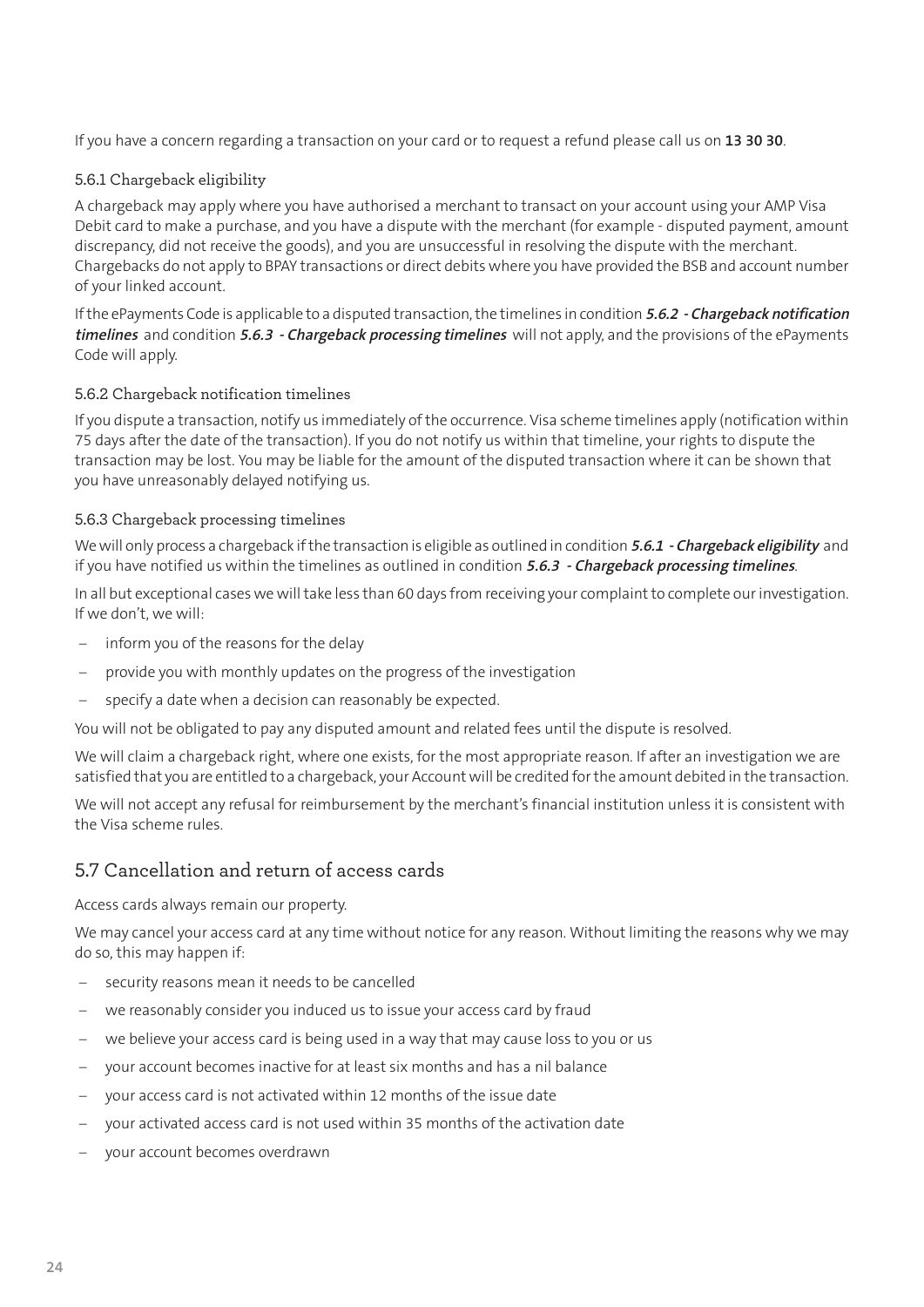- we have not been able to identify you and verify your identity, any any signatory on your account or any other person to whom access to your account has been provided, to our satisfaction
- we are concerned that the use of your access card may cause us to breach any obligation under any legislation, or to commit or participate in an offence
- we believe you have provided false or misleading information.

You must destroy and return all access cards on your account immediately if:

- we close the account
- we cancel your access cards
- we request you to do so.

We have discretion to not cancel your right to use your access card until it is returned to us. You remain responsible for all transactions made with your access card until it is returned to us.

<span id="page-24-0"></span>Your access card can be cancelled by returning it to us (cut up) and advising us in writing to cancel it.

### 5.8 Use after cancellation or expiry of an access card

You must not use your access card or allow any authorised signatory to use the access card:

- before the valid date or after the expiration date shown on the face of the access card
- after the access card has been cancelled.

You will continue to be liable to reimburse us for any indebtedness incurred through such use whether or not you have closed your linked account(s) with us.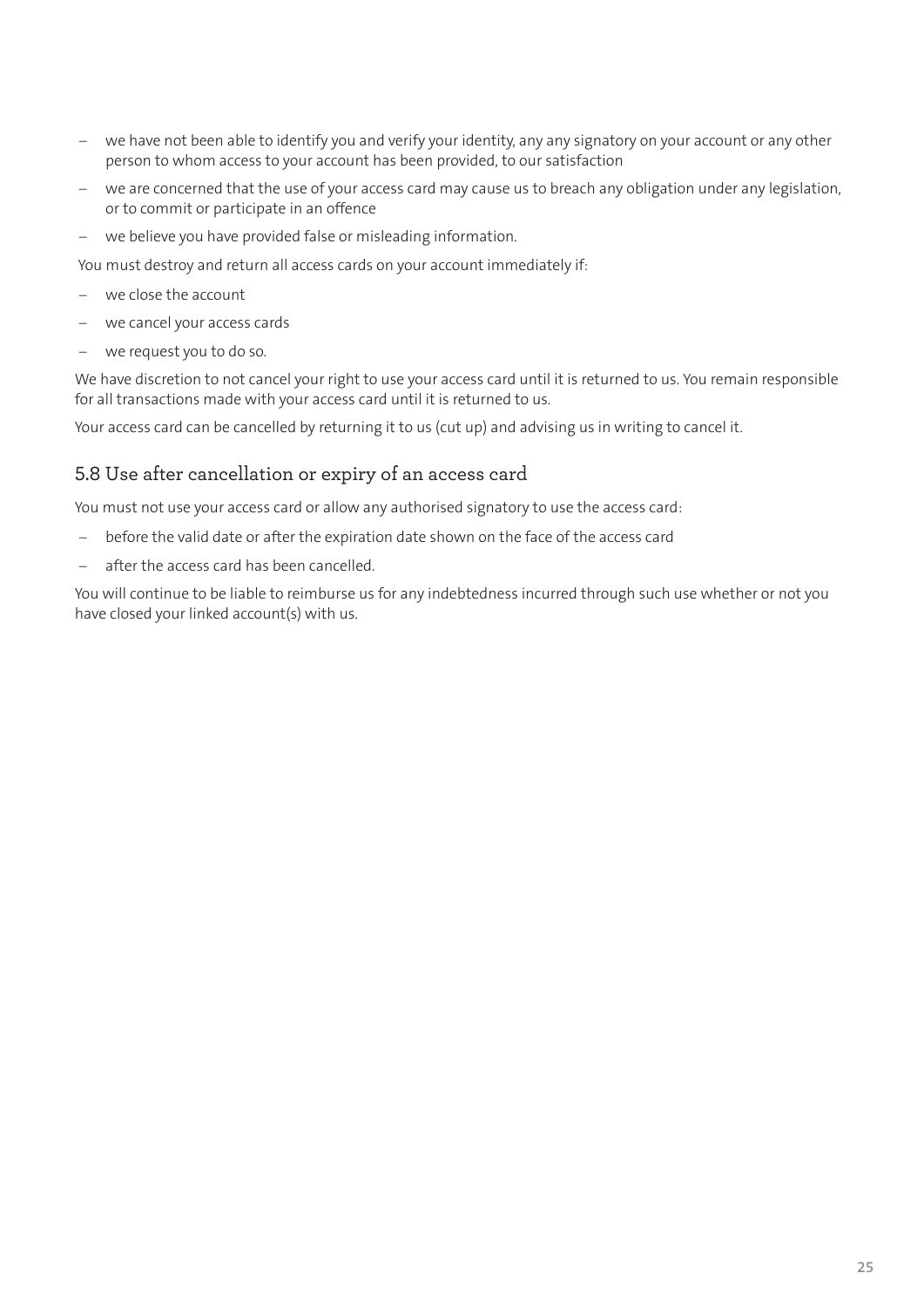# 6. Digital wallet terms of use

<span id="page-25-0"></span>These terms apply if you use your Visa Debit Card in a digital wallet. By registering your Visa Debit Card in a digital wallet you agree to these terms.

<span id="page-25-1"></span>You must also comply with any additional terms and conditions issued by your digital wallet provider or your telecommunications service.

### 6.1 Your responsibilities to keep your device secure and notify us of errors or fraud

You agree to protect and keep confidential your access credentials (such as your user ID), phone lock passcode, passwords, biometric identifiers (eg a fingerprint) and all other information required for you to make purchases with your AMP Visa Debit Card using the digital wallet.

You must always protect your passcode by using a unique number or pattern that is not obvious or can be easily guessed. Take precautions when using yourdigital wallet. Try to memorise your passcode or carefullydisguise it. Never keep a record of your passcode with your device, on your device or computer, or tell anyone your passcode. Do not allow another person to register their biometric identifier on your device.

If your device has been lost or stolen, or you believe your security credentials have been compromised, you must report this to us immediately. You must also contact us immediately if you believe there are errors or if you suspect fraud with your AMP Visa Debit Card, including if you believe there are errors or suspect any fraud associated with a digital wallet.

<span id="page-25-2"></span>We will not be liable for any losses you incur using your AMP Visa Debit Card in a digital wallet except as specifically described in the our term and conditions, or as otherwise provided by law.

# 6.2 Using a digital wallet

The registration of your Visa Debit Card into a digital wallet is subject to us identifying and verifying you and is at our discretion.

Payments made via the digital wallet will be processed against the primary account linked to your Visa Debit Card.

Transaction limits that apply to your Visa Debit Card also apply to transactions using your digital wallet.

We do not promise that the digital wallet will be accepted at all merchants.

We are not the provider of the digital wallet and we are not responsible for its use and function. You should contact the digital wallet provider's customer service if you have questions concerning how to use the digital wallet or problems with the digital wallet.

<span id="page-25-3"></span>We are not liable for any loss, injury or inconvenience you suffer because a merchant refuses to accept the digital wallet or because the digital wallet is unavailable.

We are not responsible if there is a security breach affecting any information stored in the digital wallet or sent from the digital wallet. This is the responsibility of the digital wallet provider.

# 6.3 Applicable fees

There are no additional transaction fees for using your AMP Visa Debit Card in a digital wallet. All applicable account fees still apply.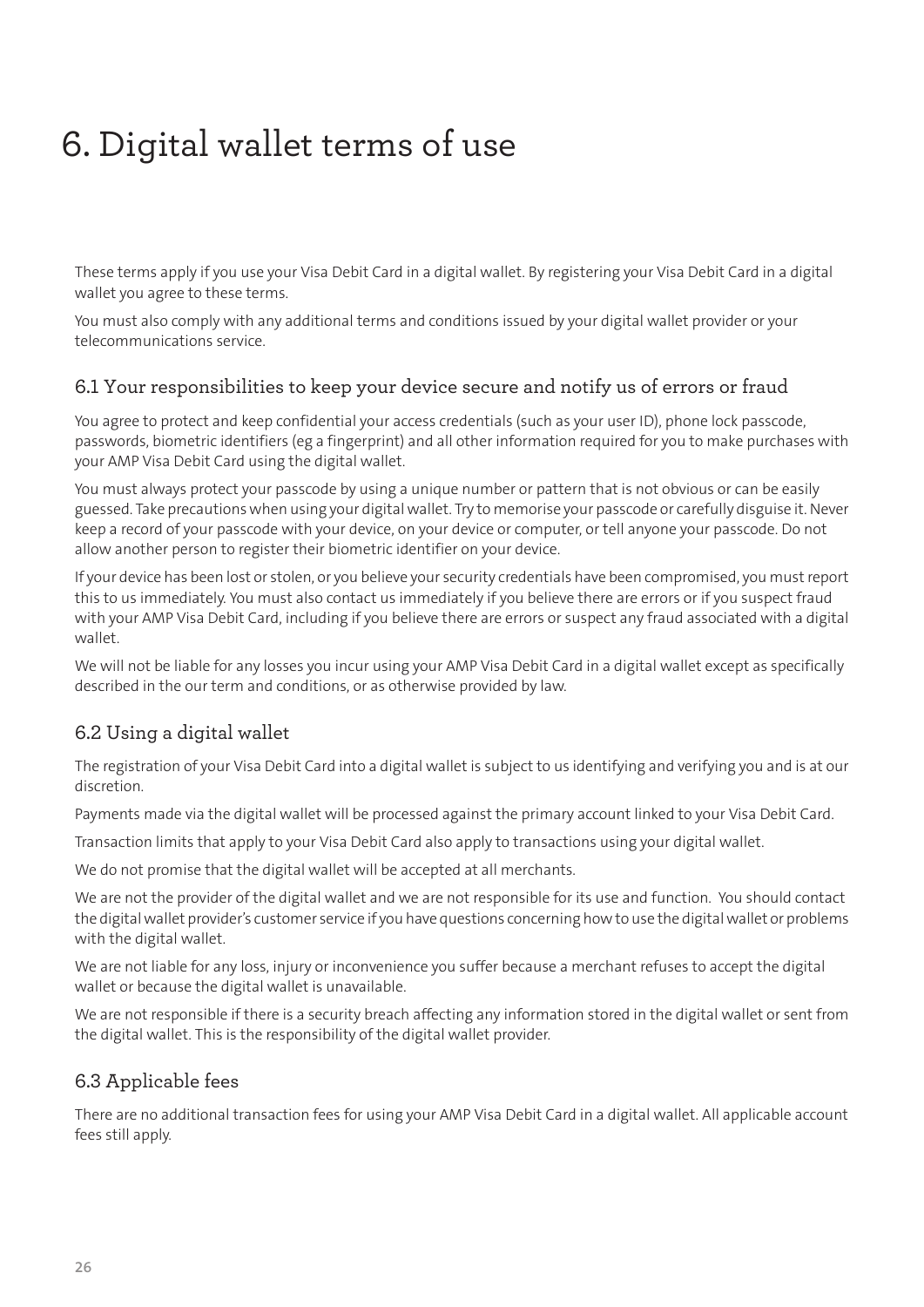There may be charges from your telecommunications provider (such as carrier or mobile data charges) when using your device to access a digital wallet. You are responsible for these charges as set out in condition **[7.1.2](#page-29-2) - [Mobile](#page-29-2) [banking](#page-29-2)**.

# <span id="page-26-0"></span>6.4 Suspension or removal of a card from a digital wallet by us

We may block you from adding an otherwise eligible Visa Debit Card to the digital wallet, suspend your ability to use your Visa Debit Card to make purchases using the digital wallet, or cancel entirely your ability to continue to use your Visa Debit Card in the digital wallet.

We may take these actions at any time and for any reason if, for example:

- we suspect fraud with your Visa Debit Card
- you have an overdue or negative balance on the account to which your Visa Debit Card is linked
- we are required to by any applicable law (such as AML/CTF laws or sanctions laws) including if laws change
- this is necessary to restore the security of a system, any individual Visa Debit Card or an account
- we are directed to do so by the digital wallet provider, the applicable card scheme (such as Visa) or a regulatory or government body
- security reasons require that the use of your Visa Debit Card in a digital wallet be cancelled
- we reasonably consider that the addition of your Visa Debit Card to a digital wallet was induced by fraud
- we believe your Visa Debit Card is being used in a digital wallet in a way that may cause loss to you or us
- we cannot identify you and/or verify your identity, any signatory on your account or any person to whom access to your account is provided to our satisfaction
- we are concerned that the use of your Visa Debit Card in a digital wallet may cause us to breach any obligation under any legislation, or to commit or participate in an offence
- <span id="page-26-1"></span>we believe you have provided false or misleading information.

We may also cease supporting the use of Visa Debit Cards in digital wallets at any time.

# <span id="page-26-2"></span>6.5 Suspension or removal of a card from a digital wallet by you

You may remove your Visa Debit Card from the digital wallet by following the digital wallet provider's procedures for removal.

# 6.6 Devices with same digital wallet provider account

<span id="page-26-3"></span>If you add your AMP Visa Debit Card to one of your devices and have other devices sharing the same account ('other devices'), this may permit the AMP Visa Debit Card to be added to the other devices and permit users of the other devices to see AMP Visa Debit Card information. Please contact your digital wallet provider for more information.

# 6.7 Your personal information and digital wallets

We use your information in accordance with the AMP Privacy Policy available at **www.amp.com.au/privacy**.

You also agree that we may exchange information about you with the digital wallet provider and the applicable card scheme (such as Visa) to:

- facilitate any purchase you initiate using your AMP Visa Debit Card registered in a digital wallet
- detect and address fraud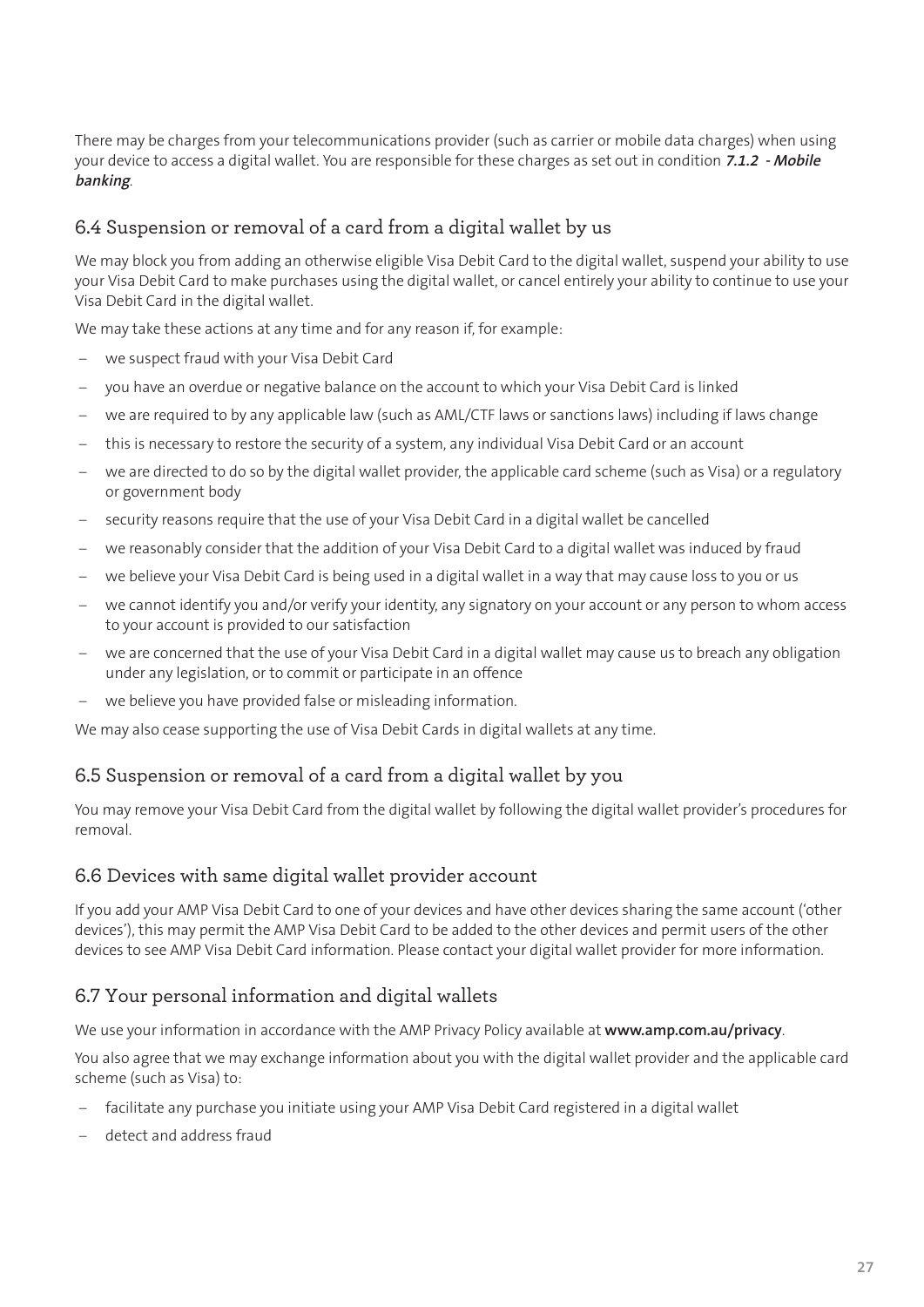- comply with applicable laws
- respond to regulatory or government inquiries.

The digital wallet provider may store this information outside Australia.

By registering your AMP Visa Debit Card in a digital wallet, you are providing consent for your information to be shared with these parties.

We may also share your information to make available to you in the digital wallet information about your AMP Visa Debit Card transactions, or to assist the digital wallet provider in improving the digital wallet. We are not responsible for any loss, injury or other harm you suffer in connection with the digital wallet provider's use of your information.

# <span id="page-27-0"></span>6.8 We may amend these terms at any time

We may amend these terms at any time without prior notice. We will notify any changes to these terms as set out in condition **[3.3.1](#page-13-3) - What [happens](#page-13-3) if we vary these terms and conditions?**.

You will agree to any such amendments by keeping your AMP Visa Debit Card in the digital wallet.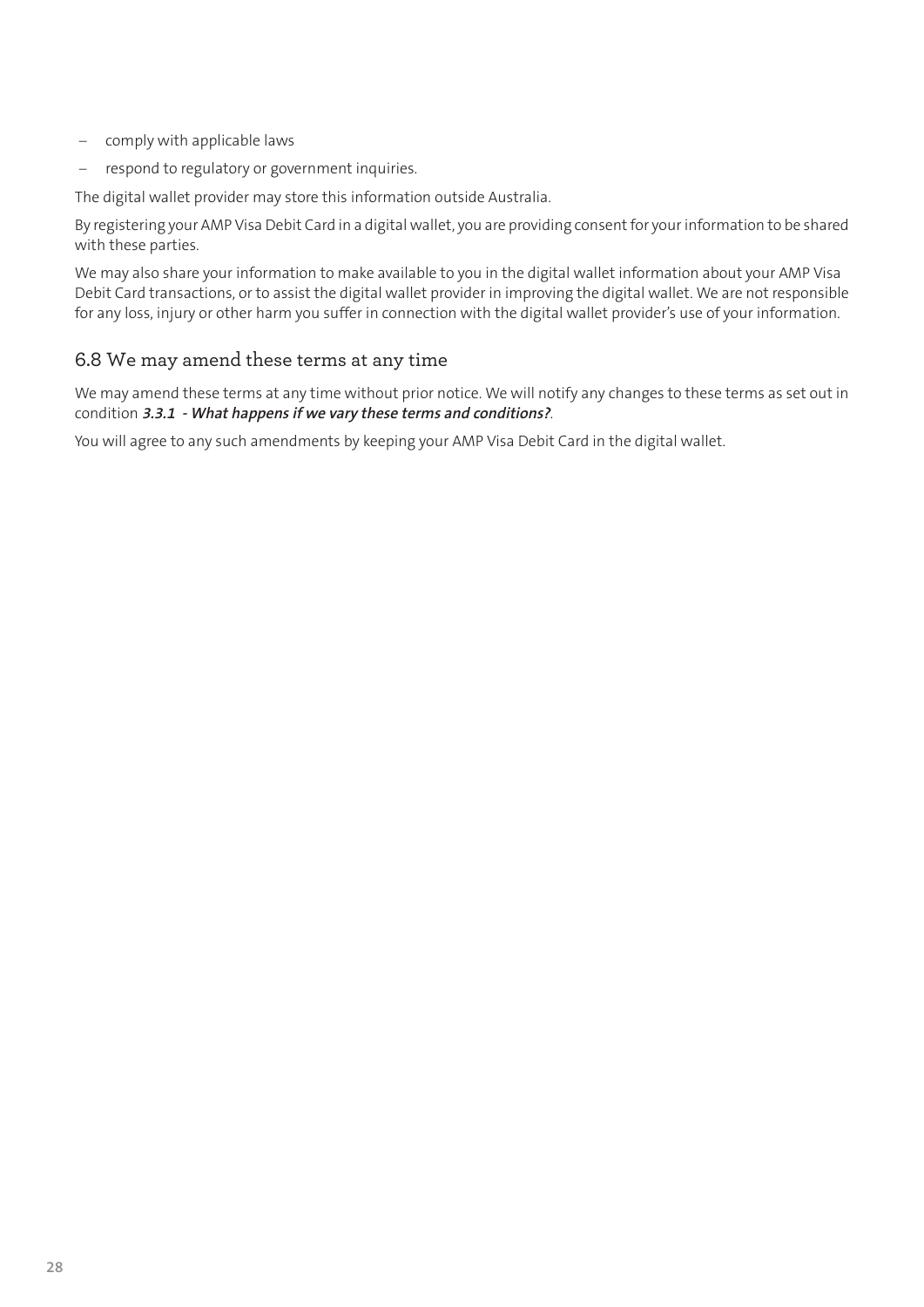# 7. Internet banking (My AMP) and phone banking (BankPhone)

<span id="page-28-0"></span>These conditions apply to your use of My AMP (including the My AMP app and the AMP Bett3r app) and BankPhone.

My AMP is our online internet banking service that allows you to conduct transactions and make enquiries in a secure way.

BankPhone is an automated phone banking service that allows you to conduct transactions and make enquiries in a secure way.

We will make reasonable efforts to ensure that information provided to you through My AMP and BankPhone is accurate.

You should only operate your AMP Bett3r Account using the AMP Bett3r app. If you operate the AMP Bett3r Account through My AMP or the My AMP app, its functions and features may not work correctly. We are not responsible for any AMP Bett3r Account functions or transactions that fail if you operate your AMP Bett3r Account using My AMP or the My AMP app.

There is a risk of unauthorised transactions occurring on your account. They may be from human or computer error or from fraud.

For information on how to ensure your customer number, TelePIN, security code or password are secure please see conditions **[4.1](#page-16-0) - [Safeguarding](#page-16-0) documents and access methods** and **[4.2](#page-16-1) - [Keeping](#page-16-1) devices and security access codes [secure](#page-16-1)**. Information on what to do if your security access device is revealed can be found in condition **[4.3](#page-17-0) - [Lost](#page-17-0) or stolen access [cards/mobile](#page-17-0) devices or security access code revealed**.

<span id="page-28-1"></span>Information on your liability for unauthorised transactions can be found in conditions [4.4](#page-17-1) - Liability for [unauthorised](#page-17-1) **[transactions](#page-17-1)** and **[4.5](#page-19-0) - Liability in case of system or equipment [malfunction](#page-19-0)**.

From time to time, My AMP and BankPhone may not be available, for example due to systems maintenance.

#### 7.1 Your customer number and how to use it

When you register for BankPhone you will be given a customer number and you will be required to select your TelePIN (see condition **[11.](#page-47-0) - [BankAssist](#page-47-0)** for information on TelePINs).

Each time you access BankPhone, you will be required to enter your customer number and your TelePIN.

You may change your TelePIN at any time by calling BankAssist or BankPhone. We will advise you how to do this.

See conditions **[4.1](#page-16-0) - [Safeguarding](#page-16-0) documents and access methods** and **[4.2](#page-16-1) - [Keeping](#page-16-1) devices and security access [codes](#page-16-1) secure** for guidance on how to select and safeguard your TelePIN.

#### 7.1.1 Your security code and how to use it

We may send a security code to your mobile phone to complete an action you are performing. You will be required to enter that security code in My AMP (including your access through mobile banking) to complete the action. If we send this security code to your mobile phone, you have only one attempt at entering the code.

If you make a mistake, you will need to request another security code and enter that new security code. If you do not receive a security code or if you fail on the third attempt to enter the correct security code, you will be unable to complete the transaction at that time.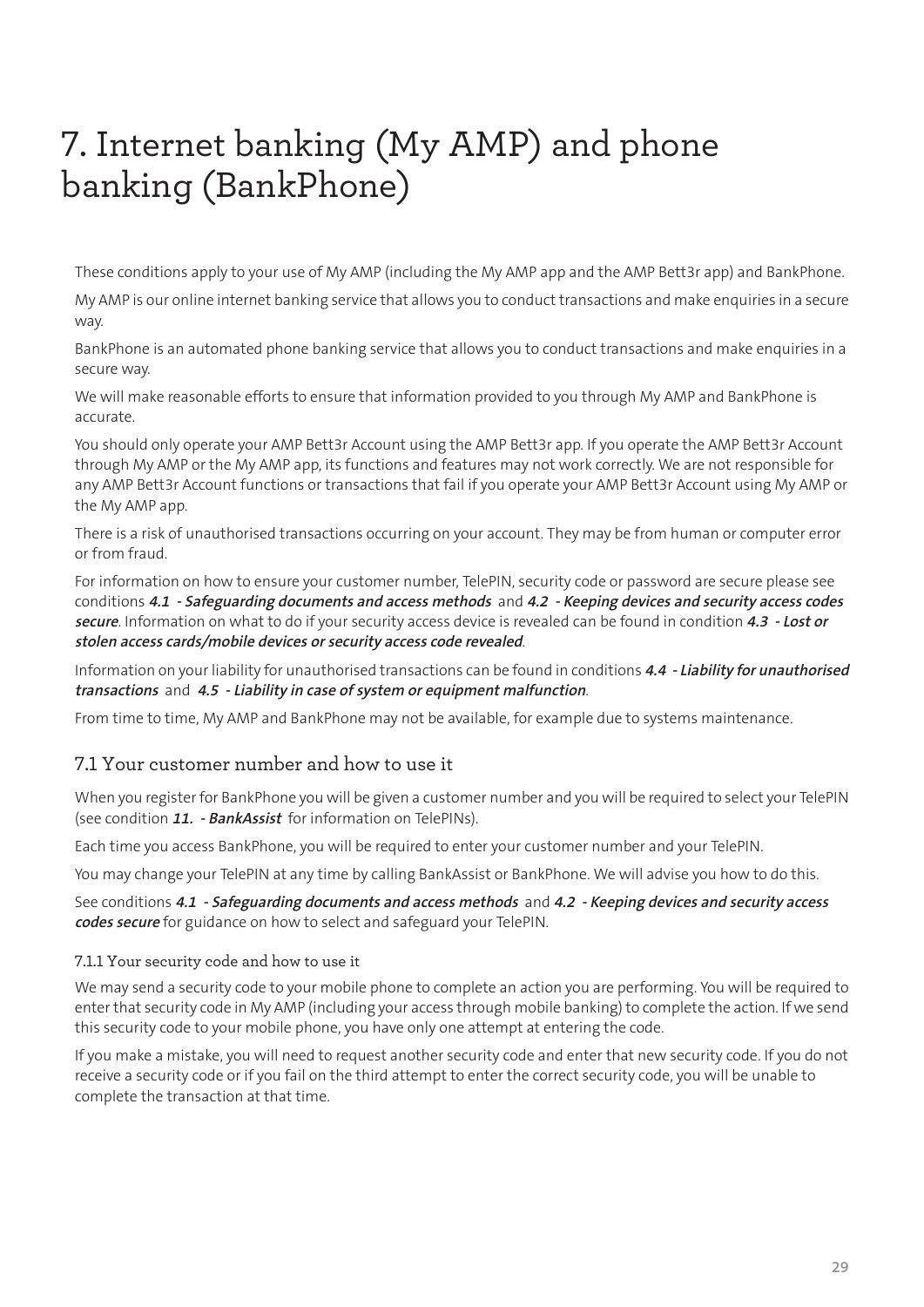#### <span id="page-29-2"></span>7.1.2 Mobile banking

You must download the My AMP app or AMP Bett3r app (as applicable) to your mobile device and read and accept the terms and conditions of use to access your account using mobile banking.

The My AMP app and AMP Bett3r app provide access to a mobile banking service for payment and funds transfer functions through My AMP. Some functions may differ between My AMP, the My AMP app and the AMP Bett3r app. Refer to the terms and conditions in the My AMP app and AMP Bett3r app for available functions and terms of use.

Changes to the functions or functionality of the AMP Bett3r Account will be made from time to time through an update to the AMP Bett3r app. You must ensure that your mobile device is set to notify you of app updates and you agree to install any update to the AMP Bett3r app before continuing to operate the AMP Bett3r Account. It is your responsibility to ensure that you are always running the latest version of the AMP Bett3r app.

# <span id="page-29-0"></span>7.2 Cut off times for fund transfers

If you submit a request for transaction that is an external transfer (that is, a transfer to an account held with another financial institution) on a business day by 4.00pm (Sydney time) the transfer will be complete on that business day subject to any errors, difficulties or faults in providing the service.

<span id="page-29-1"></span>If the transfer is completed on a non-business day or after 4.00pm (Sydney time) on a business day, the transfer will be completed on the next business day, subject to any errors, difficulties or faults in providing the service.

### 7.3 Transactions

With the exception of the AMP Bett3r Account, you may perform transactions on your account using any of the services available through BankPhone, My AMP or the My AMP app. Transactions on your AMP Bett3r Account must be performed using the AMP Bett3r app.

You can use BankPhone to check your balance and transaction history, perform BPAY transactions (if your account permits this access method) and transfer money between your accounts. You can also reorder deposit or cheque books or change your BankPhone TelePIN.

Subject to your account terms and conditions you can use My AMP to:

- view account information, transfer funds between your AMP Bank accounts or to and from other bank accounts
- create and maintain scheduled payments, transfers and pay bills using BPAY
- register bank accounts for pay anyone transactions
- view transaction histories, change personal details, e.g. phone numbers, reorder cheque and deposit books
- change your My AMP username and password
- send secure messages to us (subject to the signing authority or authorities to operate on your account).

Not all transaction services are available on all products. For details of the transaction services available on your account refer to our website at **amp.com.au**, or contact us on **13 30 30**.

You acknowledge that we may limit the amount of any transaction you initiate using My AMP, the My AMP app, the AMP Bett3r app and BankPhone. Transfers from your account to accounts registered through My AMP are limited to a total of \$5,000 per registered account per business day, unless you request a different daily limit and we agree to your request.

When transferring money from your account to another account (to a 'payee'), you must ensure that you provide the correct BSB and account number details for the payee, as the receiving bank may not validate the payee's account name but may rely solely on the BSB and account number.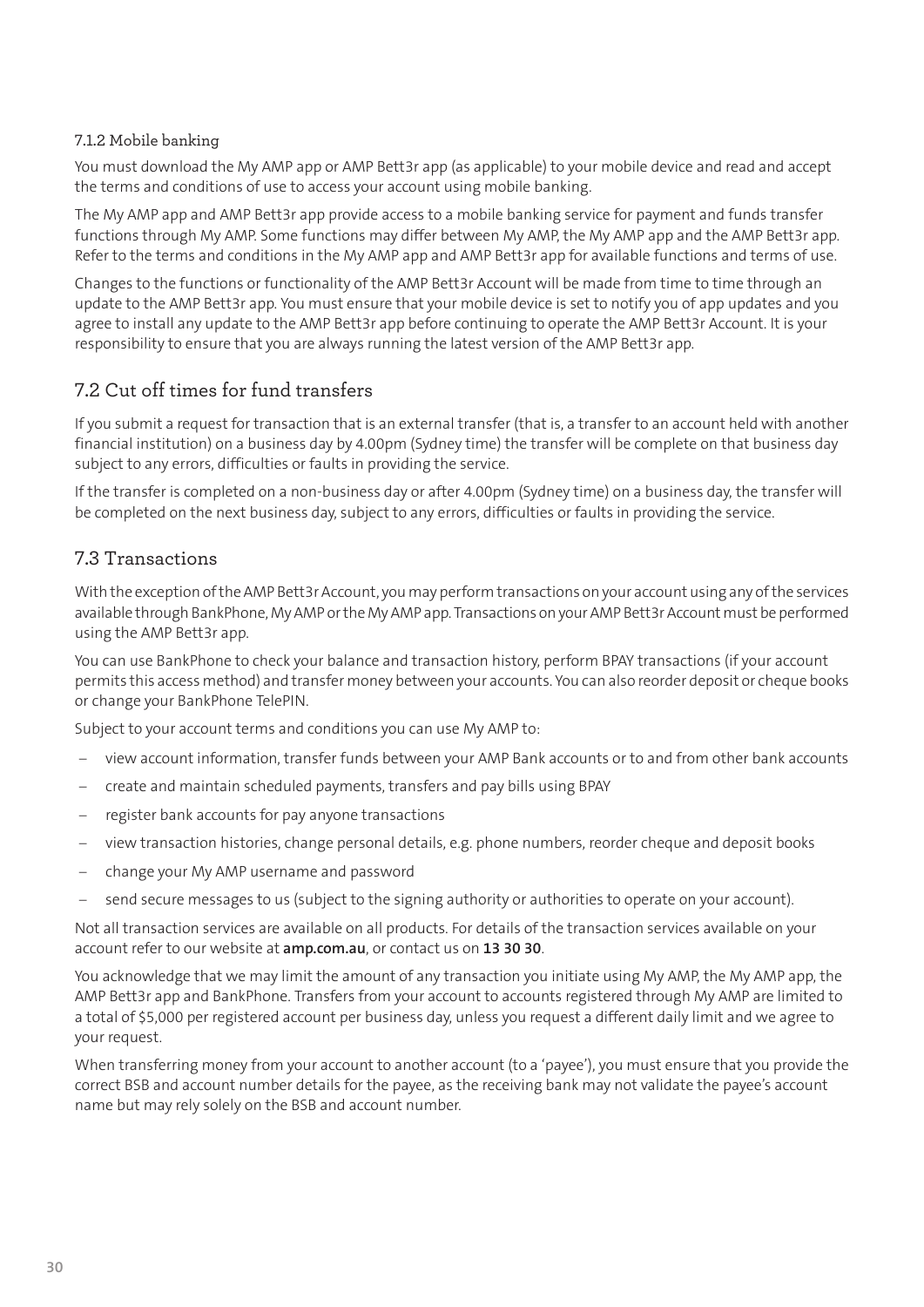If you have linked a payee to your account, that payee's name (or the name you may have assigned to that payee), BSB and account number details may be viewed by any joint account holder and any authorised signatory for any accounts on which you are an account holder or signatory in My AMP. Payments to a payee can only be made from the account to which the payee is linked.

The name you assign to any payee is controlled by you. If you do not wish to disclose the name of a payee to another signatory or account holder, you may use a different name, a code or a pseudonym to identify the payee.

#### 7.3.1 Mistaken internet payments – when transferring funds to third party accounts

A mistaken internet payment occurs when you incorrectly enter payee details for an internet banking or mobile banking transfer to external account.

If you do provide incorrect payee details (such as the wrong BSB and/or account number) we will still process the transfer but the funds may be transferred to an incorrect account or other recipient, and NOT to the payee you intended to receive the funds.

If you become aware that the payee details you provided were incorrect and funds have been transferred from your account based on incorrect payee information, you should report this to us immediately by contacting us on **13 30 30**, or through BankFax or My AMP secure email.

We subscribe to the ePayments Code and the following rules and obligations apply when the other authorised deposit-taking institution (ADI) also subscribes to the ePayments Code. (These rules don't apply to BPAY payments. See condition **[8.](#page-33-0) - [BPAY](#page-33-0)** for information about mistaken BPAY payments.)

#### 7.3.2 Mistaken internet payments to third parties - obligations on you and us

You:

- must take care to enter or select the correct information about the intended recipient when making a transfer. We may not always be able to recover the funds from an account into which the mistaken payment was made
- should report a mistaken internet payment to us as soon as possible by contacting us on **13 30 30** or through BankFax or My AMP secure email.

We:

- will investigate when you notify us of a mistaken internet payment
- notify you ofthe outcome of ourinvestigation, inwriting andwithin 30 businessdays of you reporting the mistaken internet payment to us.

When you make a report, we and the receiving ADI both need to be satisfied that a mistaken internet payment occurred.

If we are not satisfied that a mistaken internet payment occurred, we are not required to take any further action other than to notify you of this in writing within 30 business days of your report.

If the receiving ADI received a request from us to return the funds but is not satisfied that a mistaken internet payment occurred, they may seek their customer's consent to return the funds to you. If consent is provided, we will return the funds to you as soon as practicable.

If we are satisfied that a mistaken internet payment occurred, we will request the receiving ADI to return the funds. We rely on them telling us if there are sufficient funds in the recipient's account to cover the amount of the mistaken internet payment.

If they advise there are insufficient funds in the recipient's account, we rely on them to use reasonable endeavours to recover the funds from their customer for you (e.g. by arranging payment of the funds by instalments). If they are not able to recoverthe funds from the recipient, youwill be liable forlosses arising from the mistaken internet payment.

If we are both satisfied that a mistaken internet payment occurred and there are sufficient funds to cover the amount the following processes apply depending on when you reported the mistaken internet payment.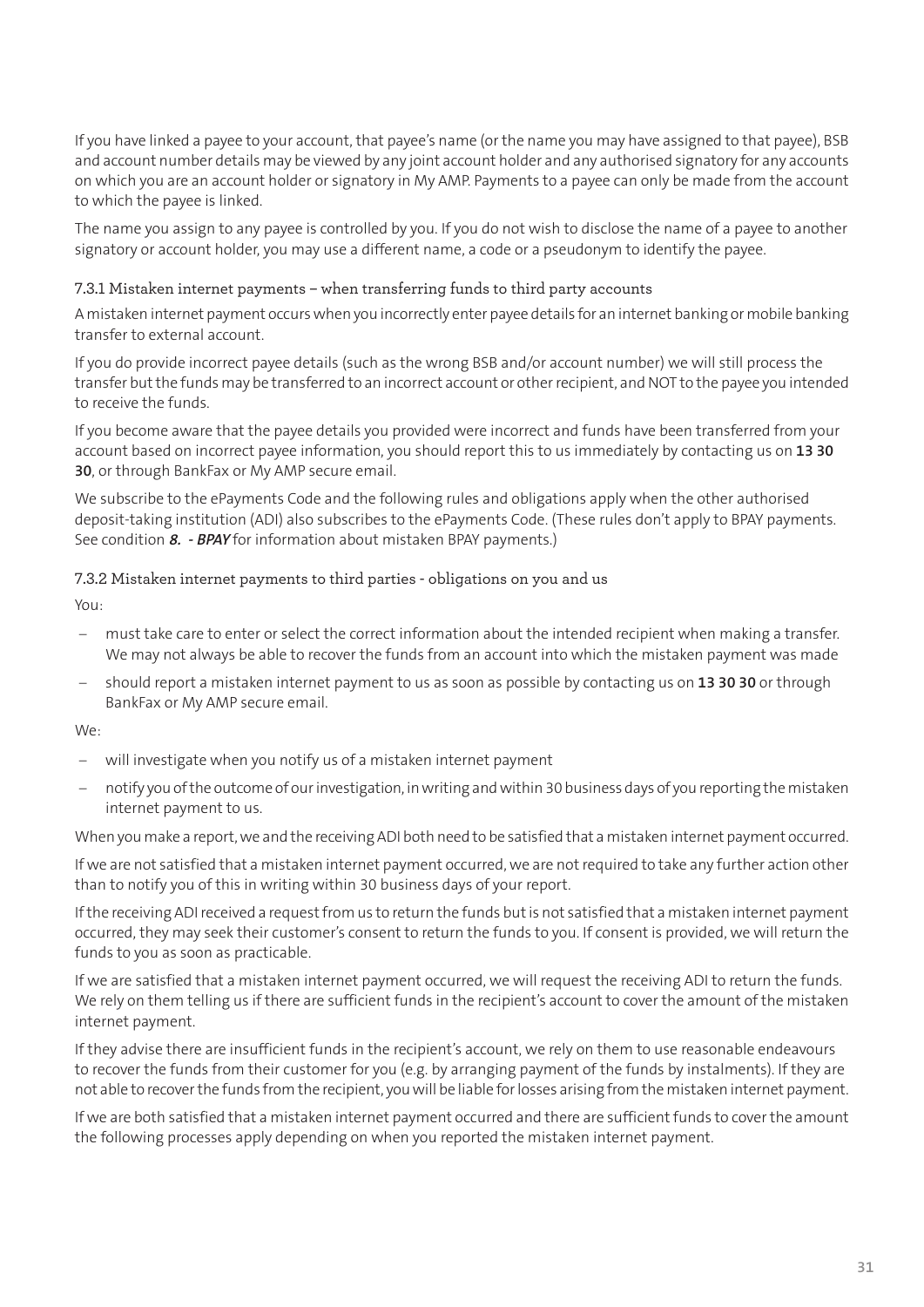Where you reported the mistaken internet payment to us within 10 business days of making the transaction, the receiving ADI must:

- acknowledge our request for return of funds
- return the funds to us with five business days of receiving our request if practical, or if longer is required, up to a maximum of 10 business days.

We will then return the funds to you as soon as practicable.

Where you reported the mistaken internet payment to us between 10 business days and seven months of making the transaction, the receiving ADI must complete investigation within 10 business days of receiving our request, and if satisfied a mistaken internet payment occurred:

- prevent their customer withdrawing the transferred funds for a further 10 business days
- notify their customer they have a period of 10 business days (from the date the funds were prevented from being withdrawn) to establish they are entitled to the funds
- return the funds to us within two business days if, at the end of the 10-business day period, their customer was not able to establish their entitlement to the funds.

We will then return the funds to you as soon as practicable.

Where you reported the mistaken internet payment to us after seven months of making the transaction, the receiving ADI must:

- seek the consent of their customer to return the funds
- if their customer consents, they must return the funds to us as soon as practicable.

We will then return the funds to you as soon as practicable.

#### 7.3.3 Mistaken internet payments – receiving funds from third party accounts

<span id="page-31-0"></span>If we are notified by a sending ADI that funds have been credited to your account as the result of a mistaken internet payment by its customer, we will actin accordance with our obligations as the receiving ADI, including the obligations to return funds from your account to the sending ADI where applicable.

# 7.4 My AMP, mobile banking and BankPhone availability

<span id="page-31-1"></span>My AMP, the My AMP app, the AMP Bett3r app and BankPhone (automated service) are generally available 24 hours a day, seven days a week (subject to systems availability and maintenance).

In the event that the services are not available, please contact us on **13 30 30** to discuss alternative arrangement.

#### 7.5 Use of secure messaging and email

You can use the secure message feature of My AMP, or send us email from the email address that we have on your customer record to our email address **info@ampbanking.com.au**, to initiate (or to instruct us to conduct) banking transactions.

<span id="page-31-2"></span>If you send us an email from an email address that is not the email address that we have on your customer record to our email address **info@ampbanking.com.au** or any other published contact email address, you may only request general information or provide feedback.

#### 7.6 Our liability for loss or consequences

You acknowledge, subject to your rights implied at law which cannot be excluded, that we are not liable for any loss or other consequences which result from:

– any action taken or not taken by a third party if your transaction involves that third party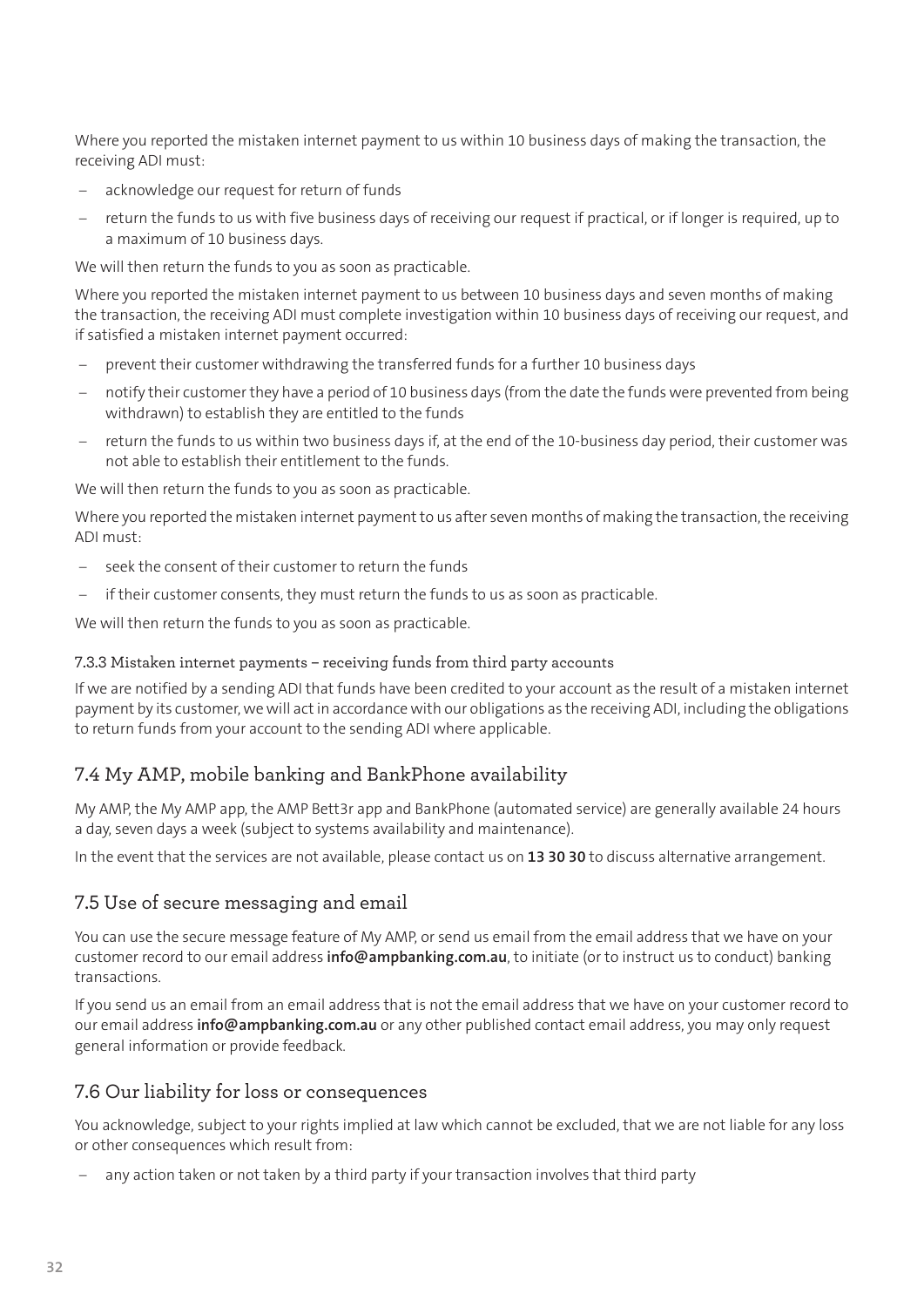- any information provided to us which may be inaccurate
- any damage to your personal computer, phone, software or related equipment and facilities as a result of accessing My AMP or BankPhone.

# <span id="page-32-0"></span>7.7 Cancelling My AMP, mobile banking or BankPhone

You may cancel your access to My AMP, the My AMP app, the AMP Bett3r app or BankPhone at any time by contacting us on **13 30 30**. If you cancel your access to My AMP, the AMP app, the AMP Bett3r app or BankPhone, this cancellation only applies to your access to your account and does not affect the access other account holders, authorised signatories or authorised third parties may have to your account.

We may cancel your access to My AMP, the AMP app, the AMP Bett3r app or BankPhone for all your accounts at any time if we believe that continued use of the service may cause a loss to you or to us.

<span id="page-32-1"></span>You must immediately cease to use the My AMP app and/or the AMP Bett3r app and remove the app(s) and all associated data from your mobile device if we request you to do so.

# 7.8 Changes to My AMP, mobile banking and BankPhone services

We will notify you about any changes to My AMP or BankPhone services in accordance with condition **[3.3.1](#page-13-3) - [What](#page-13-3) happens if we vary these terms and [conditions?](#page-13-3)**.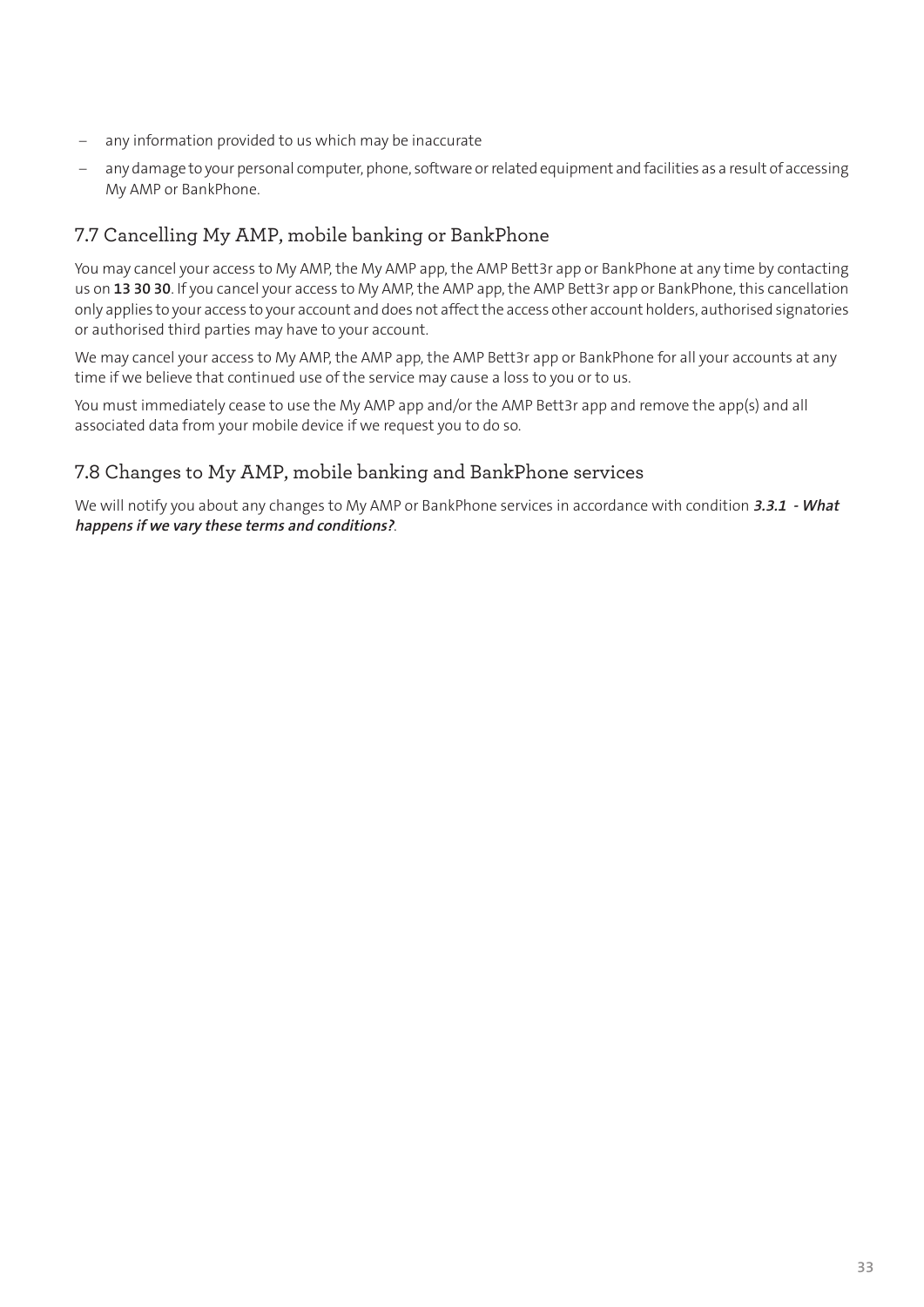# 8. BPAY

<span id="page-33-0"></span>AMP Bank is a member of the BPAY Scheme. If BPAY is an access method available on your account the following conditions apply.

<span id="page-33-1"></span>There is a risk of unauthorised, or fraudulent or mistaken payments occurring on your account if you use BPAY. Please see condition **[8.1.5](#page-34-0) - [Adjustments](#page-34-0)** for details of your liability for unauthorised transactions.

#### 8.1 BPAY Scheme

#### 8.1.1 How to use the BPAY Scheme

BPAY payments can be made by using My AMP, the My AMP app, the AMP Bett3r app and BankPhone.

You must comply with the terms and conditions applying to your account when you initiate a BPAY payment, and the terms and conditions applying to the access method you use to make a BPAY payment, unless those terms and conditions are inconsistent with or expressly overridden by the BPAY terms and conditions set out in in this condition [8.](#page-33-0) **- [BPAY](#page-33-0)**. The BPAY terms and conditions will apply where there is any inconsistency.

You acknowledge that the receipt by a biller of a mistaken or erroneous payment does not or will not constitute part or whole satisfaction of any underlying debt owed between you and that biller, under any circumstances.

#### 8.1.2 Valid payment direction

We will treat your instruction to make a BPAY payment as valid if, when you give it to us, you comply with the security procedures specified in these terms and conditions.

#### 8.1.3 Information you must give us

When you initiate a BPAY payment you must input all of the following information:

- the biller code (printed on your bill near the BPAY logo)
- your customer reference number (printed on your bill near the BPAY logo)
- the amount to be paid
- the account to be debited.

We will then debit the account you specify with the amount of that BPAY payment. You acknowledge that we will not be able to initiate a BPAY payment if you do not give us all of the above information, or if any of the information you give us is inaccurate.

#### 8.1.4 Payments

We will not accept an order to stop a BPAY payment once you have instructed us to make that BPAY payment. You should notify us immediately if you become aware that you may have made a mistake when instructing us to make a future dated BPAY payment.

If possible and if the payment has not been debited to your account, we will attempt to stop the transaction. If the payment has already been debited, or we are unable to stop the transaction, see condition **[8.1.5](#page-34-0) - [Adjustments](#page-34-0)**.

If you did not authorise a BPAY paymentthat has been made from your account condition **[8.1.5](#page-34-0) -[Adjustments](#page-34-0)** describes when and how we will arrange for such a BPAY payment to be refunded to you.

Subject to condition **[8.5](#page-36-1) - When <sup>a</sup> biller cannot process <sup>a</sup> [payment](#page-36-1)**, billers who participate in the BPAY Scheme have agreed that a BPAY payment you make will be treated as received by the biller to whom it is directed: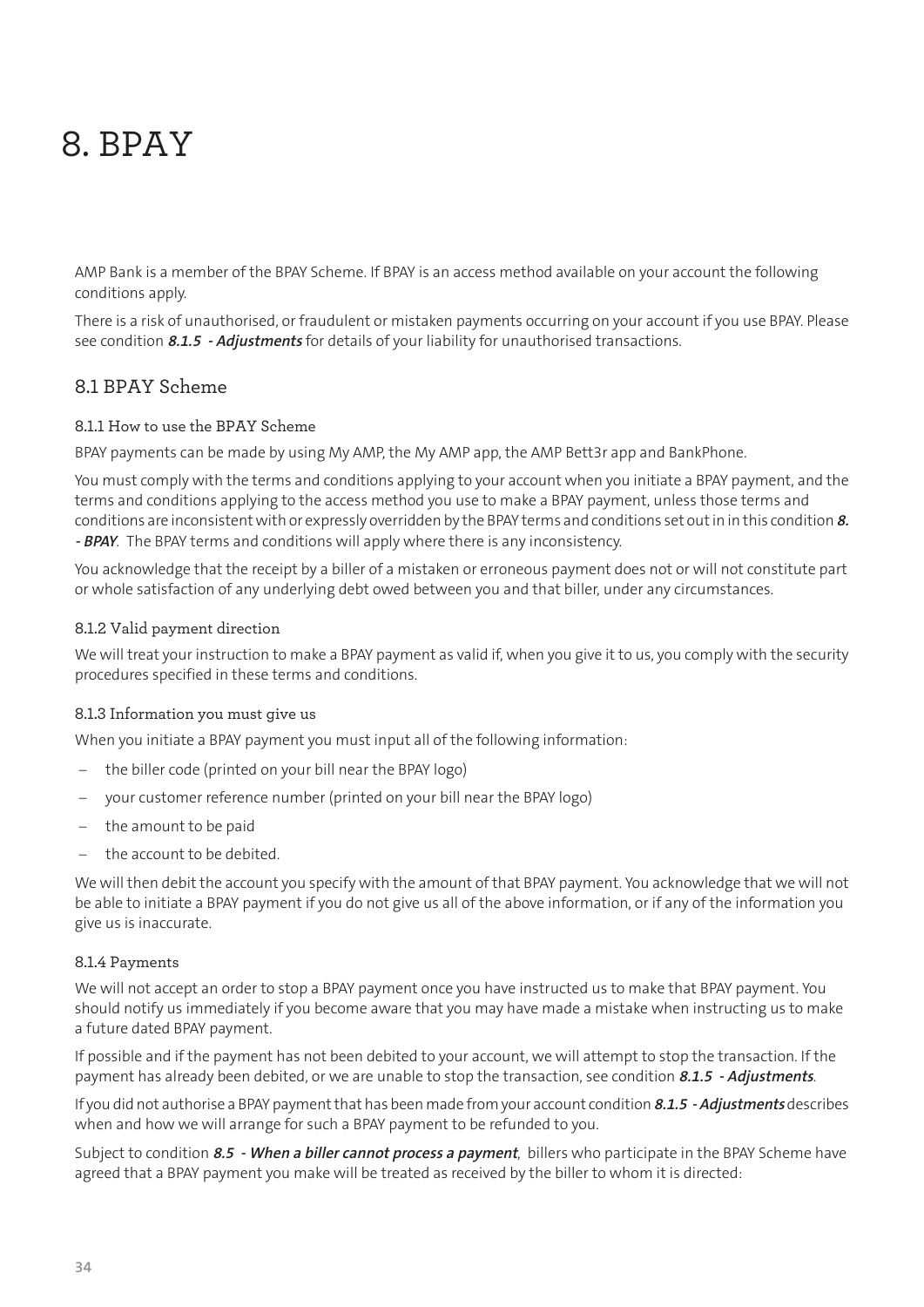- on the date you make that BPAY payment, if you tell us to make it before our payment cut-off time on a business banking day
- on the next business banking day, if you tell us to make a BPAY payment after our payment cut-off time on a business bankingday, or on a non-business bankingday. See condition **[8.8](#page-36-4) - [Cut-offtimes](#page-36-4) for BPAY** forthe cut-off times.

#### <span id="page-34-1"></span>**8.1.4.1 Delays in processing payments**

A delay might occur in the processing of a BPAY payment where:

- there is a public or bank holiday on the day after you tell us to make a BPAY payment
- you tell us to make a BPAY payment either on a day which is not a business banking day or after the payment cut-off time on a business banking day
- another financial institution participantin the BPAY Schemedoes not comply with its obligations underthe BPAY Scheme
- a biller fails to comply with its obligations under the BPAY Scheme.

#### **8.1.4.2 Continued delays**

<span id="page-34-0"></span>While it is expected that any delay in processing under these BPAY terms and conditions for any reason set out in condition **[8.1.4.1](#page-34-1) - Delays in [processing](#page-34-1) payments** will not continue for more than one business bankingday, any such delay may continue for a longer period.

#### 8.1.5 Adjustments

#### **8.1.5.1 Prompt processing of payments**

We will attempt to make sure that your BPAY payments are processed promptly by the participants in the BPAY Scheme, including those billers to whom your BPAY payments are to be made.

Adjustments may consist of mistaken payments, unauthorised payments, processing errors or refunds.

You must tell us promptly if:

- you become aware of any delays or mistakes in processing your BPAY payments
- if you did not authorise a BPAY payment that has been made from your Account
- if you think that you have been fraudulently induced to make a BPAY payment.

We will follow the BPAY Scheme rules to rectify any such matters in relation to your BPAY payments in the way described in this condition.

However, except as set out in this condition **[8.1.5](#page-34-0) - [Adjustments](#page-34-0)** and condition **[8.7](#page-36-3) - [Consequential](#page-36-3) damage**, we will not be liable for any loss or damage you suffer as a result of using the BPAY Scheme.

#### **8.1.5.2 Mistaken payments and refunds**

Where you have made a BPAY payment and provided incorrect details, this is known as a mistaken payment. Examples of mistaken payments are:

- duplicated payments (where you have made a payment twice in error)
- incorrect information input in the transaction
- you may have paid the wrong BPAY recipient
- incorrect payment amount (where you have paid an amount different to that requested in a bill and you have overpaid the BPAY recipient).

An underpayment is not a mistaken payment and you can make another BPAY payment for the difference between the amount actually paid to a BPAY biller and the amount you wanted to pay.

When you report a mistaken payment to us, we will notify the BPAY recipient institution.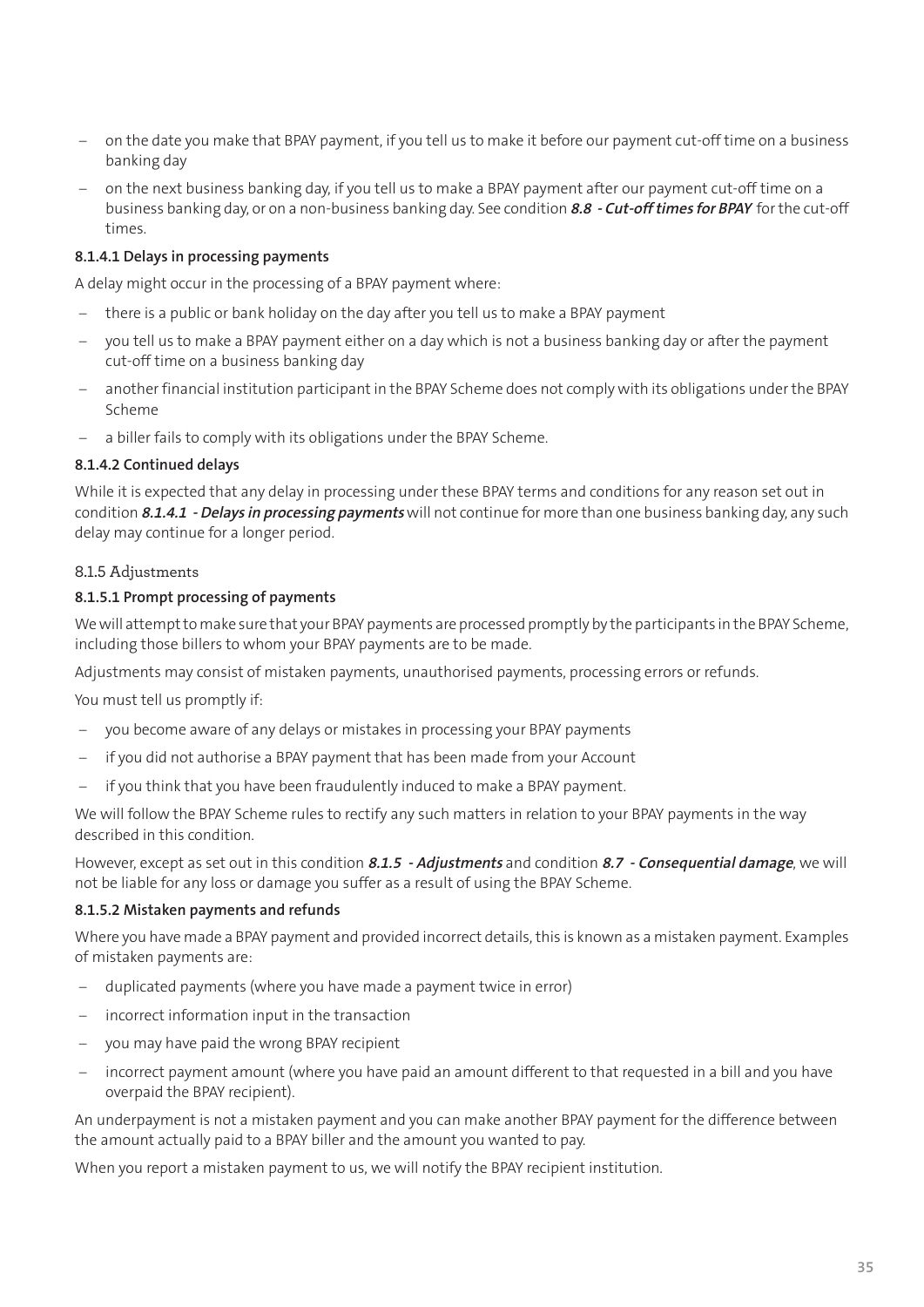We may require you to provide your customer reference number or other information about the BPAY payment to assist the investigation.

They will reply to us within 2 business banking days of our request with the outcome of their investigation.

Where the BPAY recipient institution accepts that it is a mistaken payment, we will lodge an adjustment instruction to request the funds be returned from the BPAY recipient institution and they will process a refund or partial refund promptly.

#### **8.1.5.3 Unauthorised transactions**

Unauthorised transactions occur where they are induced by the fraud of a person involved in the BPAY Scheme, or where a BPAY payment is made in accordance with a payment direction which appeared to us to be input by you or on your behalf but for which you did not give authority.

When you report an unauthorised transaction to us, we will notify the BPAY recipient institution. We may require you to provide your customer reference number or other information about the BPAY payment to assist the investigation.

The BPAY recipient institution will reply to us within 7 business bankingdays of our request with the outcome of their investigation.

Where the BPAY recipient institution accepts that it is an unauthorised transaction, we will lodge an adjustment instruction to request the funds be returned from the BPAY recipient institution promptly.

#### **8.1.5.4 Processing errors**

Where a BPAY paymentis made incorrectly as a result of an error by us, BPAY or another BPAY subscriber, or a third-party service provider, for example a duplicated payment or file, this is known as a processing error.

If this occurs, we will submit an adjustment instruction to effect the return of funds to your nominated account.

#### **8.1.5.5 Order of priority**

Where more than one adjustment type can be allocated to an adjustment, the adjustment will be dealt with in the following priority:

- unauthorised transaction
- mistaken payment
- refund
- processing error.

#### 8.1.6 Indemnity against our loss

<span id="page-35-0"></span>You indemnify us against any loss or damage we may suffer due to any claim, demand or action of any kind brought against us arising directly or indirectly because you:

- did not observe any of your obligations under these BPAY terms and conditions
- acted negligently or fraudulently in connection with these BPAY terms and conditions.

# <span id="page-35-1"></span>8.2 Complaints and resolving BPAY disputes

If you have a query or complaint relating to BPAY, please contact us on 13 30 30. Your query will be logged and passed on to the person who has the authority to deal with it. Your query or complaint will be handled within 10 banking days where possible (please refer to condition **[12.4](#page-49-3) - [Complaints](#page-49-3) and resolving disputes** for further details).

#### 8.3 Changes to BPAY terms and conditions

Subject to any legislation or code of practice we may change this condition **[8.](#page-33-0) - [BPAY](#page-33-0)**. If we make any such change, we will notify you in accordance with the notification obligations under the relevant legislation or code of practice.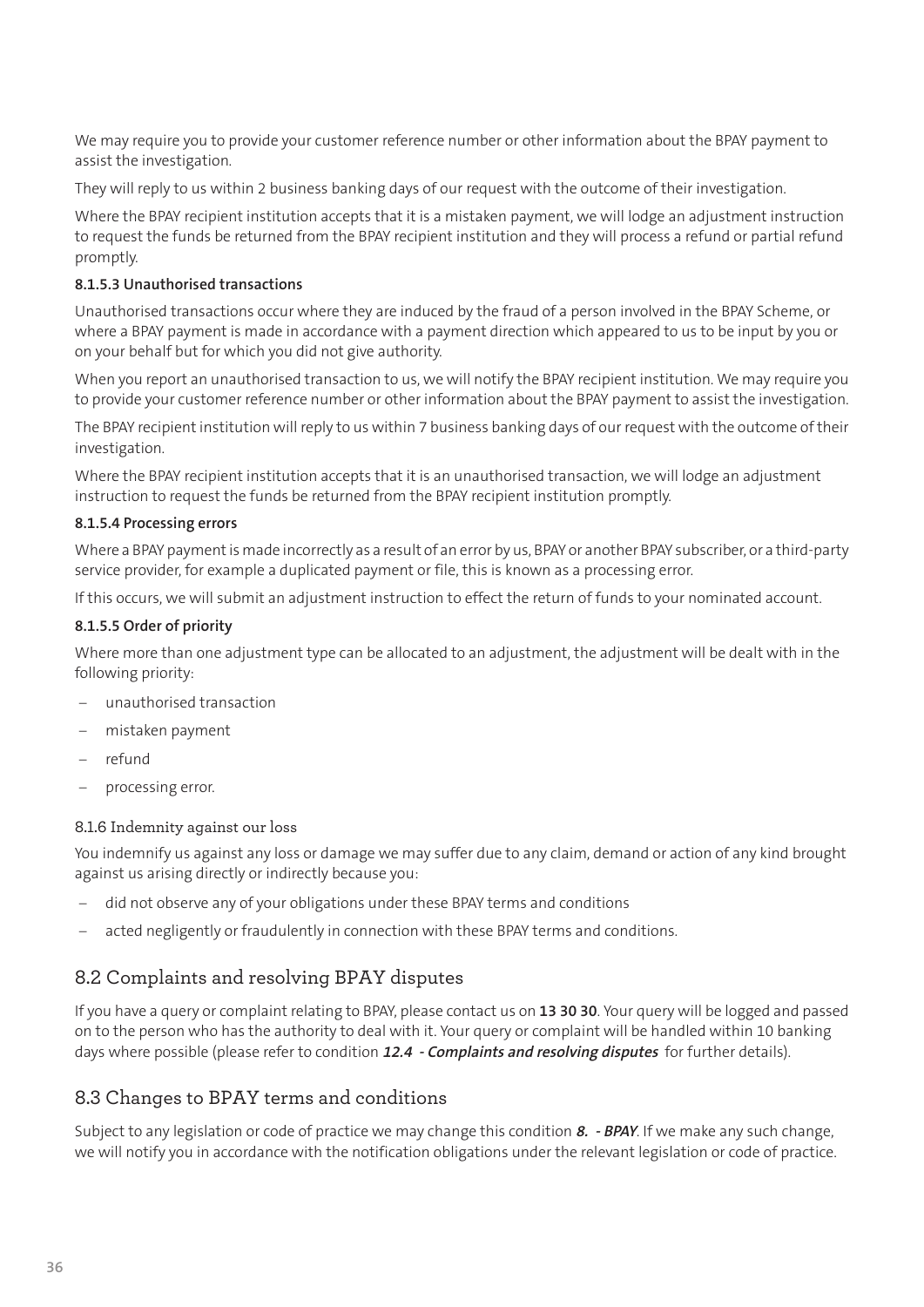# <span id="page-36-0"></span>8.4 Suspension

We may suspend your right to participate in the BPAY Scheme at any time. The circumstances in which we may suspend your right to participate are:

- if you breach any of this condition **[8.](#page-33-0) - [BPAY](#page-33-0)**
- <span id="page-36-1"></span>if we reasonably consider that you, or someone acting on your behalf is acting fraudulently.

### 8.5 When a biller cannot process a payment

<span id="page-36-2"></span>If we are advised that your payment cannot be processed by a biller, we will advise you of this and credit your account with the amount of the BPAY payment so that you can make a payment to the biller using an alternate method.

### 8.6 Account records

<span id="page-36-3"></span>You should check your account records carefully and contact us as soon as you become aware of any BPAY payments that may be mistakes or are BPAY payments that you did not authorise, or you think were made by someone else without your permission.

# 8.7 Consequential damage

Subject to any legislation or codes of practice to the contrary, we are not liable for any consequential loss or damage you suffer, as a result of using the BPAY Scheme.

<span id="page-36-4"></span>The only exception being any loss or damage you suffer due to our negligence or in relation to any breach of a condition or warranty implied by law in contracts for the supply of goods or services and which may not be excluded, restricted or modified at all or only to a limited extent.

# 8.8 Cut-off times for BPAY

BPAY payments processed by us:

- before 5.00pm (Sydney time) on a business bankingday, will be sent to the biller that night, subject to any errors, difficulties or faults in providing the service
- after 5.00pm (Sydney time) on a business banking day or on a non-business banking day, will be sent to the biller on the night of the next business banking day, subject to any errors, difficulties or faults in providing the service.

Funds will usually be available to the biller on the day after they are sent but are dependent on their processing schedule.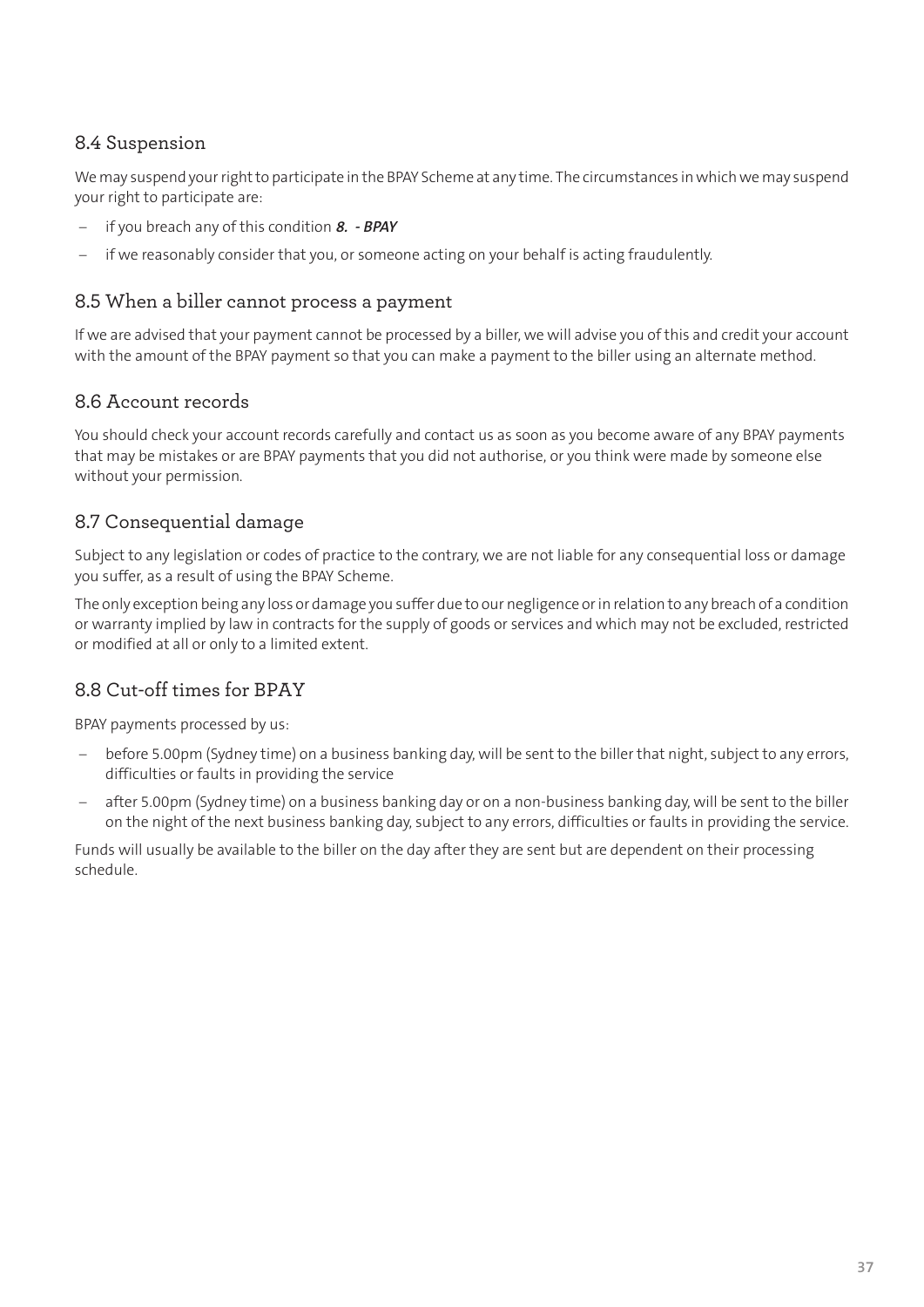# 9. Direct debits, recurring and periodical payments, direct credits and telegraphic transfers

# <span id="page-37-0"></span>9.1 Direct debits

A direct debit is a transfer of funds from an account (a withdrawal) that is initiated by the account or party receiving the funds (the payee).

Direct debits can be initiated from loan accounts to make repayments to the loan account from another account.

Initial deposits for a term deposit may be debited to an account (held with us or another financial institution that you have registered with us) to obtain the funds to establish the term deposit.

Direct debits withdrawing from your account are permitted on other deposit accounts, and then only if your account product allows these types of transactions.

### 9.1.1 Setting up a direct debit

If direct debits can be initiated from your account, they can only be established to debit an account held with us, or another financial institution.

You must complete a Direct Debit Request form (or the relevant section of an application form) to establish a direct debit.

Direct debits may not be available on a credit cards or other type account you hold with any paying financial institution that has not been verified by us.

<span id="page-37-1"></span>If you wish to set up a direct debit or to transact on an account by direct debit, then the conditions set out in the Direct Debit Request Service Agreement in condition **[9.1.2](#page-37-1) - Direct debit request service [agreement](#page-37-1)**, andas includedon the Direct Debit Request form or account application form apply.

#### 9.1.2 Direct debit request service agreement

AMP Bank will withdraw money from your nominated account on the terms specified below. Fees and charges may apply. See the Fees and Charges Guides available at **amp.com.au/bankterms** for details.

- 1 The first time money is withdrawn from your nominated account, you automatically agree to these conditions. These conditions then apply to all withdrawals from your nominated account.
- 2 If, subject to legislation or codes of practice, we change the Direct Debit Request Service Agreement, we will notify you 14 calendar days in advance of any change. If you disagree with this change, please notify us within these 14 calendar days.
- 3 Please contact us on **13 30 30**, by fax if you have BankFax, secure email or mail at least three businessdays before the due date if you want to:
- change your direct debit, eg the amount you pay, how often you pay or deferring payment due to unforeseen circumstances. A new Direct Debit Request form will have to be completed.
- change your nominated account details. Complete a new Direct Debit Request form. The account to be debited must be in the same name as your AMP Bank account and you must provide full details of the account statement you are debiting.
- cancel the agreement.
- stop or defer an individual payment. Requests to stop or cancel direct debits may be made to us or the paying financial institution directly.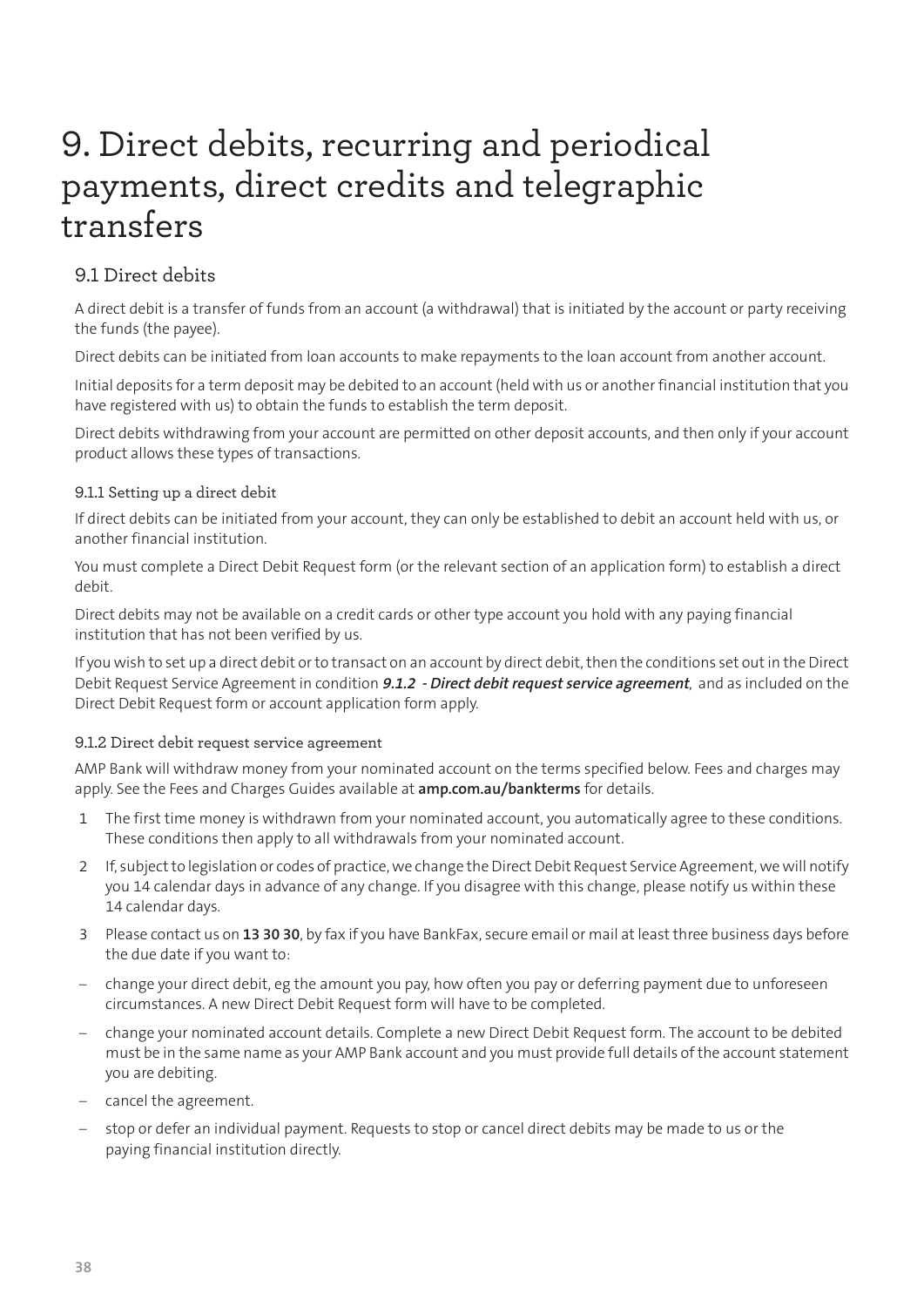- 4 If you want to dispute a debit that has been made from your account, we will respond to you within five business days (disputes involving transactions over one year old may take longer to investigate and respond to). If you are not satisfied with our response to your dispute, you can lodge a formal claim with the paying financial institution of your nominated account. (See condition **[12.4](#page-49-3) - [Complaints](#page-49-3) and resolving disputes** for further details).
- 5 If the payment date is on a weekend or public holiday in Sydney, we will process your payment on the next business day. If you are uncertain as to when the debit will be processed from your nominated account, you should contact the paying financial institution directly.
- 6 You must make sure that sufficient cleared funds are available in your nominated account on the payment date. If there are insufficient funds and the paying financial institution dishonours the payment, any charges incurred:
- by the paying financial institution may be debited from your nominated account.
- by us may be debited from your account.

You must advise us in writing, or by fax if you have BankFax if you close your nominated Account.

7 If your direct debit request is dishonoured by the paying financial institution, the value of the dishonoured drawing will be debited to your account. An dishonour fee may also apply.

If there are insufficient funds available in your account to cover the full value of the dishonoured direct debit request we may use reasonable endeavours to retrieve the funds from you, which may include legal action.

We also reserve the right to cancel the direct debit request if any debit is returned unpaid by the paying financial institution.

If a direct debit to your account is received by us and we are unable to honour the request a dishonour fee may apply.

8 We will keep the paying financial institution account details confidential.

However, we will disclose these details:

- if you give us permission
- if a court order applies or we are otherwise compelled by law
- to settle a claim
- if a financial institution involved in the transaction requires information for the purpose of settling a claim/dispute.

You authorise:

- us to verify the details of the nominated account with you or the paying financial institution.
- the paying financial institution to release information allowing us to verify the nominated account details.

Warning: Please ensure that when completing the account details for your direct debit request you enter them correctly as we will not be liable for any loss or other consequences arising from the account details being inaccurate. Your account details can be found on a previous bank statement or cheque book.

Direct debits may not be available from all accounts. If you are not sure whether direct debits are available on your nominated account or of your account details, check with the paying financial institution before nominating your account for a direct debit.

9 You indemnify us against all losses, costs,damages andliability thatwe suffer as a result of you giving us incorrect or false information in your direct debit request.

Your indemnity:

- extends and covers all changes you make to your direct debit request
- continues after the Direct Debit Request Service Agreement is ended.

If you: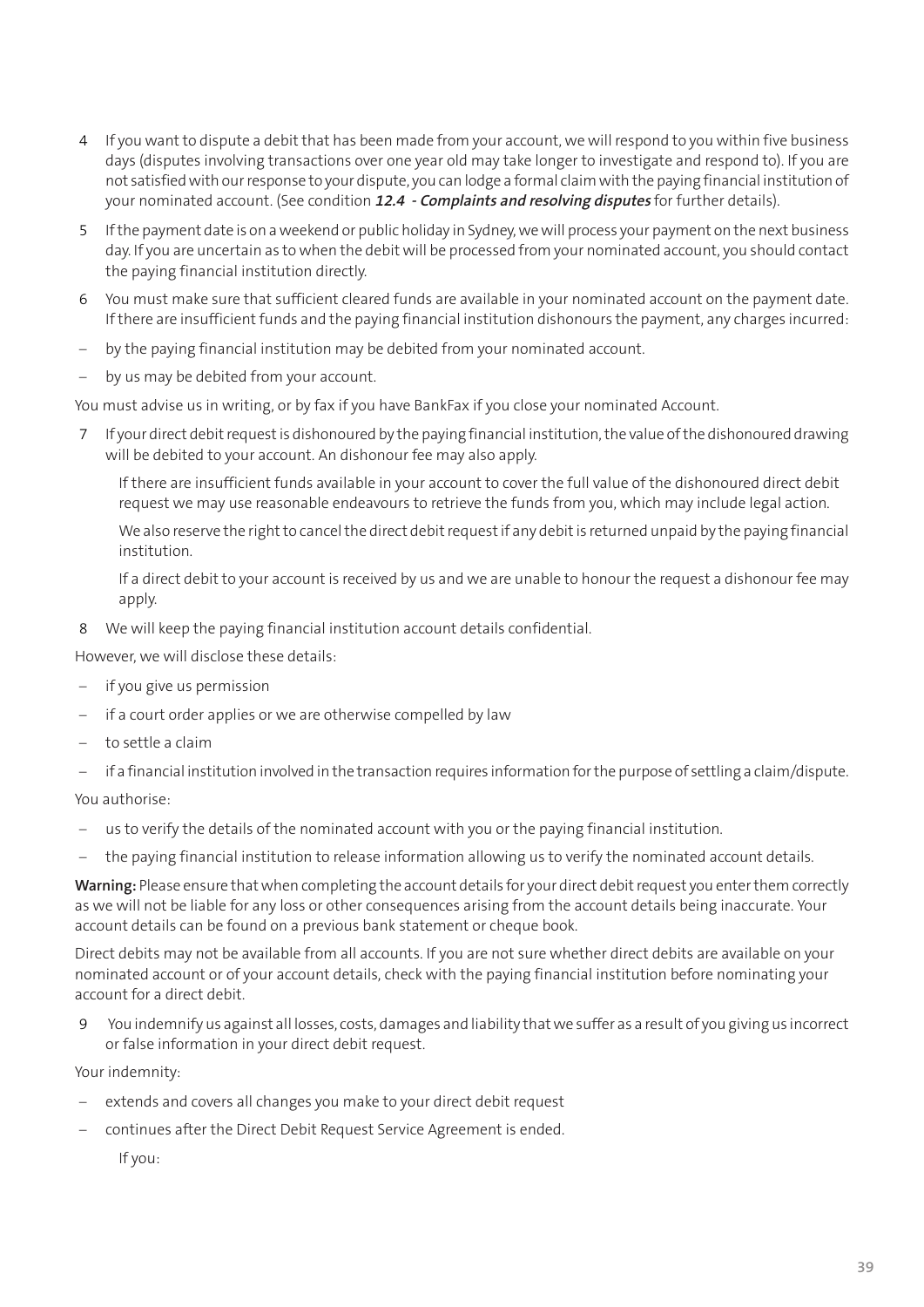- tell us to cancel your direct debit and we are not the paying financial institution or
- advise us that a direct debit on your account was unauthorised

we will not require you to raise your request with or advise the relevant debit user/merchant or paying financial institution. We will promptly process your request or deal with your advice.

You should note that if you have more than one account or contractual relationship with one debit user/merchant and you tell us to cancel your direct debit in relation to only one account and we are not the paying financial institution, you may end up cancelling all your direct debit arrangements with the same debit user/merchant.

When that happens, you may have to re-establish new direct debit requests with the debit user/merchant for your other unaffected accounts. It is your own responsibility to ensure that all your contractual obligations with your debit user/merchant are met.

# <span id="page-39-0"></span>9.2 Recurring payments

You may set up a recurring payment to debit your account by providing your 16-digit Visa Debit Card number to authorise an external party to transact at recurring intervals on the primary account linked to your Visa Debit Card.

To cancel the authority for the recurring payment, you must notify the external party initiating the payment before the next transaction due date. We are required to process transactions from the institution, merchant or individual while the authority remains in place.

<span id="page-39-1"></span>If the external party does not cancel the recurring payment at your request, you may be eligible for a chargeback as described in condition **[5.6](#page-22-2) - [Chargebacks](#page-22-2)**.

# 9.3 Periodic payments

A periodic payment (also known as a 'scheduled payment') is a transfer of funds made at your request from your account to a specified account (held with us or another financial institution) on a certain date or on a regular basis.

You may set up a periodic payment online in My AMP, or using the My AMP app or by setting up a bill in the AMP Bett3r app (for AMP Bett3r Account holders).

You can also complete a Periodical Payment Authority form and send it to us. The form must be signed in accordance with your account signing authority. You can obtain the form from our website at **amp.com.au** or by contacting us on **13 30 30**.

Your periodic payment authority will remain in force until:

- we receive either written notice from you to cancel or vary the authority, or notice of the death, bankruptcy or insolvency of any of you
- you cancel it through internet or mobile banking
- the authority is cancelled by us.

If the date for a periodic payment request falls on a non-business day, your payment will be made on the next business day following the scheduled payment date, unless you request otherwise.

We may decide not to make a periodic payment if there are insufficient cleared funds in your Account on the date scheduled for the transfer. If we do not make the payment for this reason, we may still charge you a fee (see the Fees and Charges Guides at **amp.com.au/bankterms** for details).

We do not have to inform you if a periodic payment is not made.

If you request that more than one periodic payment be made on any date, we will determine the order in which they are paid.

You can:

– arrange for a periodic payment to be stopped if you notify us before the date that the payment is to be made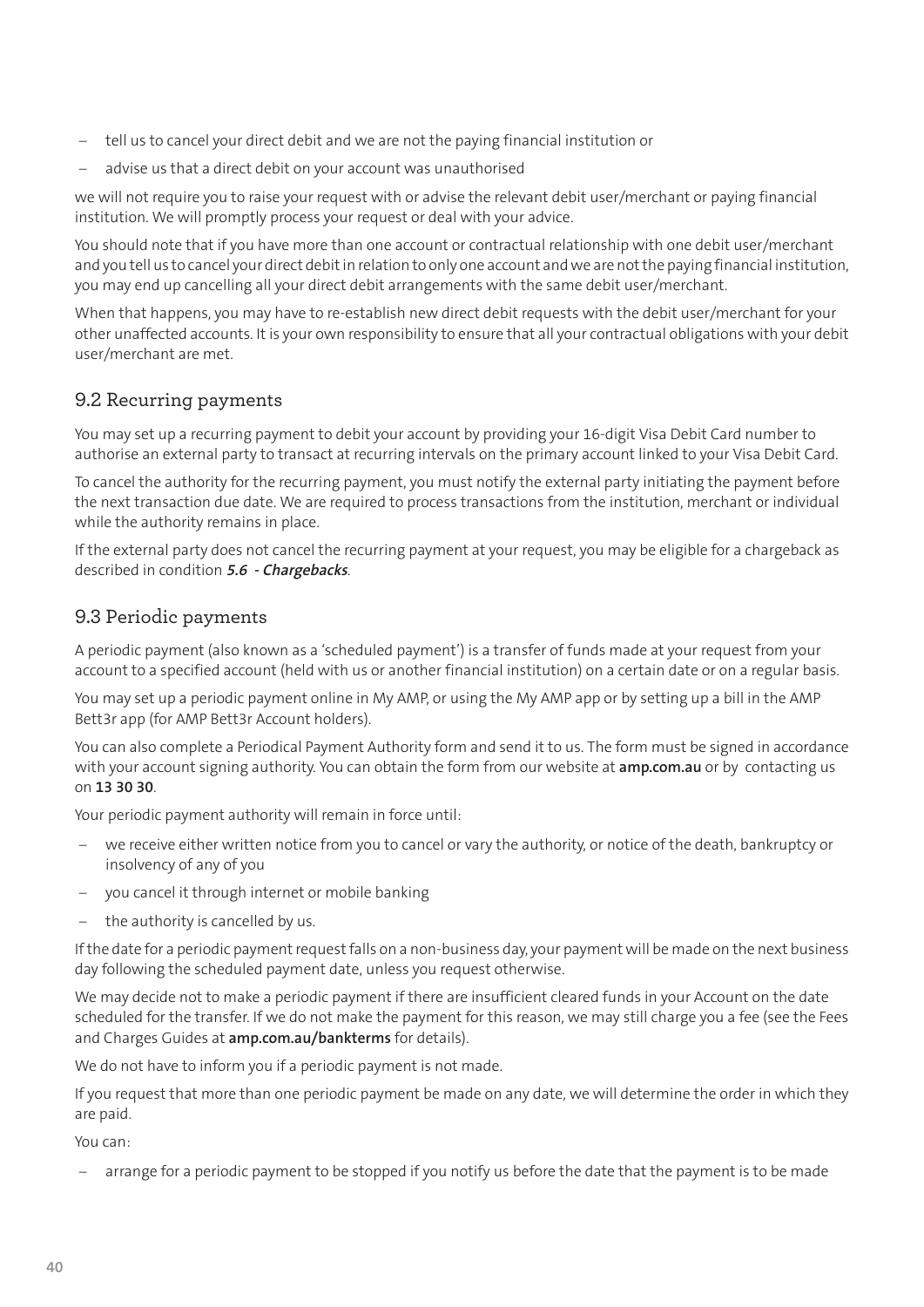- arrange for a periodic paymentto be alteredif you notify us atleasttwo business bankingdays before the payment is made
- cancel a periodic payment authority at any time.

You can make these changes through internet or mobile banking, or you can request us to make any of these changes by writing to us or contacting us on **13 30 30**.

# <span id="page-40-0"></span>9.4 Direct credits

A direct credit is a transfer of funds to an account (a deposit) that is initiated by the account or party sending the funds (the payer).

For example, you may have your salary (or other regular payments) credited to your account by your employer. You should arrange this through your employer.

We are not liable for any payments which you expect to receive by direct credit that you do not receive.

<span id="page-40-1"></span>If you wish to cancel or alter your direct credit, you should contact the party forwarding the funds to your account.

# 9.5 Telegraphic transfers

An overseas telegraphic transfer transmits funds to an overseas bank account (beneficiary) in a specified currency. A domestic telegraphic transfer transmits funds to an Australian financial institution account in Australian dollars.

We may use a correspondent to act on our behalf for the purpose of these telegraphic transfers.

To the extent permitted by law, we will not be liable for any loss or damage suffered as a result of us acting on these instructions in good faith, or from delays in us or any correspondents making payment pursuant to these instructions, or from errors in the beneficiary financial institution details you provide, or for any loss ordamage resulting from any act or omission of any correspondents.

When you request a telegraphic transfer, it is your responsibility to ensure that;

- there are sufficient cleared funds in your account when the withdrawal is made for the telegraphic transfer
- to check that the beneficiary details you provide are correct
- to check your account statement to verify that the amounts withdrawn from your account are correct.

If there are insufficient cleared funds in your account when the withdrawal for the telegraphic transfer is made (according to your instructions), we are not required to make any payment to the beneficiary and are not liable for any loss you may suffer as a result of any delay or failure of the payment to the beneficiary.

We are not obliged to act upon a telegraphic transfer if any of the beneficiary information you provide is incomplete or incorrect.

Overseas telegraphic transfers can be sent in most currencies but are subject to arrangements both with the correspondent and beneficiary financial institution. The exchange rate for your overseas telegraphic transfer will be a sell rate determined at the time of the transfer.

Domestic telegraphic transfers can only be sent in Australian dollars.

If you ask us to, we will phone you to confirm the details of the transfer including any exchange rate, conversion amount and any transaction charges that apply. However, if we are unable to contact you on the phone number you provide, the transaction will proceed without further confirmation.

Fees and charges may apply for telegraphic transfers (both international and domestic). Please refer to the Fees and Charges Guides available by contacting us on **13 30 30** or from our website at **amp.com.au/bankterms** for details).

Fees and charges may also be applied by any beneficiary or correspondent financial institution that handles the telegraphic transfer.

Telegraphic transfers cannot be stopped or altered once a transaction instruction is made.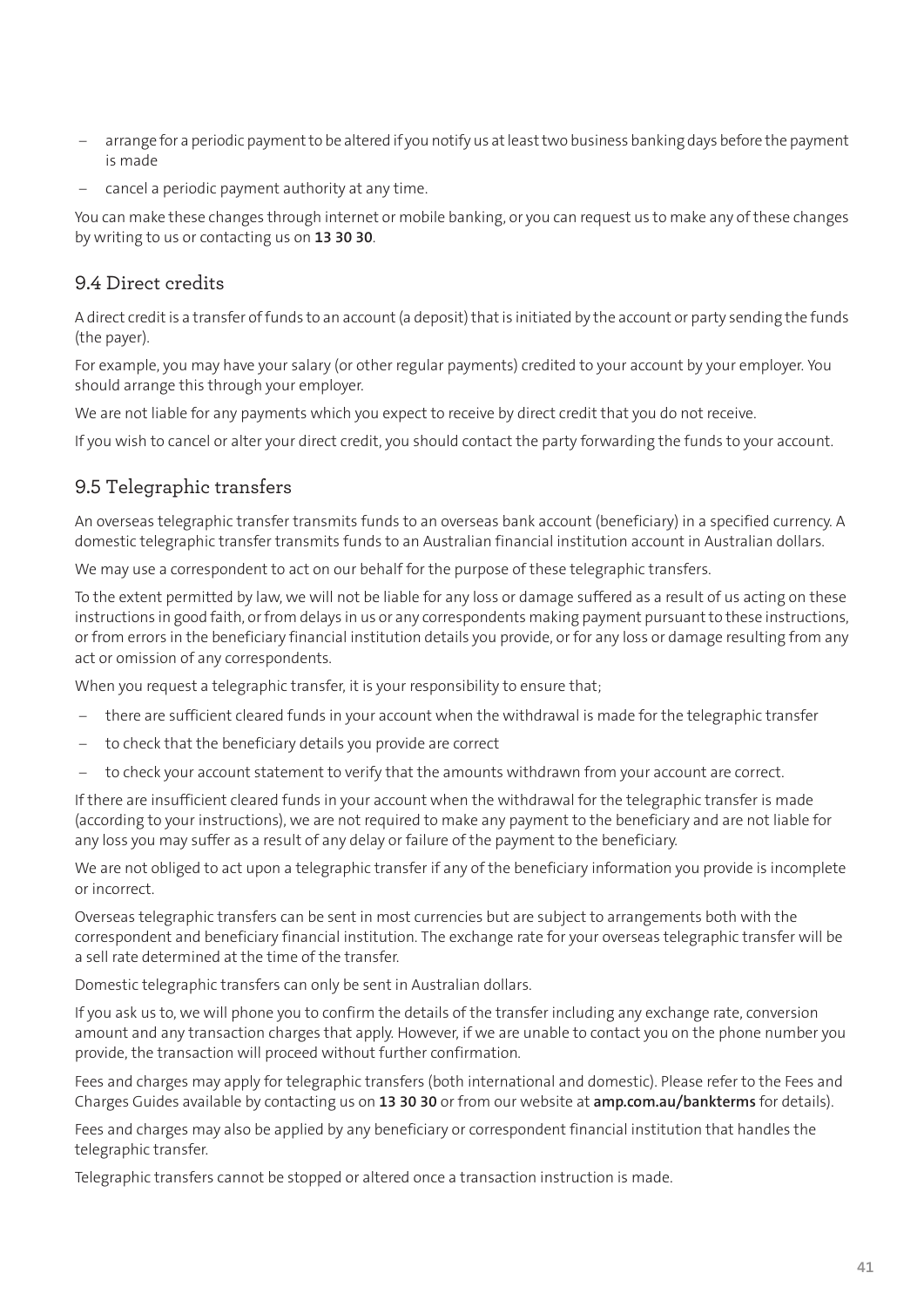#### 9.5.1 Overseas telegraphic transfer timelines

The time taken for a telegraphic transfer payment to be received by the beneficiary depends on the banking systems of correspondents through which the payment is made, and the provision of correct and complete beneficiary details. Money sent overseas will normally be available for payment to the beneficiary between two to five business days from when we process your telegraphic transfer instructions.

The time in which your payment is received by the beneficiary is subject to circumstances beyond our control (e.g. public holidays in the beneficiary bank's country, problems or delays in the processing of the payment message by the correspondents or the beneficiary bank). Payment of the transferred money to the beneficiary bank is the responsibility of correspondents and the timing of the payment is therefore beyond our control.

#### 9.5.2 Domestic telegraphic transfer timelines

The time taken for a domestic telegraphic transfer payment to be received by the beneficiary depends on the beneficiary's banking systems through which the payment is made and the provision of correct and complete beneficiary details. Money sent to an Australian financial institution account will normally be available for payment to the beneficiary by close of business from when we process your telegraphic transfer instructions.

The time in which your payment is received by the beneficiary is subject to circumstances beyond our control (e.g. public holidays in the beneficiary financial institution's state or territory, problems or delays in the processing of the payment message by the beneficiary financial institution).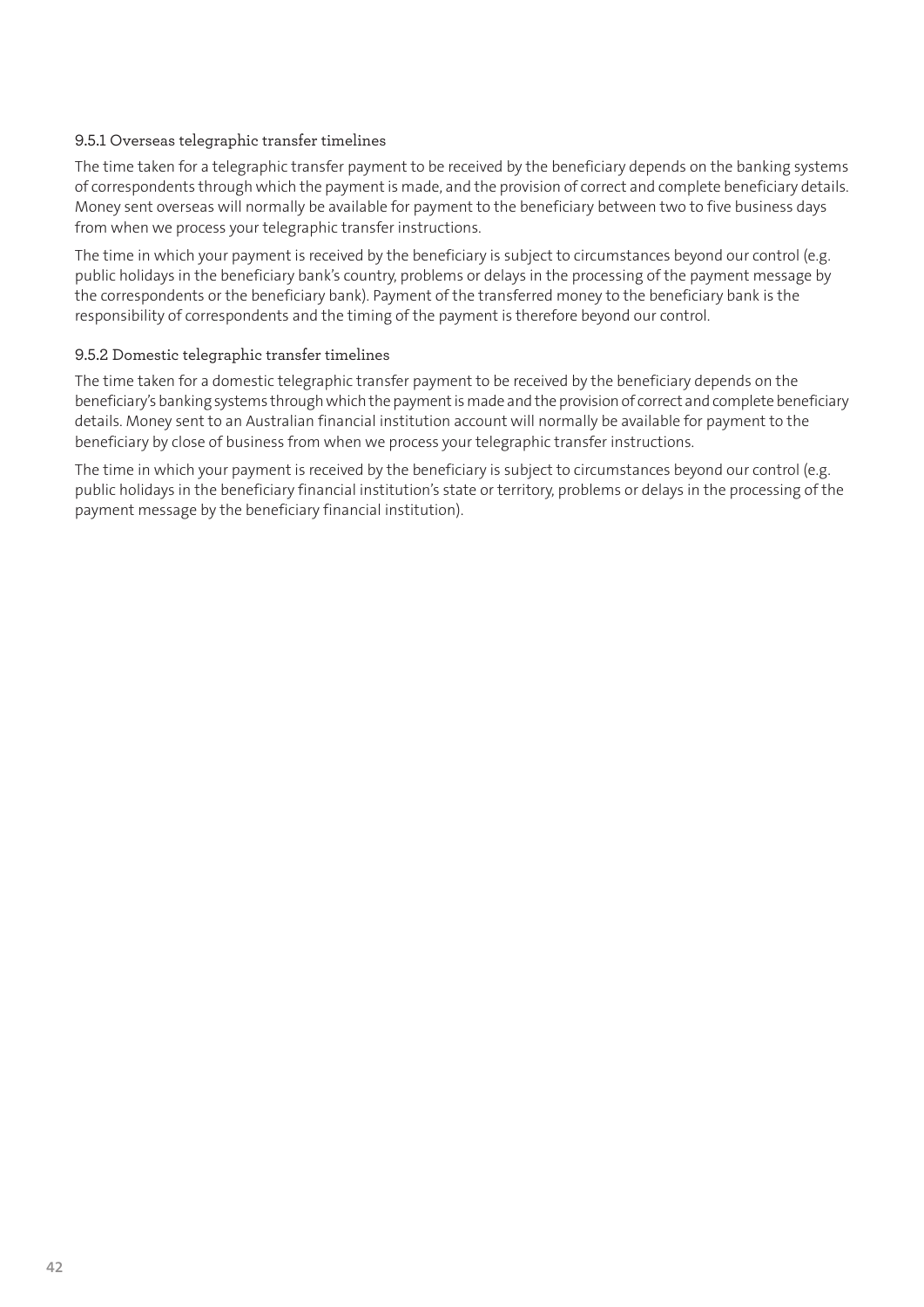# 10. Cheques

<span id="page-42-0"></span>A cheque is a written order to a bank to pay a sum of money on demand.

For details of accounts that are eligible for cheque access please refer to our Deposit Products Terms and Conditions document available on our website **amp.com.au/bankterms**, or contact us on **13 30 30**.

If your cheque book is lost or stolen there is a risk that an unauthorised transaction may occur on your account. There is a risk that a cheque may be misappropriated, and you may be liable for the amount on the cheque if it is intercepted before it reaches the payee or as a result of poor drafting it is altered by another person.

<span id="page-42-1"></span>See conditions **[10.1](#page-42-1) - Writing [cheques](#page-42-1)** to **[10.5](#page-44-2) - [Cancelling](#page-44-2) cheque access** for information on how to write a cheque, stopping payments on cheques and what to do if your cheque book is lost or stolen.

# 10.1 Writing cheques

Where cheque access is permitted on your account, you can write cheques to make payments from the available funds in your account.

All cheques must be completed, clearly stating the name of the person or company to whom the cheque is made out (the payee), the amount of the cheque in words and figures, and the date the cheque is written.

Cheques must be signed by the authorised signatories in accordance with your account signing authority (see condition **[2.4.1](#page-10-1) - [Authority](#page-10-1) to operate – signing authority** for further details).

When writing a cheque care should be taken to make sure it is accurate, properly crossed and signed.

Here are some rules to follow when writing a cheque:

- never sign a blank cheque. You may lose it and someone may fill in the details. You will be liable for the amount of the cheque.
- no not leave spaces between words or figures in the amount, because it is easy to alter the cheque if you do
- always write the amount of the cheque in words as well as figures because words are harder to change
- start the amount in words as close as possible to the left-hand side. Start the figures as close as possible to the dollar sign (\$).
- put the correct date on the cheque. You should not postdate your cheque (e.g. date in the future).
- do not write on the cheque in pencil or ink that can be rubbed out.

If you want to alter a cheque you have written (e.g. you have made a mistake) you must sign your name or initials as close as possible to the alteration.

We suggest that you cross a cheque - that is, put two parallel lines across the face of the cheque and write 'not negotiable' between the lines. See condition **[10.1.1](#page-42-2) - [Crossing](#page-42-2) <sup>a</sup> cheque** for further details.

<span id="page-42-2"></span>You must have sufficient available funds in your account to cover the cheque when it is presented for payment, otherwise we may dishonour the cheque and you will be charged a dishonour fee.

Unless you have stopped a cheque (see condition **[10.2.1](#page-43-1) - Stopping [payments](#page-43-1) on cheques** for further details) you are be liable for the amount of the cheque if it is presented for payment.

#### 10.1.1 Crossing a cheque

Crossing a cheque with two parallel lines means that it can only be paidinto a bank account. You may cross a cheque with or without the words 'not negotiable' between them.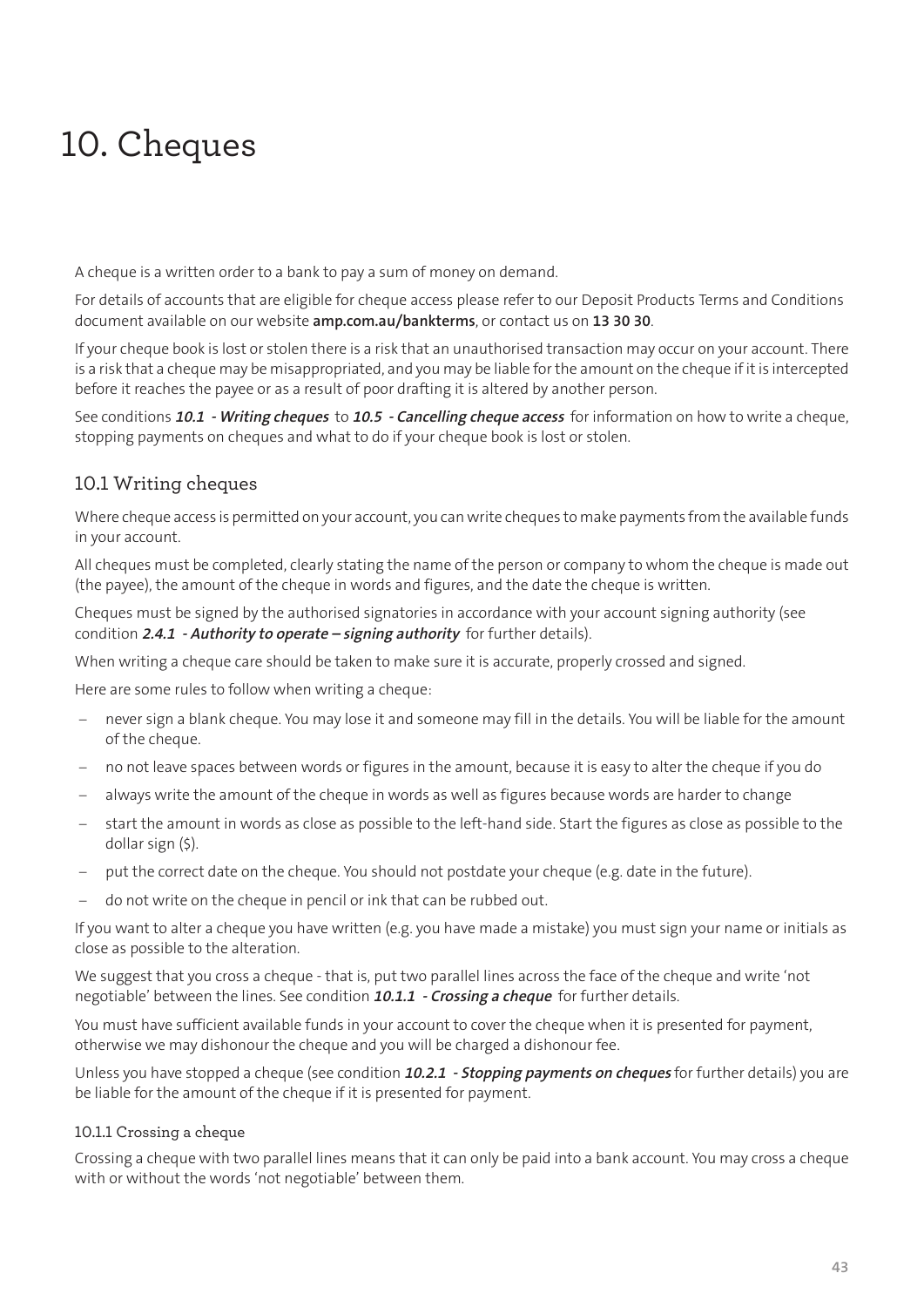Crossing a cheque prevents an unauthorised person from cashing the cheque but may not prevent the unauthorised person from depositing the cheque into a bank account.

An uncrossed or open cheque is one that does not have two parallel lines across it. Such uncrossed or open cheques should state 'Pay Cash' or have the payee's name written on it.

An uncrossed cheque can be presented by any person to a financial institution and exchanged for cash. If the cheque was lost or stolen and presented for payment by a person who found it or stole it, payment could be made to that person.

#### 10.1.2 What does 'not negotiable' mean?

The words 'not negotiable' written between the two parallel lines of a crossed cheque means that where the cheque is transferred, the person who obtains the cheque has the same rights as the person who transferred it.

For example, your cheque may be stolen and then passed on by the thief to another person. That person may then obtain payment for the cheque. In this example, if the cheque was crossed and marked 'not negotiable', the person from whom the cheque is stolen might recover the amount of the cheque from the person who obtains payment of the cheque, even though that person may not have done anything wrong.

#### 10.1.3 What does 'account payee only' mean?

If you write 'account payee only' on a crossed cheque either together with or instead of 'not negotiable', you are directing the bank collecting the cheque to pay the cheque into the account of the person named on the cheque only.

#### 10.1.4 What does 'or bearer' mean?

These words appear at the end of the line in which you enter the name of the person to be paid. If you leave the words 'or bearer' anddo not cross the cheque and write 'not negotiable' on it,then a bank can pay the amount on the cheque to anyone who has the cheque, even if they stole it. We would not be liable to refund the money to you.

<span id="page-43-0"></span>If you cross out the words 'or bearer' and a payee wants to transfer the cheque to someone else, the payee must first sign the back of the cheque and name the person to whom the cheque is being transferred to.

#### 10.2 Payments on cheques

All cheques are paid and debited to your account in the order we receive them. You should not postdate cheques (ie dated in the future). Cheques which are post-dated are paid as we receive them, if there are available funds in your account. They are not held until the date on the cheque.

<span id="page-43-1"></span>We may also not pay a cheque drawn on your account if it is presented to us for payment 15 months or more after the date which appears on the cheque, even if there are sufficient funds in your Account to pay that cheque.

We may charge you a dishonour fee if we do not pay a cheque you have drawn on your account because there are insufficient available funds (see the Fees and Charges Guides available at **amp.com.au/bankterms** for details).

#### 10.2.1 Stopping payments on cheques

You can cancel or stop payment on a cheque before payment on the cheque has been made by contacting us on **13 30 30**, or through BankFax, or My AMP secure email. Please provide the number of the cheque and details such as the amount, the payee and the date of the cheque.

We will put a stop on your cheque and confirm your request in writing (if the cheque has not been presented). We may charge a fee for stopping payment on a cheque (see the Fees and Charges Guides available by contacting us on **13 30 30** or from our website at **amp.com.au/bankterms** for details ).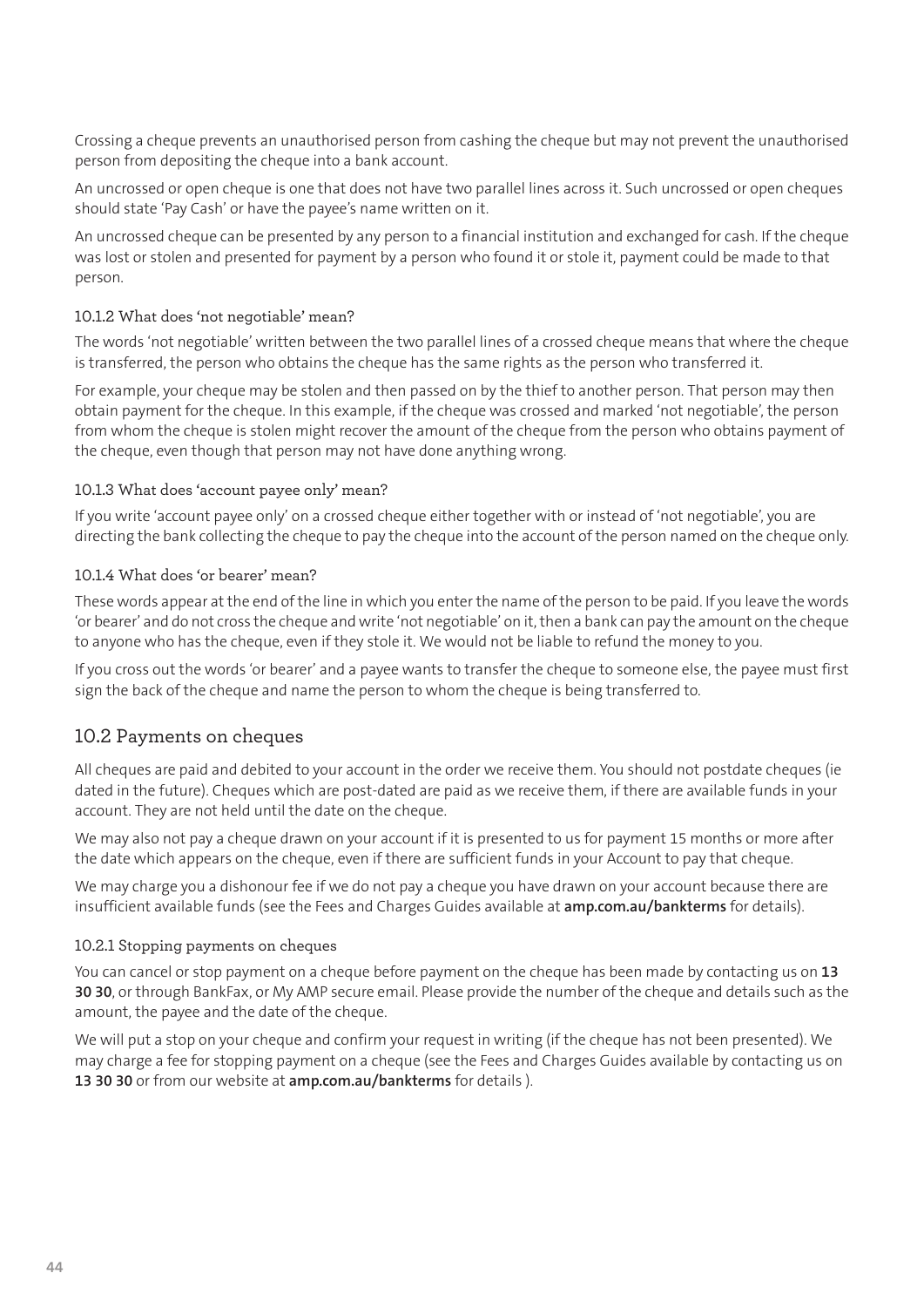# <span id="page-44-0"></span>10.3 Incomplete cheques

If a cheque is presented to us for payment and it is unsigned, undated, or has no payee included, we may pay or dishonour the cheque at our discretion. We may charge a fee for dishonouring your cheque (see the Fees and Charges Guides available by contacting us on **13 30 30** or from our website at **amp.com.au/bankterms** for details).

If the amount in words and figures is different on a cheque, we pay the lesser amount without notifying you. If we decide to pay an incomplete cheque, we can still recover from you any money which you may owe us as a result of us paying the cheque.

# <span id="page-44-1"></span>10.4 Lost or stolen cheque books

Your cheque book allows access to your account. You must keep it in a safe place. Do not leave signed, blank cheques in your cheque book.

<span id="page-44-2"></span>If your cheque book is lost or stolen, you must tell us immediately by contacting us on **13 30 30**, or using BankFax, or My AMP secure email. If you do not tell us immediately, you may be liable for cheques paid by us in good faith.

# 10.5 Cancelling cheque access

If you no longer require cheque access to your account, you must tell us in writing or by contacting us on **13 30 30**, and you must then return all unused cheques to us.

If you cancel your cheque access, you must retain enough available funds in your account to cover all cheques written, which were not yet presented when you cancelled your cheque access.

Cheques presented after your account is closed will be dishonoured.

We may cancel any unused cheques at any time without notice for any reason. We will notify you as soon as possible after the cancellation. Without limiting the reasons why we may cancel an unused cheque, this may happen if:

- we reasonably consider you induced us to issue any cheque book by fraud
- we believe the cheques are being used in a way that may cause loss to you or us
- your account becomes inactive and in the case of deposit accounts, the account has a nil balance or becomes overdrawn
- we have not been able to identify you and/or verify your identity, any signatory on your account or any other person to whom access to your account has been provided to our satisfaction
- if we are concerned that the issue of a cheque on your account may cause us to breach of any obligation under any legislation, or to commit or participate in an offence
- <span id="page-44-3"></span>we believe you have provided false or misleading information.

You must return all unused cheques immediately if you or we close your account, or we request you to do so.

# 10.6 Depositing a cheque

You can deposit any cheque, payable to one or more account holders, by mailing the cheque to us.

You can deposit a cheque into your account using Bank@Post at Australia Post outlets, but only ifthe cheque is payable to the person named on an access card linked to your account, which must be presented when making the deposit.

The amount of the cheque will usually be credited to your account on the day it is deposited at Australia Post, or on the day we receive it if it is mailed.

Although a cheque will be credited to your account when you deposit the cheque, you cannot start withdrawing and using that money immediately. You must first wait for the cheque to be cleared. See **[10.7](#page-45-0) - [Clearing](#page-45-0) <sup>a</sup> cheque** for cheque clearance times.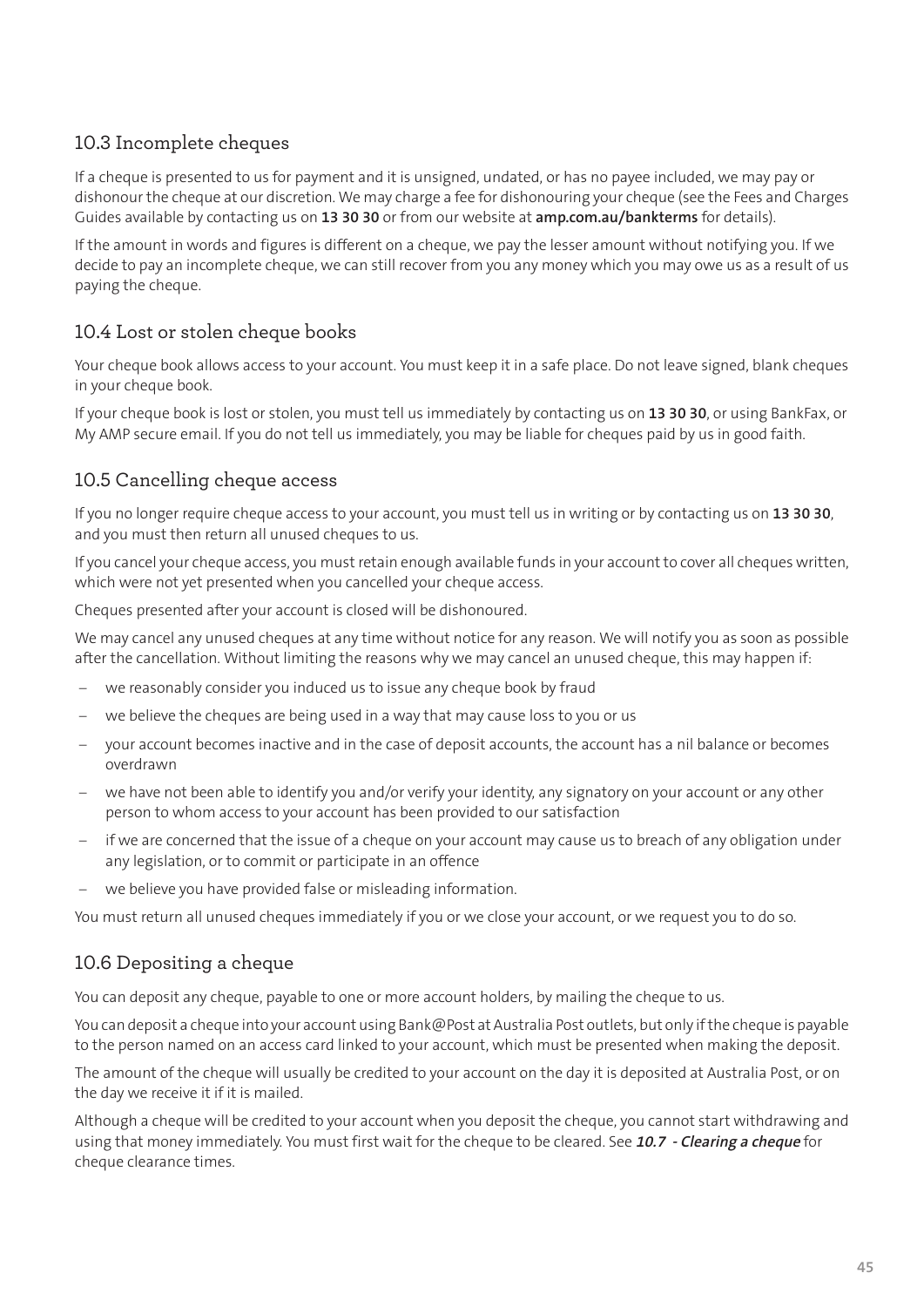If you present a cheque payable to someone else or it appears to belong to someone else (third party cheque) we need to be satisfied that it is correctly signed over (endorsed) to you before we will accept the cheque for deposit.

To deposit a cheque into your account it must be made payable to you or AMP Bank Limited, or we must be satisfied that it is correctly signed over (endorsed) to you. We may not accept cheques that do not comply with these terms and conditions. We may return any cheques received for deposit to your account, if your account has been closed.

You must mail us any cheque in a foreign currency to be deposited to your account. Foreign currency cheques cannot be processed by Australia Post.

If a cheque in foreign currency is under \$200 (AUD Equivalent), it will be processed to your account within one to two days of receipt by us. The foreign currency exchange rate will be a buy rate determined at the time of processing. We will contact you to confirm the details of the transaction including the exchange rate, conversion amount and any transaction charges that apply after processing.

If the cheque in foreign currency is over \$200 (AUD Equivalent), we will send it as a bill for collection for conversion. The foreign currency exchange rate will be applied by the bank converting the cheque at the time of processing. We will contact you to confirm the details of the transaction including the exchange rate, conversion amount and any transaction charges that apply after processing.

Fees and charges may also be applied by any beneficiary or correspondent financial institution that handles the foreign currency cheque/draft.

<span id="page-45-0"></span>Fees and charges may apply for the Foreign Currency draft/cheque (see the Fees and Charges Guides available by contacting us on **13 30 30** or from our website at **amp.com.au/bankterms** for details).

# 10.7 Clearing a cheque

Proceeds of cheques may not be available after they are deposited, until they have been processed in accordance with normal banking business. This could take a number of days but is generally three to five working days. If it is an overseas cheque, the proceeds may not be available until it has been cleared by the overseas bank.

You can contact us on **13 30 30** to find out how long it usually takes for a cheque to be processed.

The steps involved in clearing a cheque are usually:

- you deposit a cheque you have received into your Account
- we credit the money to your Account
- we send the cheque to the cheque clearing house which then sends it to the drawer's bank
- <span id="page-45-1"></span>– the drawer's bank checks the validity of the cheque and that there is enough money in their customer's account to pay the cheque
- they will then pay the proceeds of the cheque to us.

# 10.8 Special clearance of a cheque

<span id="page-45-2"></span>You can request faster clearance of a cheque deposited into your account. You can ask for special clearance at the time of deposit, and we will provide you with an estimate of the time it will take plus the cost involved (see the Fees and ChargesGuides available by contacting us on **13 30 30** orfrom our website at **amp.com.au/bankterms** fordetails).

Special clearance is not available for deposits made through Bank@Post.

#### 10.9 Bank cheques

A bank cheque is a cheque issued on behalf of a bank rather than a cheque written from a customer's account. Bank cheques are a secure way of making payment when personal cheques would not be accepted (i.e. house or bond deposit).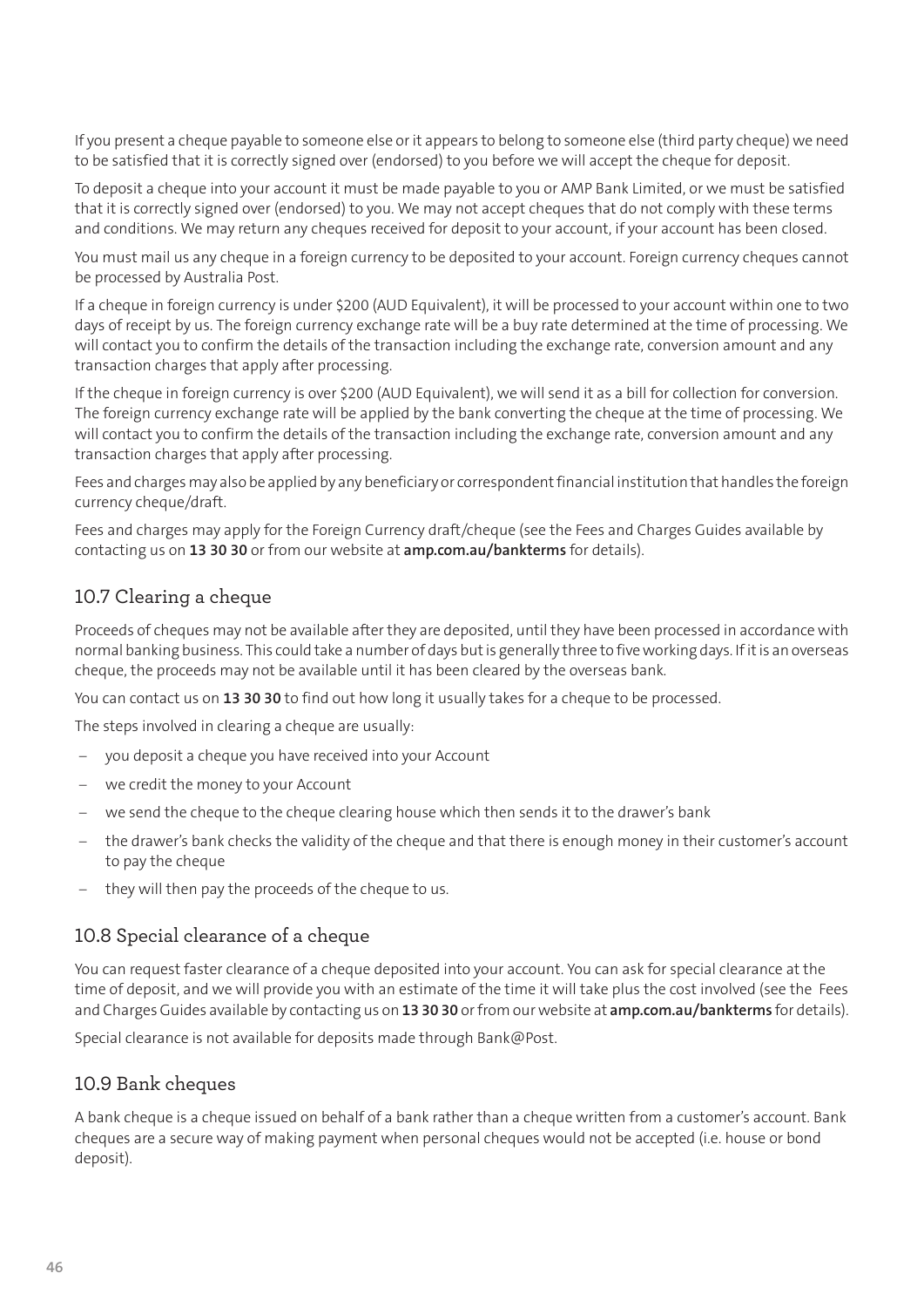In most circumstances, a bank will only dishonour or stop payment of a bank cheque if:

- it is a forgery or is unauthorised
- it has been materially altered
- it has been reported as lost or stolen
- a court has made an order to restrain payment
- the bank does not receive payment for the cheque.

We may require you to sign an indemnity form before we can cancel or stop payment on a bank cheque.

If you a purchase a bank cheque, your account is debited with the amount of the bank cheque (and any fees) on the day that the bank cheque is issued by us. This is usually before the bank cheque is presented for payment.

Fees apply for bank cheques. See the Fees and ChargesGuides available by contacting us on **13 30 30** or on our website at **amp.com.au/bankterms** for details.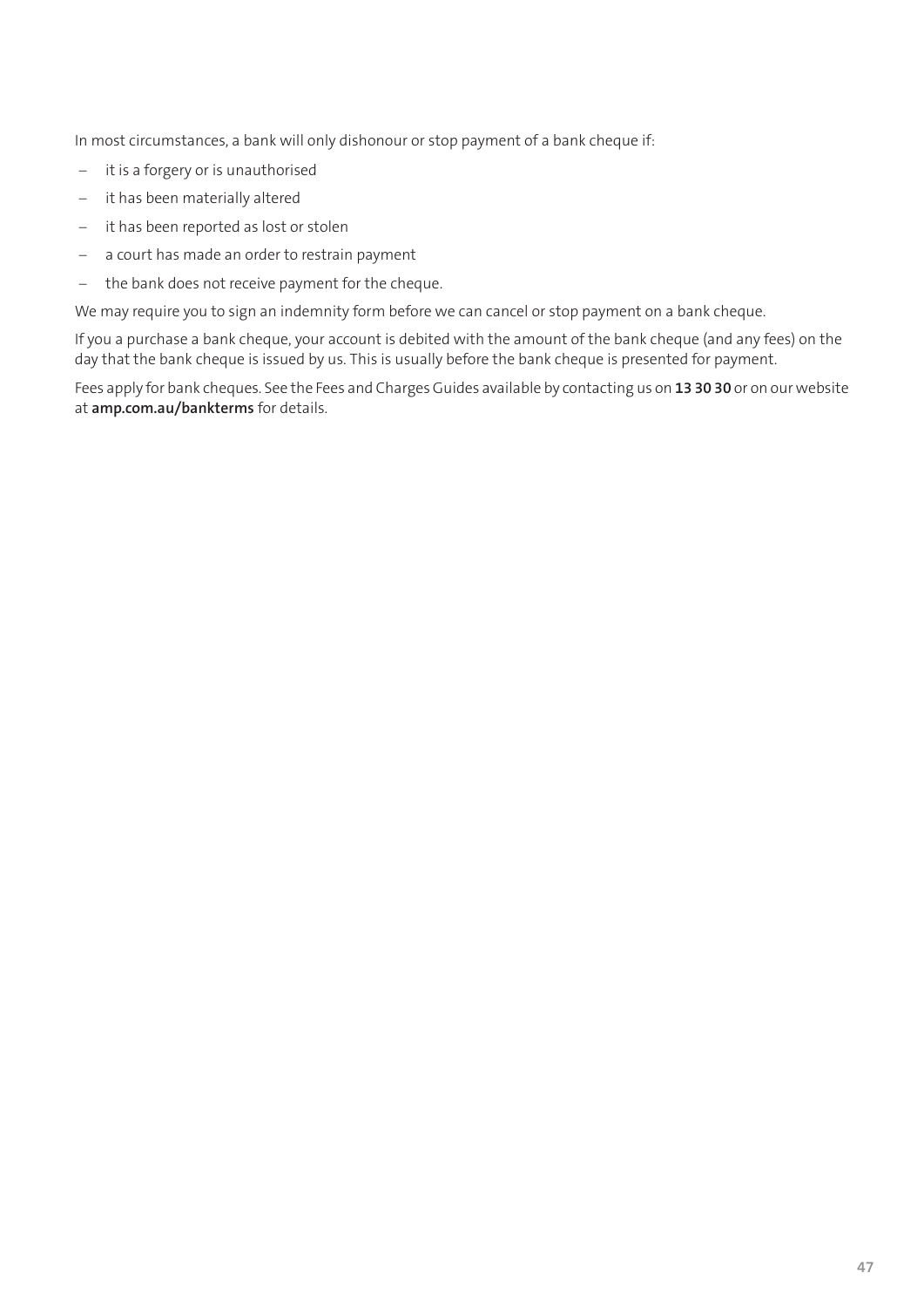# 11. BankAssist

<span id="page-47-0"></span>This condition applies to phone enquiries made and instructions given to us by phone using our BankAssist service. You may use BankAssist to:

- make account enquiries (such as details of transactions and account balances)
- make enquiries on how to use or access BPAY
- transfer money between your accounts or to registered bank accounts
- register bank accounts. Total transfers to accounts registered through BankAssist are limited to a total of \$5,000 per registered account per business day, unless you request a different daily limit and we agree to your request.
- change your TelePIN
- order deposit or cheque books, re-order deposit or cheque books
- such other services that we allow from time to time.

BankAssist is available by contacting us on **13 30 30** from 8.00am to 8.00pm Monday to Friday and9.00am to 5.00pm Saturday and Sunday (Sydney time).

There is a risk of unauthorised transactions or fraud occurring on your account if your TelePIN, PIN, secret word or password is revealed or compromised.

Please see conditions **[4.1](#page-16-0) - [Safeguarding](#page-16-0) documents and access methods** and **[4.2](#page-16-1) - [Keeping](#page-16-1) devices and security access [codes](#page-16-1) secure** for information on keeping your security access device secure.

Information on what to do if your security access device is revealed can be found in condition **[4.3](#page-17-0) - Lost or [stolen](#page-17-0) access [cards/mobile](#page-17-0) devices or security access code revealed**.

<span id="page-47-1"></span>Information on your liability for unauthorised transactions can be found in conditions [4.4](#page-17-1) - Liability for [unauthorised](#page-17-1) **[transactions](#page-17-1)** and **[4.5](#page-19-0) - Liability in case of system or equipment [malfunction](#page-19-0)**.

# 11.1 Your TelePIN and how to use it

The first time you use BankAssist, you will be required to set up a TelePIN, secret word and security questions. We will advise you how to do this.

Please see conditions **[4.1](#page-16-0) - [Safeguarding](#page-16-0) documents and access methods** and **[4.2](#page-16-1) - [Keeping](#page-16-1) devices and security access [codes](#page-16-1) secure** for guidance on how to select and safeguard your TelePIN or your secret word.

You will be required to provide two digits from your TelePIN, or your secret word whenever you wish to perform transactions by phone.

In certain circumstances we may require you to provide some other personal identifying information to perform BankAssist functions.

Some transactions cannot be performed through BankAssist. These are transactions for which we need your written signature or transactions on an AMP Bett3r Account. Please contact us on **13 30 30** to find out the requirements for any transaction you wish to perform.

You will be able to perform transactions in relation to all of your accounts for which you are an independent signatory with your TelePIN.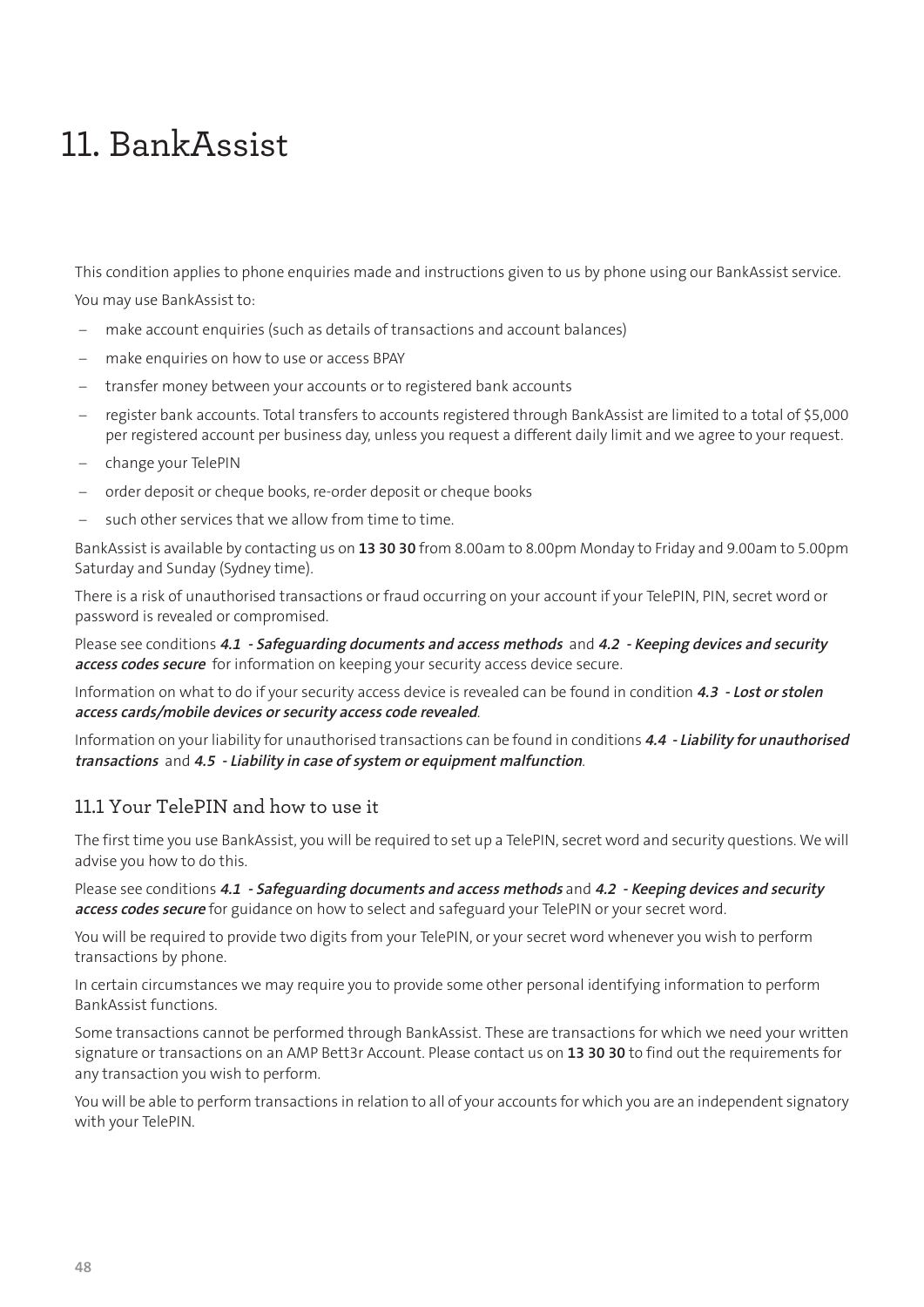# <span id="page-48-0"></span>11.2 Joint accounts and BankAssist

If your account is a joint account and the authority to operate is not 'any to sign', access to the account by BankAssist is limited.

In this case, requests to process transactions or change account information will need to be authorised by all of you.

If your account is a joint account and the authority to operate is 'any to sign' you may perform any transaction except for changing the personal details of any other account holder.

# <span id="page-48-1"></span>11.3 Company and trust accounts and BankAssist

If your account is in the name of a company or other organisation or you hold the account as a trustee, access to the account by BankAssist is limited.

<span id="page-48-2"></span>Requests to process transactions or change account information may need to be authorised by all signatories.

# 11.4 Transactions and BankAssist

You may transact on your account through BankAssist in any of the ways permitted under the terms and conditions applying to that account and in terms of the signing authority for your account, except for the following:

- until we receive sufficientidentification (see condition **[2.1](#page-7-0) - What you need to [provide](#page-7-0) when you apply – personal details and [identification](#page-7-0) requirements**) you may not be able to transact on your account
- <span id="page-48-3"></span>– we may limit the types of transaction available or the amount of any transaction.

We will make reasonable efforts to ensure any transactions requested by you are performed.

# 11.5 Changing your TelePIN

If for any reason you wish to change your TelePIN, please contact us on **13 30 30**. We will tell you how to do this.

<span id="page-48-4"></span>Please see conditions **[4.1](#page-16-0) - [Safeguarding](#page-16-0) documents and access methods** and **[4.2](#page-16-1) - [Keeping](#page-16-1) devices and security access [codes](#page-16-1) secure** for guidance on how to select and safeguard your TelePIN.

# 11.6 National Relay Service

The National Relay Service is an Australia-wide phone access service providing phone solutions for people who are deaf or have a hearing or speech impairment. All calls through the National Relay Service are relayed through a relay officer, who is the central link in every call. There is no additional fee in using this service.

If you would like to use the National Relay Service to access your account, you may apply to register for this service by completing and returning a National Relay Service Registration form to us or on your application form. The form can be found at amp.com.au/nationalrelayserviceform. Use of the National Relay Service to access non-registered accounts is at our discretion.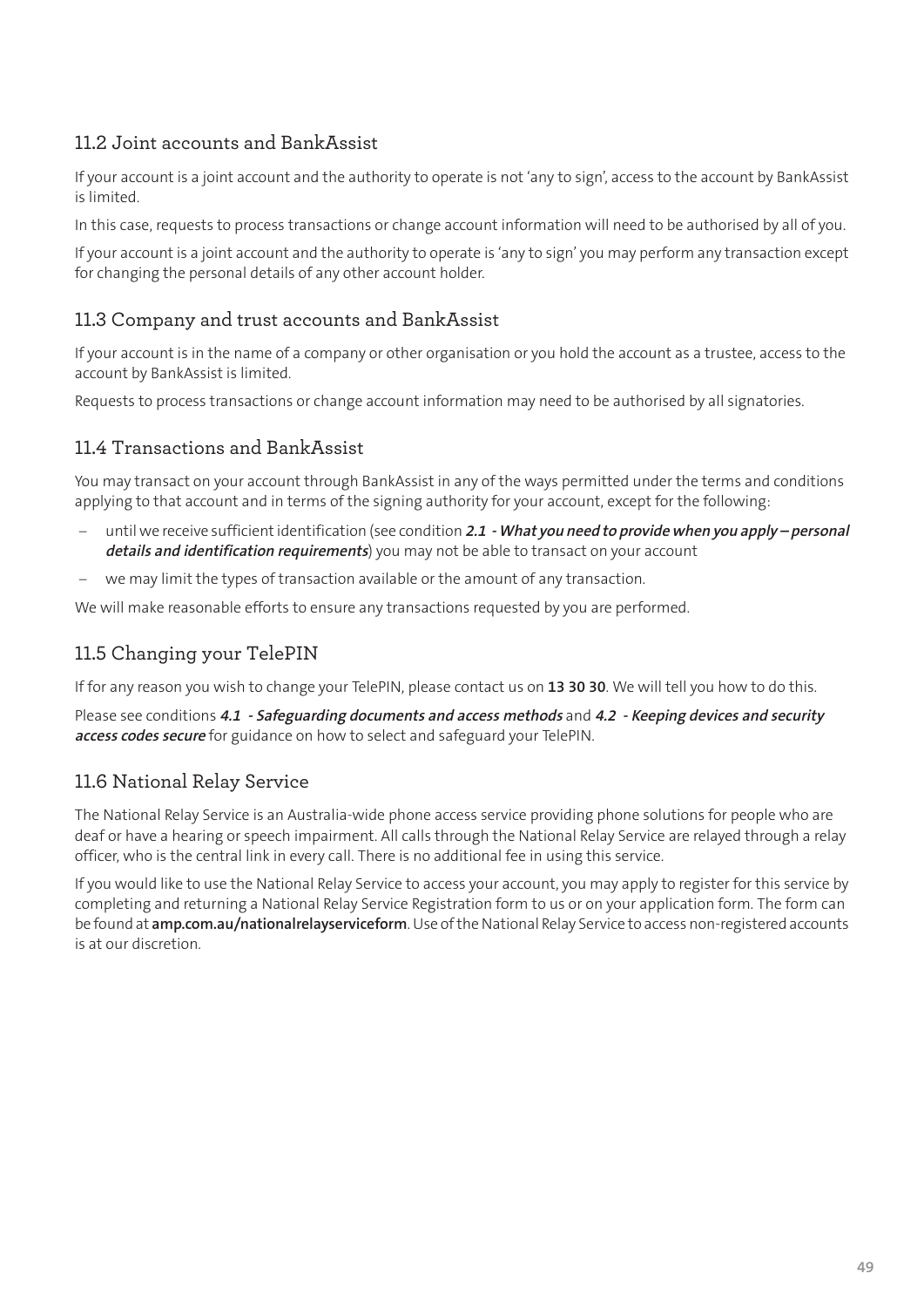# 12. Other important information

# <span id="page-49-0"></span>12.1 Banking Code

The Banking Code sets out standards of practice and service to be followed by the banking industry. We comply with the Banking Code. Each relevant provision of the Banking Code applies to your account if you are an individual or small business, as defined in that code.

<span id="page-49-1"></span>A copy of the Banking Code is available on our website at **amp.com.au/bankterms**.

# 12.2 ePayments Code

The ePayments Code regulates consumer electronic payment transactions, including ATM, eftpos and credit card transactions, online payments, internet and mobile banking, and BPAY.

We warrant that we comply with the current ePayments Code.

<span id="page-49-2"></span>A copy of the ePayments Code is available on the ASIC website at **asic.gov.au**.

### 12.3 When times are tough

If for some reason you are experiencing financial difficulties and believe you will or may have trouble meeting your commitments, please call us as soon as possible to discuss the situation and your options for a possible solution or arrangement.

If your deposit account is a joint account and you are experiencing financial difficulty, we may assist you without involving the other person initially.

<span id="page-49-3"></span>If requested by you in writing, we may deal with your financial counsellor, however we will deal with you if we have made reasonable, unsuccessful attempts to contact your financial counsellor.

You can contact us on **13 30 30** to be directed to AMP Bank Credit Services for assistance with financial hardship.

# 12.4 Complaints and resolving disputes

#### 12.4.1 What you need to do

If you have a complaint concerning matters covered by these terms and conditions (including any apparent error in a transaction or an unauthorised transaction or an error on your statement), you must tell us as soon as possible and provide all required information as reasonably requested by us.

You may tell us by:

- calling us on **13 30 30**
- mailing us at AMP Bank, Locked Bag 5059, PARRAMATTA NSW 2124
- emailing us at **info@ampbanking.com.au**

#### 12.4.2 When and what information is available to you?

Information about our internal and external processes for resolving complaints is in our Financial Services Guide which is available on our website at **amp.com.au/amp/financial-services-guide**, or by contacting us on **13 30 30**.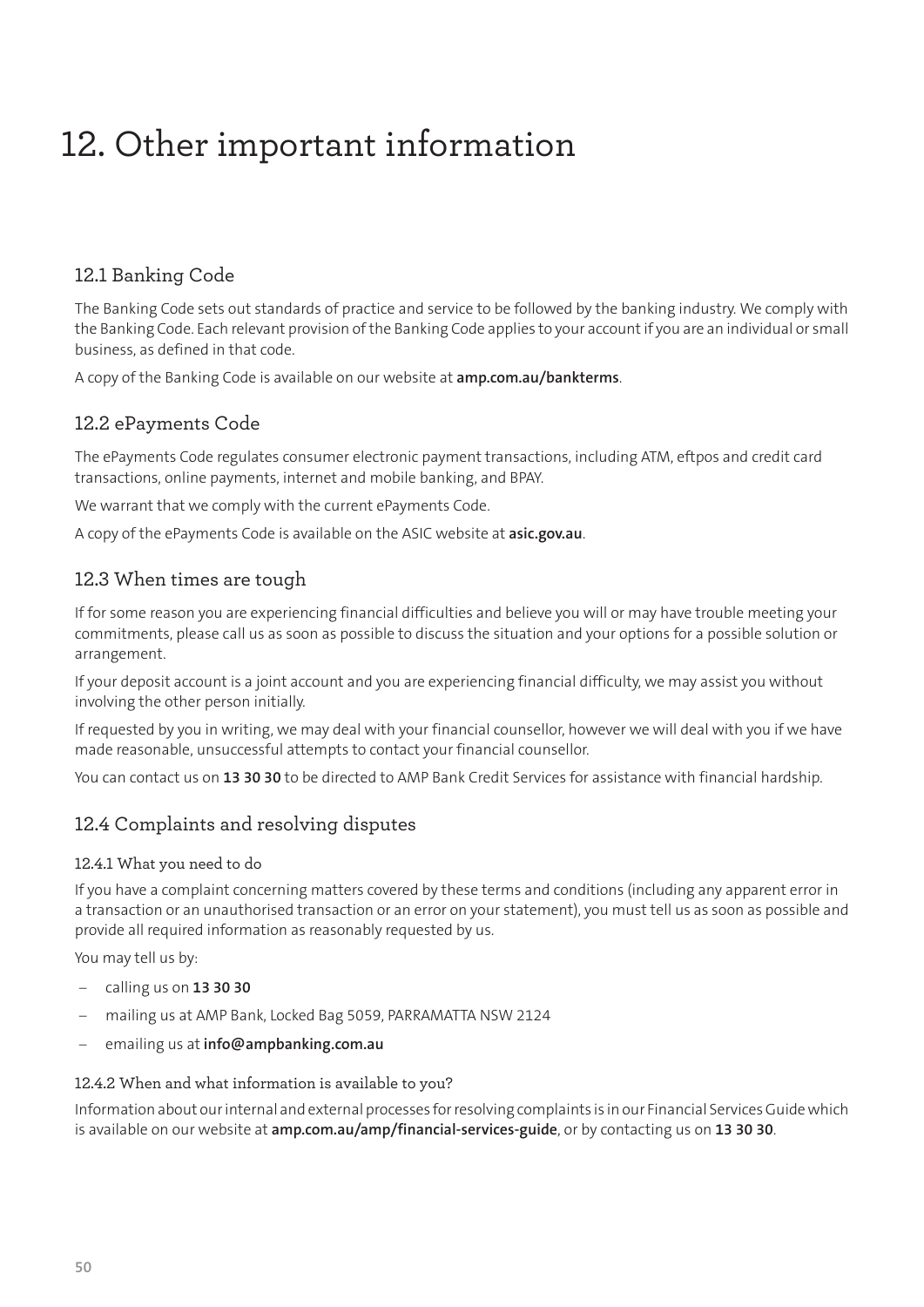#### 12.4.3 What we need to do

If your complaint cannot be resolved at first contact, we will keep you informed of the progress and aim to give you a full response to your complaint within 21 business days.

If the complaint can be resolved to your satisfaction within five business days of you making the complaint, we will not provide you with a written response unless you have asked for a response in writing.

If the complaint is not resolved within 21 days, we will advise you that more time is required and keep you informed at regular intervals of the status of your complaint.

Other than in exceptional cases we will take less than 45 days from receiving your complaint to complete our investigation. If we don't, we will:

- inform you of the reasons for the delay including the reasons for the delay
- provide you with monthly updates on the progress of the investigation
- specify a date when a decision can reasonably be expected.

When we complete our investigation, we will:

- provide you with a written response including:
	- $-$  the outcome of the investigation including the reasons for our decision with reference to any relevant provisions on the terms and conditions
	- your rights to refer the complaint to an external dispute resolution provider
	- the name and contact details of the external dispute resolution provider.

If we decide that your deposit account has been incorrectly debited or credited, we will promptly adjust your account (including any interest and/or charges) and tell you the amount that has been debited or credited to your account as a result.

If we decide that your account has not been incorrectly debited or credited, or (in the case of unauthorised transactions) that you have contributed to at least part of the loss, we will:

- provide you with copies of any document or other evidence on which we based our decision
- advise you whether there was any system or equipment malfunction at the time of the transaction.

We will accept part or full responsibility for the amount that is the subject of your complaint if we:

- fail to observe the above complaint investigation procedures
- fail to allocate liability in accordance with these terms and conditions
- fail to communicate to you the reasons of our determinations

and the failure contributed to a decision against you, or the failure unreasonably delayed the resolution of your complaint.

Section [4.4](#page-17-1) of this document includes more information regarding your liability in the case of unauthorised transactions.

#### 12.4.4 Not satisfied with our decision?

#### **Your options**

If you're not satisfied with the resolution of your complaint, you can ask the AMP Customer Advocate for assistance or you can contact the Australian Financial Complaints Authority .

#### **AMP Customer Advocate**

The AMP Customer Advocate can help you by reviewing your complaint to ensure the outcome is fair and reasonable. you will not be disadvantaged in any way if you ask the AMP Customer Advocate to review your complaint and AMP will honour the outcome of the review. You can contact our Customer Advocate by: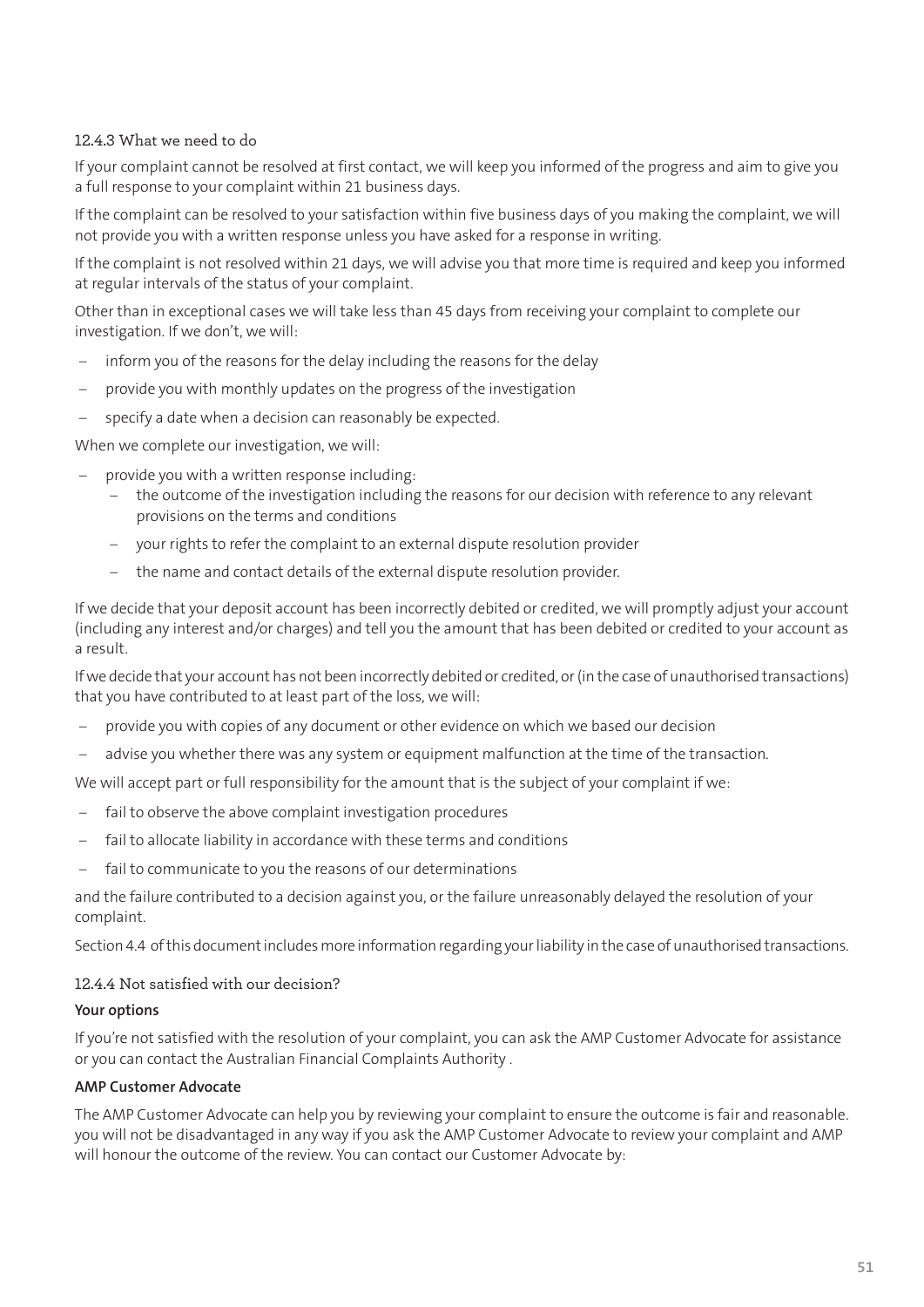- Phone: **1300 074 235**
- Email: **customeradvocate@amp.com.au**
- Post: AMP Customer Advocate, Level 11, 33 Alfred St, SYDNEY NSW 2000

#### **Australian Financial Complaints Authority (AFCA)**

AFCA deals with unresolved complaints from consumers in the financial system.

- Phone: **1800 931 678**
- Email: **info@afca.org.au**
- Post: Australian Financial Complaints Authority, GPO Box 3, MELBOURNE VIC 3001
- Website: **www.afca.org.au**

<span id="page-51-0"></span>Please note that for AFCA to consider your complaint you must raise it with them within two years of the date of our response to your complaint.

# 12.5 Privacy and confidentiality

#### 12.5.1 Privacy and your personal information

We collect and handle your personal information (including credit-related personal information) in accordance with the Privacy Act 1988 (Cth) and also in accordance with the AMP Privacy Policy, available at **amp.com.au/privacy**.

#### 12.5.2 Protecting your confidentiality

We will meet our general duties under law to protect your confidentiality and handle your personal information in accordance with:

- the notice(s) we provide to you when we collect your personal information
- the AMP Privacy Policy
- the Privacy Act (1988)
- <span id="page-51-1"></span>our general duties under law.

The AMP Privacy Policy is available on our website at **amp.com.au/privacy**.

#### 12.6 Tax matters

#### 12.6.1 Your Tax File Number (TFN)

We are authorised to collect your TFN under the Taxation Administration Act 1953. Your TFN will be kept private and confidential at all times. The collection and use of TFNs are strictly regulated by tax laws and the Privacy Act.

We collect your TFN to determine if we must withhold any amount from interest we pay to you on your account.

You are not obliged to provide your TFN however if you do not provide us with your TFN, or information regarding your exemption status, we are required to deduct withholding tax at the highest marginal tax rate plus Medicare levy from any interest paid on your account. If withholding tax is deducted from an interest amount payable to you on on your account, depending on your tax residency status, you may be entitled to claim this back when you lodge your Australian tax return.

If we deduct withholding tax, within 14 days of a financial year end we will provide you with a statement that summarises the interest payments from which withholding tax was deducted, and the amount of tax deducted.

If you have given us your TFN or information regarding your exemption status, we do not deduct tax from the interest payable on your account.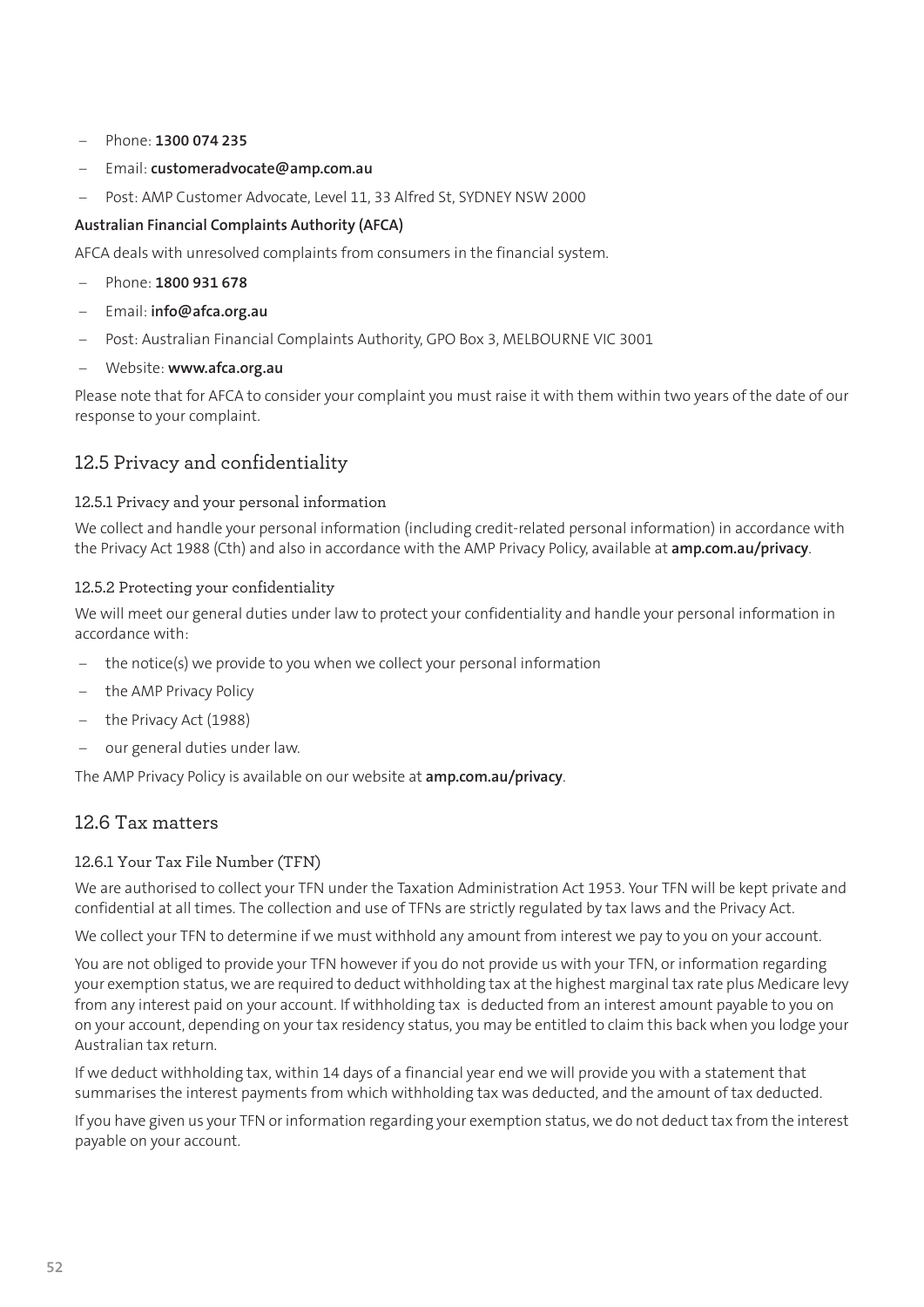We also collect TFN information because we must disclose your TFN to a superannuation fund or other account provider if you transfer the balance of your account to that superannuation fund or other account provider.

If more than one person holds the account, the Australian Taxation Office (ATO) requires at least two TFNs (or exemption details) from those persons to be provided. If these are not provided, we are required to deduct withholding tax at the highest marginal tax rate plus Medicare levy from any interest payable on your account.

If a formal trust is established and the account is held in a trust name, the trustee may quote the TFN of the trust.

Some people are exempt from providing their TFN. They may include:

- pensioners
- children under 16 whose interest income is less than the amount specified by the Australian Taxation Office
- religious and voluntary organisations that are exempt from tax.

Contact the Australian Taxation Office for more information relating to whether or not you are tax exempt from withholding tax.

#### 12.6.2 If you are not a resident in Australia

If you are not resident in Australia, we are obliged by law to deduct non-resident withholding tax from any interest payable on your account.

Within 14 days of a financial year end we will provide you with a statement that summarises the interest payments from which withholding tax was deducted and the amount of tax deducted.

#### 12.6.3 If you are a foreign tax resident

If you are a foreign tax resident you must provide us with details of your country of tax residency and your Tax Identification Number (TIN) or provide a reason for not having one. This information is required so that we can comply with the Common Reporting Standard (CRS) and the Foreign Account Tax Reporting Compliance Act (FATCA) requirements.

Foreign tax residency information must be provided by both individuals andentities (such as companies, unregulated trusts, partnerships, and associations). For some types of entities foreign tax residency information must also be provided for the controlling persons of that entity.

Information about CRS can be found on the Australia Taxation Office, Organisation for Economic Co-operation and Development and Internal Revenue Service websites.

- <span id="page-52-0"></span>– **ato.gov.au/CRS**
- **oecd.org/tax/automatic-exchange/common-reporting-standard/**
- **irs.gov**

#### <span id="page-52-1"></span>12.7 Other financial services

You agree that we may send you information about services (including financial, credit card and insurance services) we or any related bodies corporate offer.

# 12.8 Financial Claims Scheme

In the unlikely event that we become insolvent, the Australian Government may activate the Financial Claims Scheme and at that time you may be entitled to payment under the Financial Claims Scheme.

Information about the Financial Claims Scheme can be obtained from **fcs.gov.au** and the APRA hotline on **1300 131 060**.

For more information, call **13 30 30** or go to **amp.com.au/bankterms**.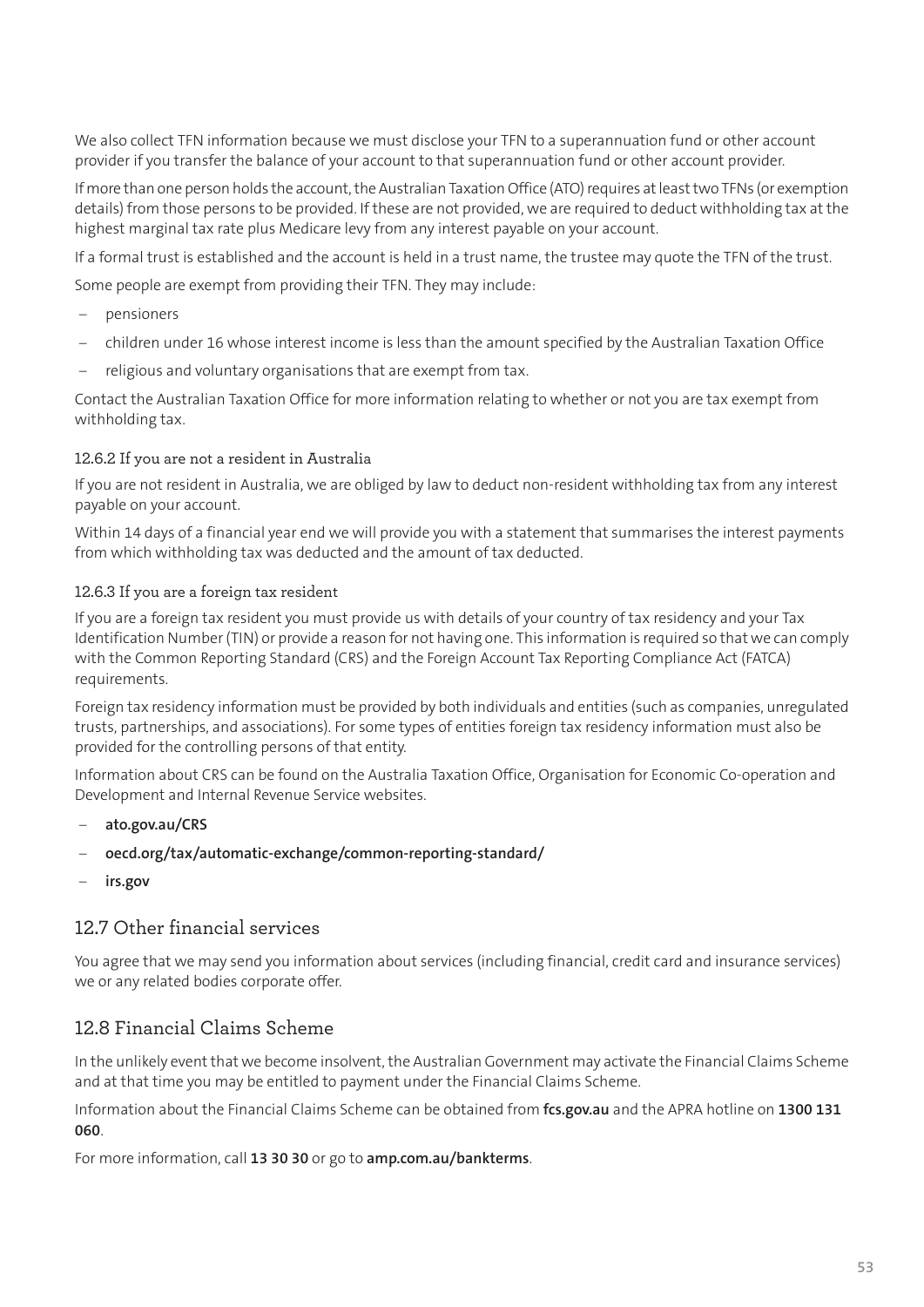# <span id="page-53-0"></span>12.9 Electronic communication

#### 12.9.1 Electronic communication from us

We may contact you or provide information and notices to you electronically to your nominated electronic address (for example, via SMS or email) in addition to, or as an alternative to, any other methods of communication detailed in these terms and conditions. You must regularly check your nominated electronic address for electronic communications.

Some electronic communications may include links to detailed information on a website.

If we send you an electronic communication, we may not send you a paper copy.

If you do not want to receive electronic communications from us or want to change where you receive electronic communications, you can let us know at any time by updating your communication preferences in writing, on My AMP or by calling us on **13 30 30**.

AMP Bett3r Account holders must receive electronic communications.

We may accept and send non-account specific information electronically, unless you have specifically requested that we do not send you electronic communications. Even if you request that we do not send you electronic communications, we may send you important electronic communications relating to your accounts, such as account updates and fraud alerts.

#### 12.9.2 Electronic communication from you

You may send a request to us to execute transactions or perform maintenance (such as changing your address) on your account electronically. We may contact you to confirm your request before acting on it.

We can accept all documents electronically so long as they are from your nominated electronic address and authorised in accordance with the signing authority on your account, with the exception of those documents for which we require the original or original certified copies, such as verification of identity documents.

You will obtain a fax delivery confirmation for each BankFax instruction or request you send to us. You will not receive a delivery confirmation when you submit documentation to us via email, unless you request a read receipt on the email you sent.

If your account or access details are left unattended at a fax machine or a public computer, others may be able to access your account. If this happens, there is a risk of unauthorised transactions or fraud on your account. Please refer to section [4.4](#page-17-1) of this document for more information about liability for unauthorised transactions.

#### **12.9.2.1 Email instructions**

Email instructions that you send to us must be sent to the email address shown at the end of these terms and conditions.

All instructions must be signed in accordance with your signing authority and include the name of the account, the account number and clear instructions.

It is your responsibility to notify us of any changes to your email address, as only one email address for each account holder may be stored for personal correspondence via email.

#### **12.9.2.2 BankFax Instructions**

BankFax instructions that you send to us must be sent to the fax number shown at the end of these terms and conditions.

All instructions must be signed in accordance with your signing authority and include the name of the account, the account number and clear instructions.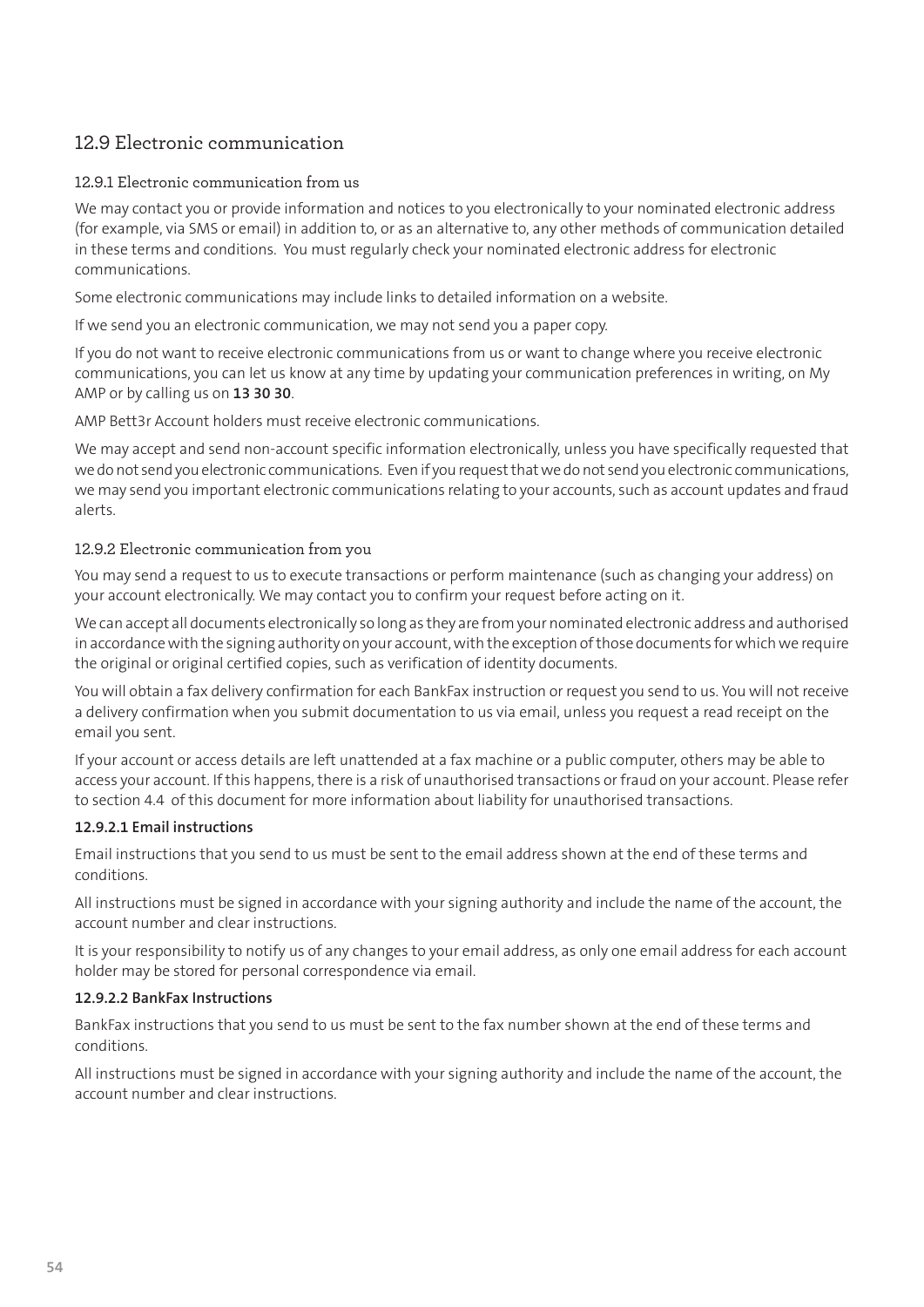#### **12.9.2.3 When we will act**

We may act on fax or email instructions if it reasonably appears to us that the instruction has been appropriately authorised by you including by being sent from your email address, from your fax number or the instructions are duly signed by you or another authorised signatory on your account.

We will not act on instructions that are not appropriately authorised, or where your instructions are unclear.

We may refuse to act on any instruction for any reason or refuse to act until we receive confirmation of the instructions from you by other means, including by telephone. We will make reasonable efforts to ensure any instructions are acted upon as quickly as reasonably possible.

#### **12.9.2.4 Indemnity**

You indemnify us against any loss we suffer because we act on any fax or email instructions that reasonably appears to us to have been authorised by you, including by being sent from your email address, from your fax number or the instructions are duly signed by you or another authorised signatory on your account.

#### 12.9.3 Cancelling electronic communication

You may withdraw your consent to electronic communications at any time in My AMP. Alternatively you can notify us by email, by calling us, by fax or in writing.

Withdrawing your consent may delay our execution of any subsequent instructions you may give to us as you may then need to instruct us by phone, or in writing by mail (including providing any supporting documents by mail).

We may cancel your access to electronic communication at any time by giving you reasonable notice if we believe that continued use may result in loss to you or to us.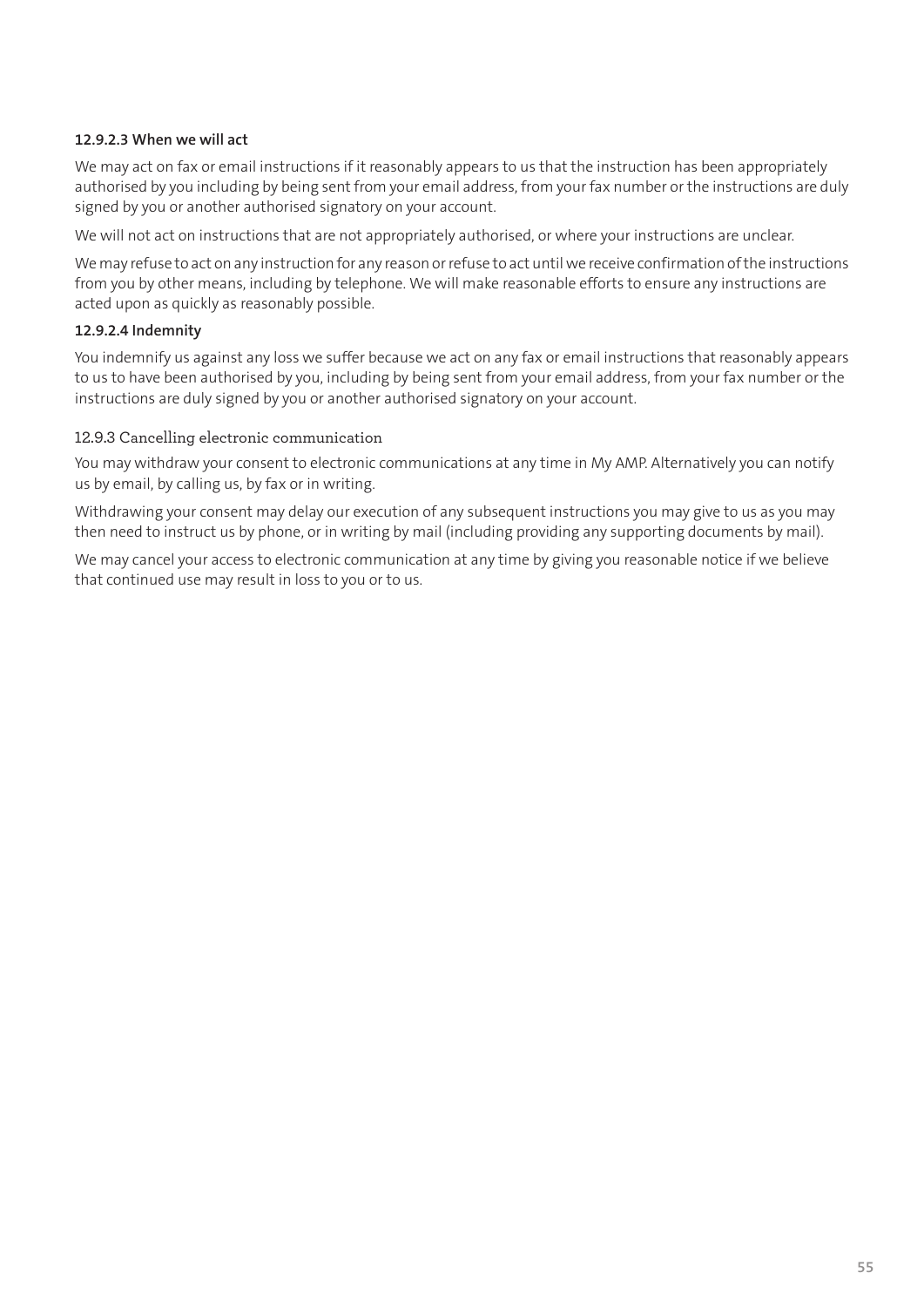# 13. Important words and what they mean

<span id="page-55-0"></span>This condition contains a glossary of important words used in our product documents, such as terms and conditions and Product Disclosure Statements (PDS). You should refer to this glossary to help you understand our terms and conditions documents and PDS.

**access card** means an AMP Visa Debit card, AMP Bett3r Visa Debit Card, or other card issued by us which allows you to access funds in an account linked to your access card.

**access method** means any method authorised by us to allow you to give us instruction to make transactions to or from your account. Access methods may be used together with devices, identifiers, security access codes, or a combination of these. Examples of access methods are: access card, cheque, BankAssist, internet banking and BankPhone.

**account** means (unless the context requires otherwise):

- an AMP Bank deposit account
- in relation to the AMP Bett3r Account, one or all of the linked Bett3r Pay, Bett3r Spend, or Bett3r Save
- an AMP Notice Account or an AMP 6-month Notice Account (including the 'on-notice' account established during a withdrawal period).
- an AMP Bank loan account

issued by AMP Bank Limited ABN 15 081 596 009, Australian credit licence 234517, AFSL No. 234517.

**account balance** means at any time, the difference between all amounts credited and all amounts debited to an account under the terms and conditions of that account. When this amount is to be calculated for the end of a day, it includes all debits and credits assigned to that day.

**account management fee** means the fee charged each month for managing and maintaining your account.

**ACMS** means the AMP Cash Management Service.

**AML/CTF laws** means the Anti-Money Laundering and Counter- Terrorism Financing Act 2006, Anti-Money Laundering and Counter-Terrorism Financing Rules Instrument 2007 and any Regulations made from time to time.

**AMP Bett3r Account** means either the AMP Bett3r Deposit Account or the AMP Bett3r Offset Account comprising Bett3r Pay, Bett3r Spend, and Bett3r Save linked together to operate through the AMP Bett3r App as if they were one bank account.

**AMP Bett3r app** is AMP's app mobile banking service to access the AMP Bett3r Account on mobile devices.

**AMP Group** means AMP Limited ABN 49 079 354 519 and its subsidiaries which are all related bodies corporate.

**ATM** means an automatic teller machine.

**authorised deposit-taking institution (ADI)** means a financial institution in Australia which is supervised by the Australian Prudential Regulation Authority (APRA) and authorised under the Banking Act 1959 (Cth) to accept deposits from the public.

**authorised signatory** or **signatory** means, in relation to an account, you (unless you are a minor under the age of 13 years) and any person authorised by you to sign on the account.

**authority to operate** means the authority of any person (unless they are a minor under the age of 13 years) to operate and sign on an account. An account can only be operated in accordance with the signing authority.

**authority to sign** means the same as authority to operate.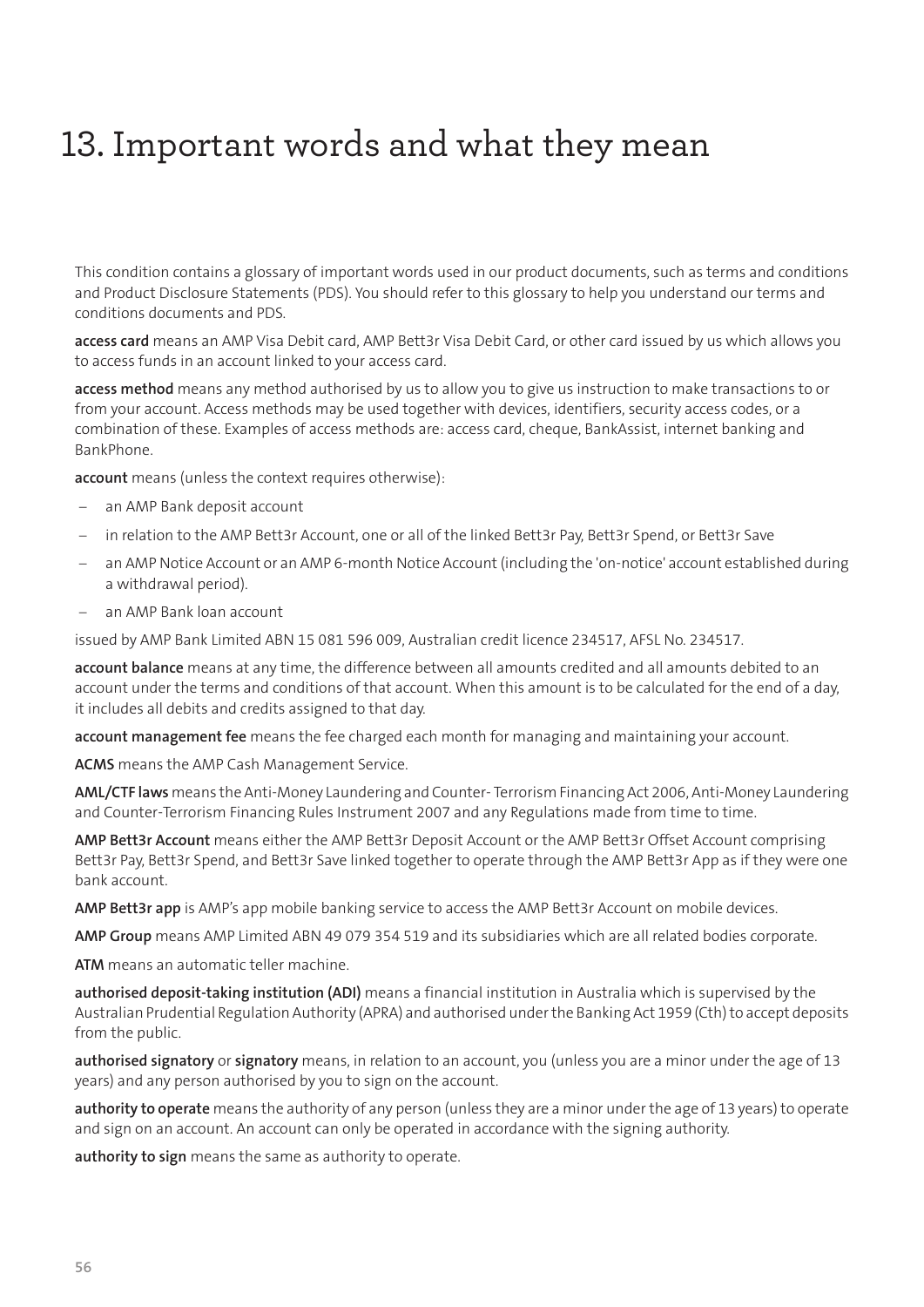**BankAssist** means our staff-assisted phone servicewhich can be usedto make account enquiries andrequest assistance with transactions.

**BankFax** means our fax banking service which can be used to, for example, make account enquiries and provide account instructions.

**Banking Code** means the Australian Banking Association code of practice for banks, as adopted by us.

**BankPhone** means our automated phone banking service which can be usedto, for example, make account enquiries and conduct transactions.

**Bett3r Pay** means the linked bank account set up in the AMP Bett3r Account to receive Income and reserve funds for payments and bills.

**Bett3r Save** means the linked bank account set up in the AMP Bett3r Account for the allocation of save goals for each My Cycle period.

**Bett3r Spend** means the linked bank account set up in the AMP Bett3r Account for allocation of funds that have not been reserved in Bett3r Pay or transferred to Bett3r Save.

**bill** is a record that you create in AMP Bett3r Pay to represent an amount of money that held aside for payment (either manually or automatically) on a prescribed date.

**biller** is an organisation which issues bills to customers that customers can pay through the BPAY Scheme.

BPAY is an electronic payments scheme which allows you to make bill payments from Accounts. It is accessed through internet banking or BankPhone.

**business banking day** means any day on which banks in Sydney can effect settlement through the Reserve Bank of Australia.

**business day** means a day when we are open for normal banking business in Sydney, other than a Saturday, Sunday, or public holiday in NSW (including bank holidays).

**contactless** means a method of purchasing from a merchant at a point of sale by waving the card or device over a reader.

**customer name** is the name in which the account is held and in the case of a joint Account is the names of all joint Account holders.

**customer number** means a number for use in conjunction with BankPhone or My AMP. This may be the same as your access card number or a number determined by us. You should advise your preference when you request My AMP or BankPhone.

**debit balance** means the account is overdrawn, ie you owe us money.

**device** means:

- a physical device issued by us to you for use with electronic equipment to access your account, for example an access card or such other types of devices that we may issue to our customers from time to time
- a device such as a smartphone, tablet or smartwatch using an Android or IOS operating system, which we determine is eligible for the registration of the AMP Visa Debit Card to be used in a digital wallet.

**digital wallet** means the electronic payment app available on a device such as a smartphone, tablet or wearable to allow payments to be made as if you were using your AMP Visa Debit Card.

**digital wallet provider** means the provider of a digital wallet.

**direct credit** means a transfer of funds to an account (a deposit) that is initiated by the account or party sending the funds (the payer).

direct debit means a transfer of funds from an account (a withdrawal) that is initiated by the account or party receiving the funds (the payee).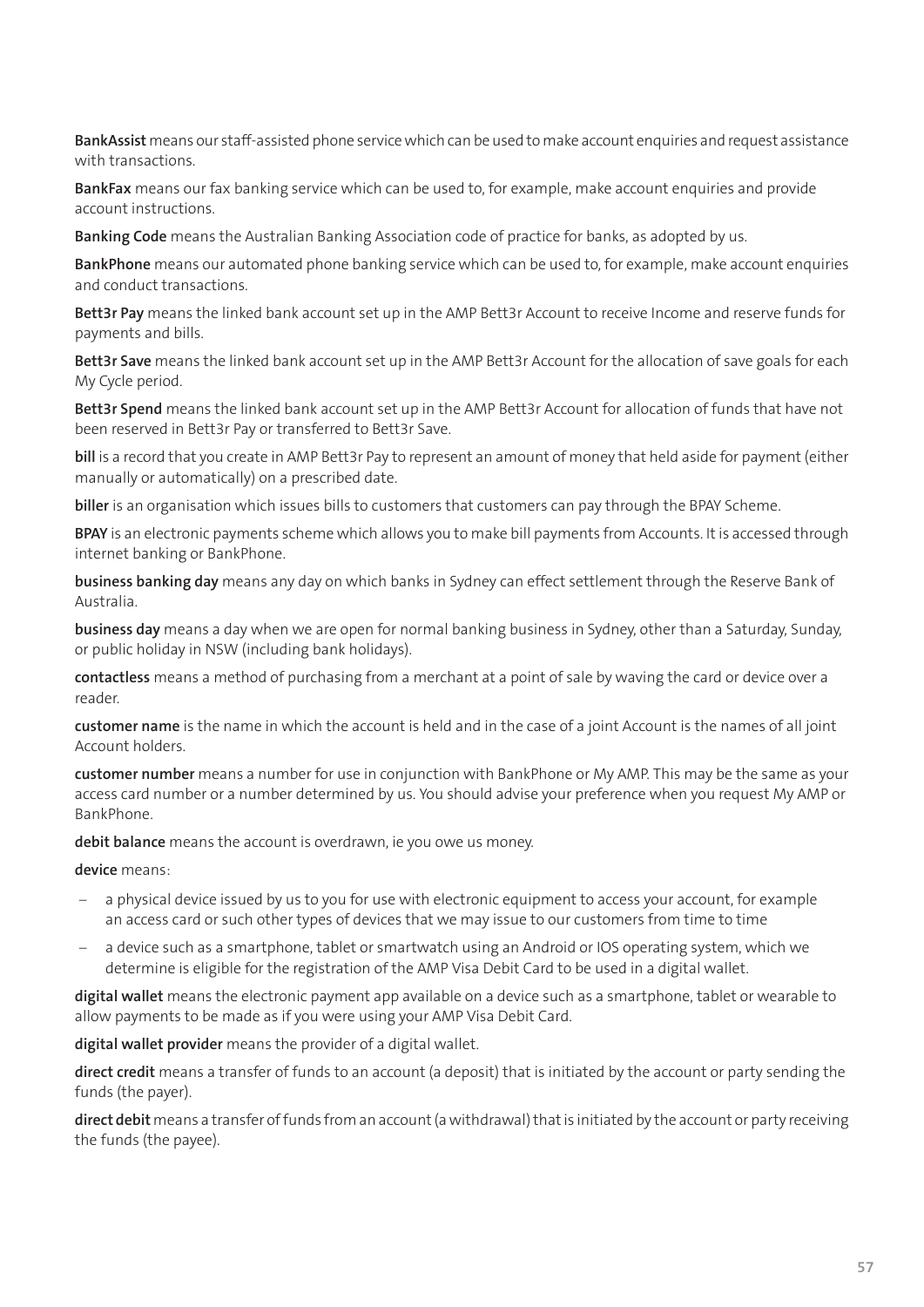**dispute** means you are not satisfied with our initial decision regarding your complaint and you request a review of the decision.

**eftpos** means an Electronic Funds Transfer at Point of Sale transaction.

**electronic communication** means any communication sent by us to you, or you to us, by electronic means.

**electronic funds transfer** transactions are funds transfers initiated by giving an instruction, through electronic equipment (including electronic terminals such as an ATM, computer, television, and phone) and using an access method (excluding cheque) to us (directly or indirectly) to debit or credit your Account.

**eligible loan account** is any home loan we allow to be part of an offset arrangement, as listed at **amp.com.au/eligibleloanaccounts**.

Fees and Charges Guides are the guides which detail the fees and charges that apply on deposit accounts, loan accounts and for various special services. These guides should be read in conjunction with the relevant product terms and conditions, product disclosure statements, loan agreements, loan conditions and account access and operating terms and conditions.

**Financial Claims Scheme** is the Financial Claims Scheme for account holderswith insolvent ADIs, set outin the Banking Act 1959 (Cth).

**financial institution** means any entity that provides financial services involving the independent management of money for clients or members. This includes, but is not limited to, banks, building societies, credit unions, money market corporations, finance companies, securitisers, life insurance, general insurance, superannuation/pension funds, public unit trusts/mutual funds, cash management trusts, health insurance funds, private investment funds, hedge funds, friendly societies, and prime brokers and any other entity as defined by the Australian Prudential Regulatory Authority (APRA).

**income** means one or more sources of funds regularly paid into the Bett3r Pay account.

**internet banking** means our online internet banking service andincludes My AMP, My AMP app, and AMP Bett3r App.

limited recourse borrowing arrangement is a loan made to a self-managed superannuation fund, as defined in sections 67A and 67B of the Superannuation Industry (Supervision) Act 1993 (Cth).

**mobile banking** means access to My AMP through the My AMP app or AMP Bett3r app on a mobile device.

**mobile device** means an internet enabled device connected to the internet via cellular or wireless connection (such as a smart phone or tablet).

**My AMP** means AMP Bank's online internet banking service.

**My AMP app** is AMP's app for Mobile Devices which supports mobile banking services, and superannuation account services.

**My Cycle** is the recurring time period over which your budget is calculated within the AMP Bett3r Account.

**offset arrangement** means the link between the offset deposit account, or Bett3r Pay, Bett3r Save, and Bett3r Spend linked offset accounts (in a AMP Bett3r Offset Account) and an eligible loan account enabling interest offsetting to occur.

**offset deposit account** means one or more accounts in an offset arrangement or linked together as an AMP Bett3r Offset Account.

**offset loan account** means an eligible loan account in an offset arrangement.

**password** means the initial password provided by us and a password selected by you and used with your User ID to access My AMP.

**pay anyone transaction** means a transfer (withdrawal) from your account to an account held with an external party (for example a financial institution) that is initiated from your account.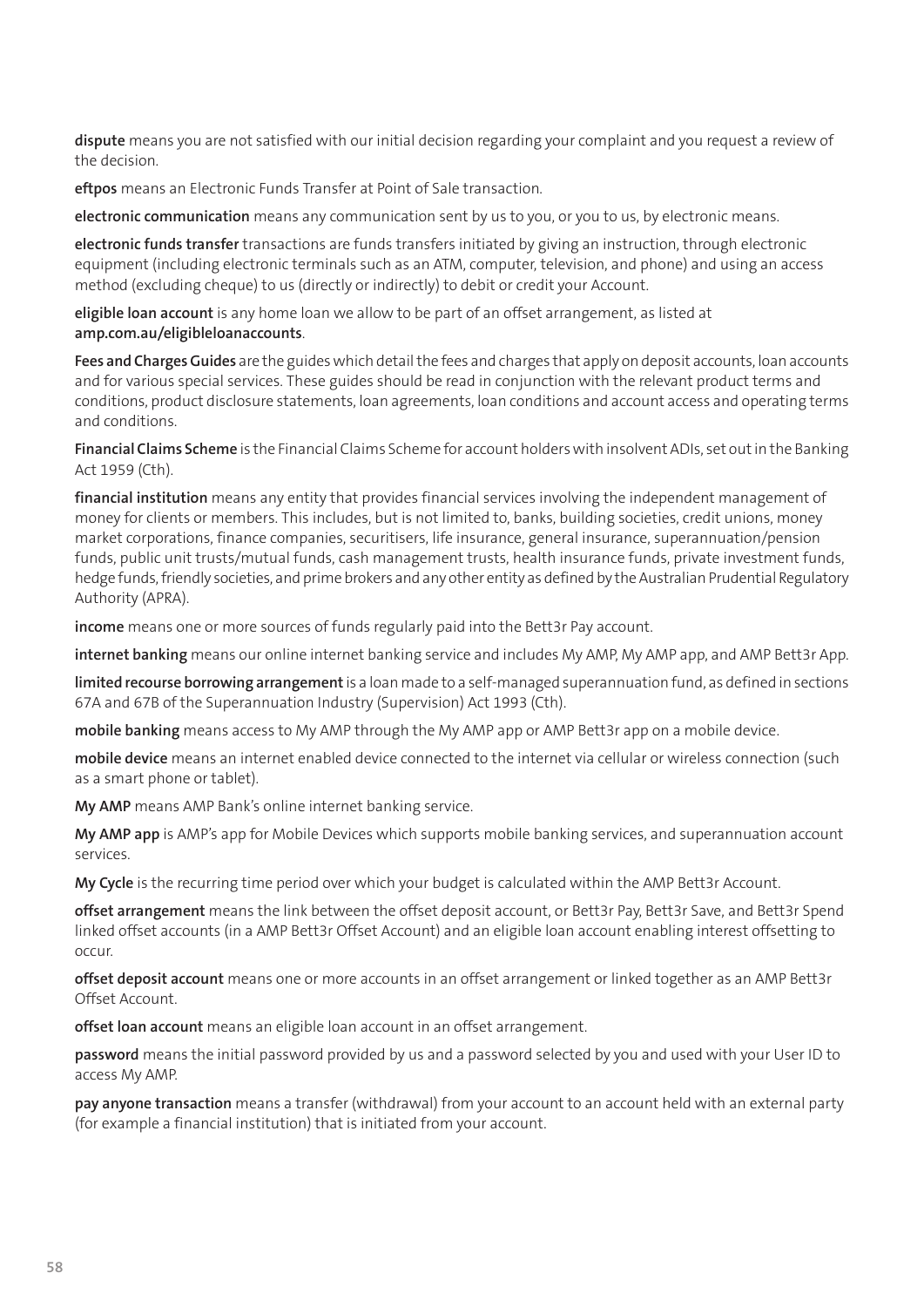**periodic** or **periodical payment** means a recurring or scheduled transfer (withdrawal) from your account to another account held with us or with another financial institution, or to a third party, that is initiated from your account. Also known as a scheduled payment.

**personal customer** means an individual (or sole trader), and excludes any customer which is a company, trust, co-operative, incorporated or unincorporated association, government body, partnership, or financial institution.

**PIN** means a Personal Identification Number used with an access card or for accessing mobile banking (as applicable).

**PINpad** means an electronicdevice which allows you to identify yourself using your PIN rather than your signature or another form of identification.

receiving ADI is an Authorised Deposit-taking Institution holding an account into which a payment of transfer of funds is received.

recurring payment means a regular debit from your account initiated by an external party that you arrange by quoting your 16-digit AMP Visa Debit Card number.

**redraw** means any amount available for withdrawal from your loan account as a result of your making additional payments to your loan account, under the terms and conditions of your loan account.

**related bodies corporate** has the meaning defined in section 50 of the Corporations Act 2001.

**repayment date** has the meaning defined in the Loan Conditions of your Loan Agreement.

**sanctions laws** means any sanctions laws implemented by the United Nations Security Council, and any Australian autonomous sanctions regimes, and any other sanctions laws that we are subject to from time to time.

**save goals** are savings goals set up in the AMP Bett3r Account.

**scheduled payment** means a recurring or scheduled transfer (withdrawal) from your account to another account held with us or with another financial institution, or to a third party, that is initiated from your account. Also known as a periodic or periodical payment.

**secret word** means the personal identification word selected by you and used with BankAssist.

**security access code** includes your customer number, PIN, TelePIN, security code, password, pass code and any such other identification information which we may introduce later, that is intended to be known only to you, that we require you to keep secret and you may be required to provide each time you access your account.

**self-managed superannuation fund** or **SMSF** means a superannuation fundthatis regulated by the Australian Taxation Office (ATO) which has up to four members, as defined in section 17A of the Superannuation Industry (Supervision) Act 1993 (Cth).

sending ADI is an authorised deposit-taking institution holding an account from which a payment of transfer of funds is sent.

**shell bank** means a corporation or financial institution that:

- is incorporated in a foreign country, and
- is authorised to carry on banking business in that country, and
- does not have a physical presence in its country of incorporation, and
- is not an affiliate of another corporation that, in a particular country, has a physical presence, is incorporatedand is authorised to carry on a banking business.

**signatory** means the same as authorised signatory.

**signing authority**, in relation to an account, means the procedure, set outin the application form,forissuing instructions on the account and can be 'any to sign', 'all to sign' or any combination of account holders. If you make no election the default on the account will be 'any to sign'.

**SWIFT** means the Society for Worldwide Interbank Financial Telecommunication for fund transfers between banks, building societies or credit unions.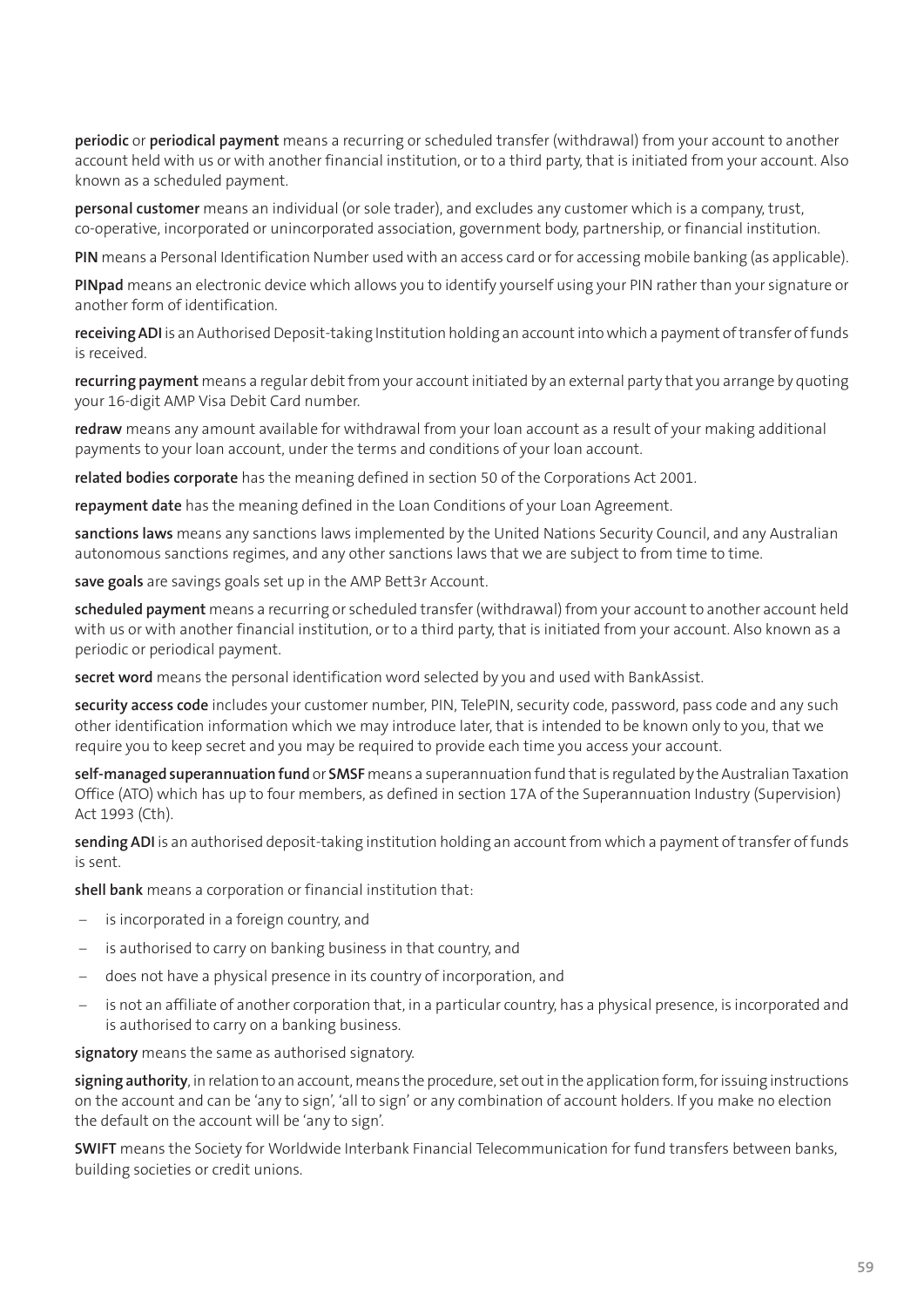**Sydney time** is also known as Australian Eastern Standard Time (AEST) and becomes Australian Eastern Daylight Time (AEDT) when Daylight Saving Time is observed in New South Wales.

**TelePIN** means the personal identification number selected by you and used with BankPhone and BankAssist.

**terminal** means any physical electronic device or online payment gateway permitting transactions on the account by the combined use of an access card and a PIN, or by use of an access card alone. It includes ATMs, merchant terminals capable of processing eftpos transactions, and computers.

**unlinked offset deposit account** means an offset deposit account that is not in an offset arrangement.

**we** or **us** or **our** or **AMP Bank** means AMP Bank Limited ABN 15 081 596 009, AFSL and Australian creditlicence 234517, and its successors and assigns.

**user** means you and any authorised signatory or third party whom you have authorised to operate on your account by any access method.

**you** and **your** means the person or persons in whose name the account is held, or any authorised signatory(ies). If there is more than one of these persons, You or your means each of you separately and every two or more of you jointly. You and your includes successors and assigns.

The **singular** includes the **plural** and vice versa. A reference to:

- any thing includes the whole and each part of it.
- a document includes any variation or replacement of it.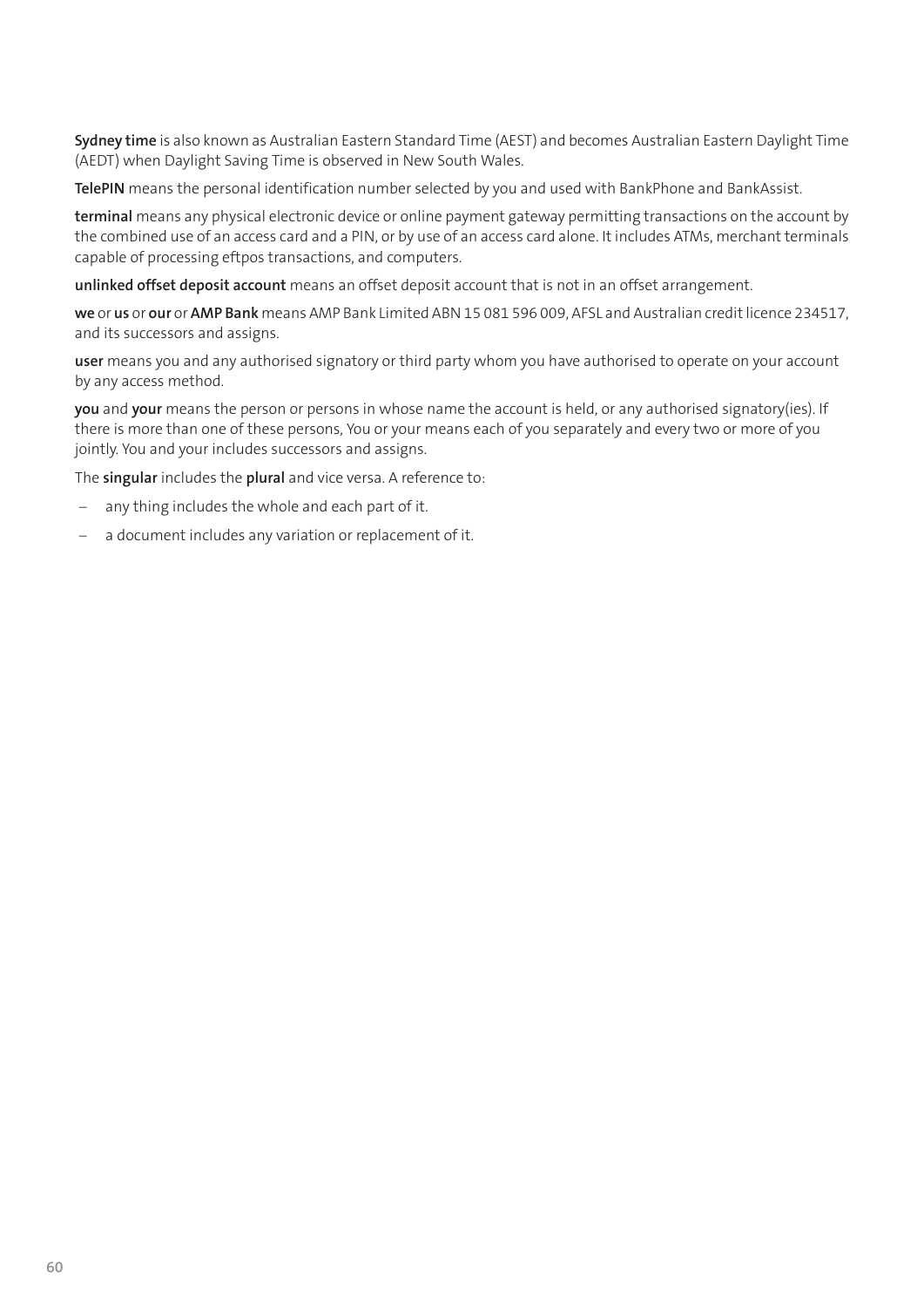This page has been left blank intentionally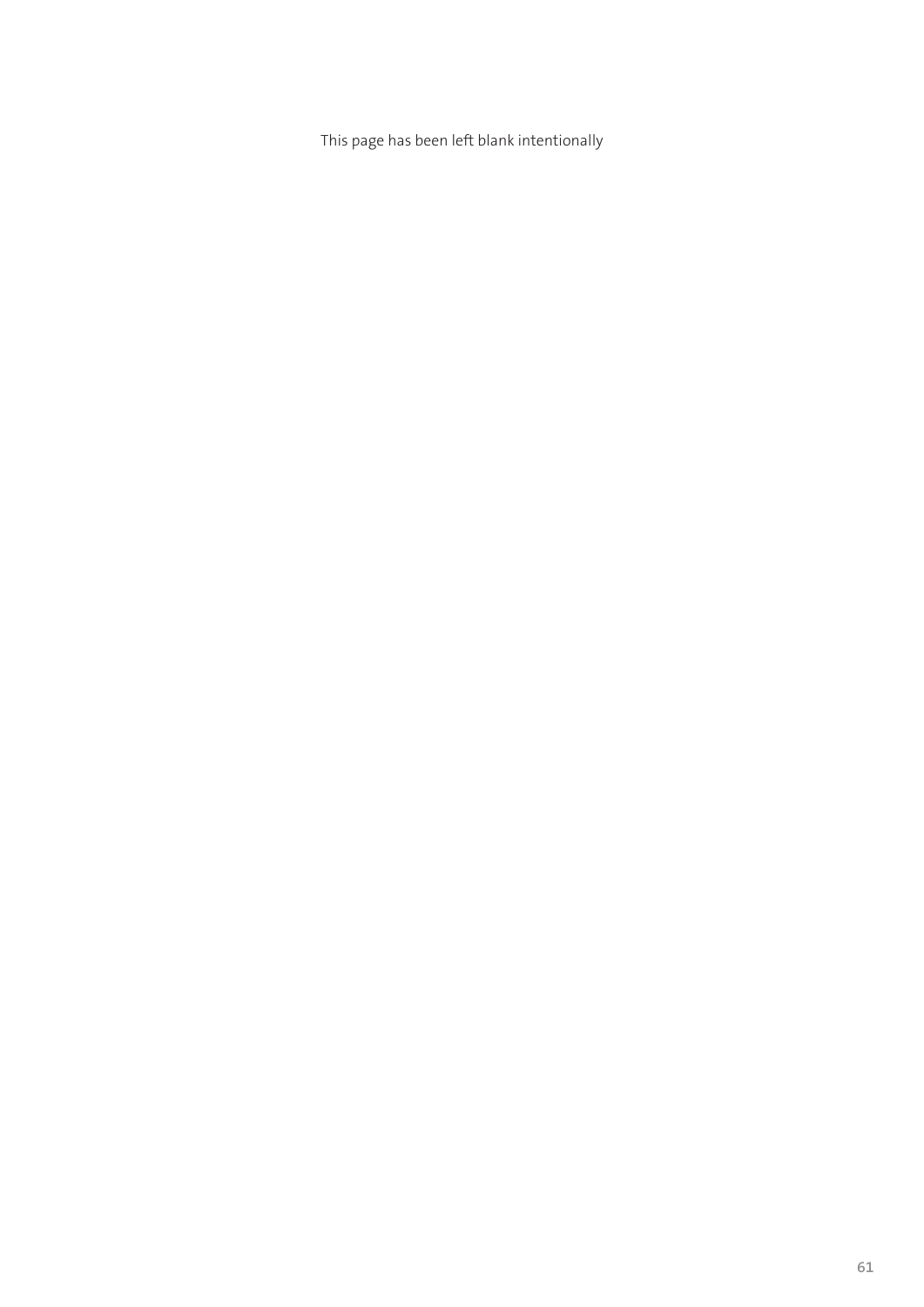This page has been left blank intentionally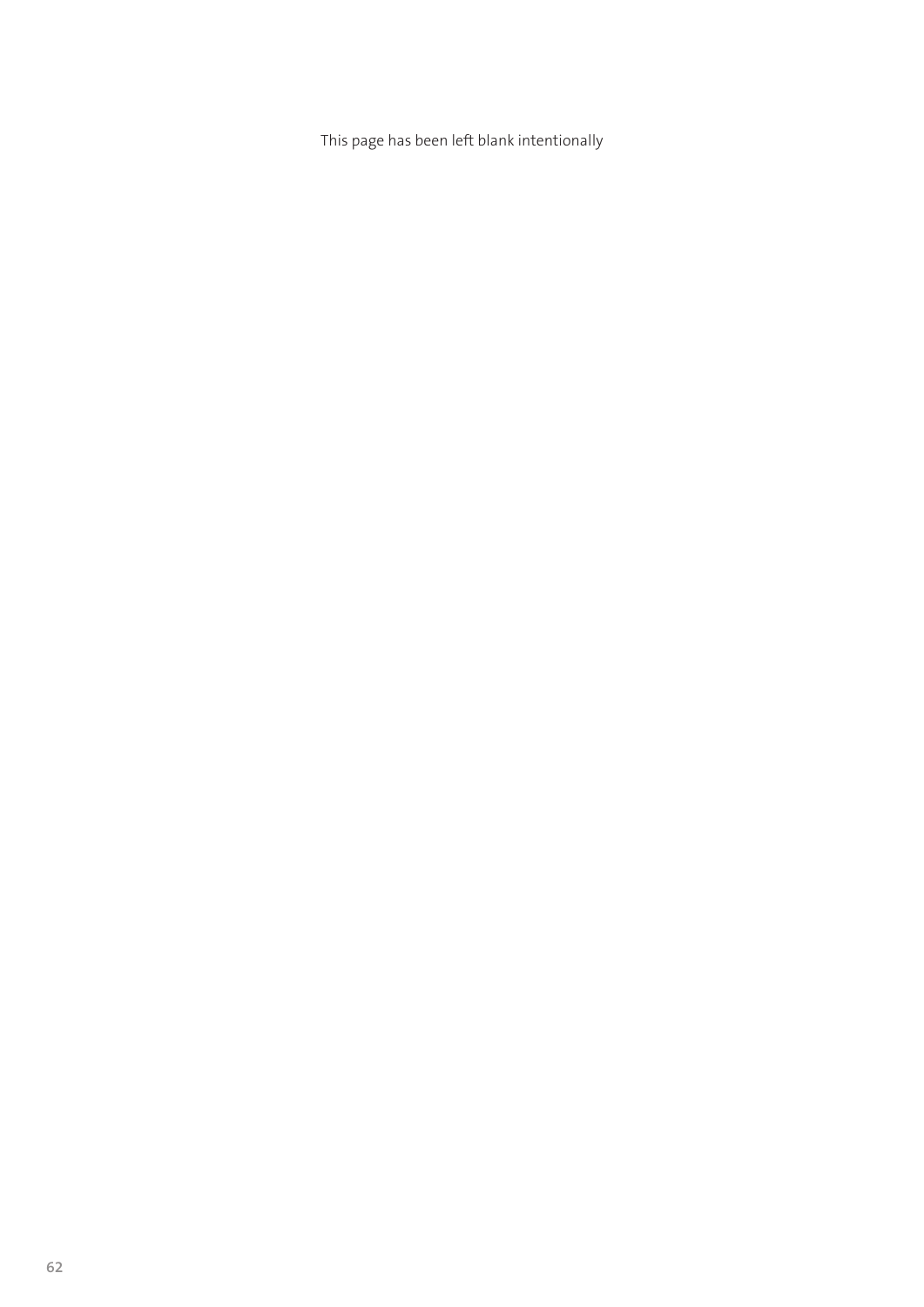This page has been left blank intentionally